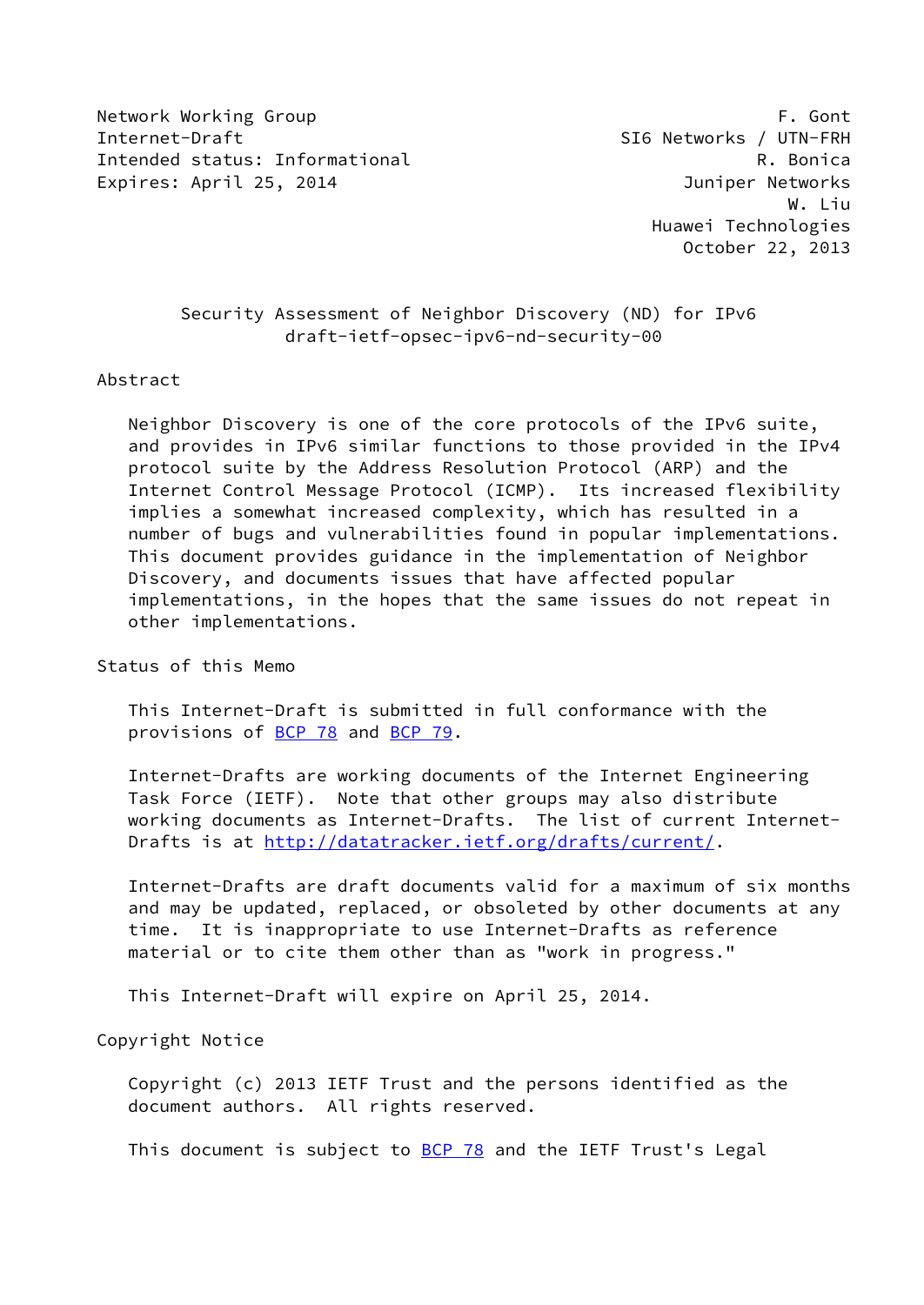| Internet-Draft | ND Security Assessment | October 2013 |
|----------------|------------------------|--------------|
|----------------|------------------------|--------------|

Provisions Relating to IETF Documents

[\(http://trustee.ietf.org/license-info](http://trustee.ietf.org/license-info)) in effect on the date of publication of this document. Please review these documents carefully, as they describe your rights and restrictions with respect to this document. Code Components extracted from this document must include Simplified BSD License text as described in Section 4.e of the Trust Legal Provisions and are provided without warranty as described in the Simplified BSD License.

## Table of Contents

| $\overline{1}$ .                                                                                                            |  |  |
|-----------------------------------------------------------------------------------------------------------------------------|--|--|
| $\overline{2}$ .                                                                                                            |  |  |
| Neighbor Discovery messages 6<br>3.                                                                                         |  |  |
| Router Solicitation message $\cdot \cdot \cdot \cdot \cdot \cdot \cdot \cdot \cdot \cdot \cdot \cdot \cdot \cdot 6$<br>3.1. |  |  |
| 3.2.                                                                                                                        |  |  |
| Neighbor Solicitation message $\ldots \ldots \ldots \ldots \ldots \frac{11}{11}$<br>3.3.                                    |  |  |
| Neighbor Advertisement message 12<br>3.4.                                                                                   |  |  |
| 3.5.                                                                                                                        |  |  |
| Neighbor Discovery Options 18<br>3.6.                                                                                       |  |  |
| 3.6.1. General issues with Neighbor Discovery options $\underline{19}$                                                      |  |  |
| Source Link-Layer Address Option 20<br>3.6.2.                                                                               |  |  |
| $3.6.3$ . Target Link-Layer Address Option 22                                                                               |  |  |
| Prefix Information 23<br>3.6.4.                                                                                             |  |  |
| Redirected Header Option 26<br>3.6.5.                                                                                       |  |  |
| 3.6.6.                                                                                                                      |  |  |
| Route Information Option 28<br>3.6.7.                                                                                       |  |  |
| Recursive DNS Server Option 31<br>3.6.8.                                                                                    |  |  |
| DNS Search List 33<br>3.6.9.                                                                                                |  |  |
| Router and Prefix Discovery 34<br>4.                                                                                        |  |  |
| Router Specification 34<br>4.1.                                                                                             |  |  |
| 4.2.                                                                                                                        |  |  |
|                                                                                                                             |  |  |
| Interface initialization 38<br>5.1.                                                                                         |  |  |
| $5.2$ . Receipt of Neighbor Solicitation messages 39                                                                        |  |  |
|                                                                                                                             |  |  |
| Denial of Service $\cdots$ , 40<br>6.1.                                                                                     |  |  |
| Neighbor Cache poisoning $\frac{41}{2}$<br>6.1.1.                                                                           |  |  |
| Tampering with Duplicate Address Detection (DAD) $\ldots$ 41<br>6.1.2.                                                      |  |  |
| Tampering with Neighbor Unreachability Detection<br>6.1.3.                                                                  |  |  |
| (NUD)                                                                                                                       |  |  |
| 6.1.4.                                                                                                                      |  |  |
|                                                                                                                             |  |  |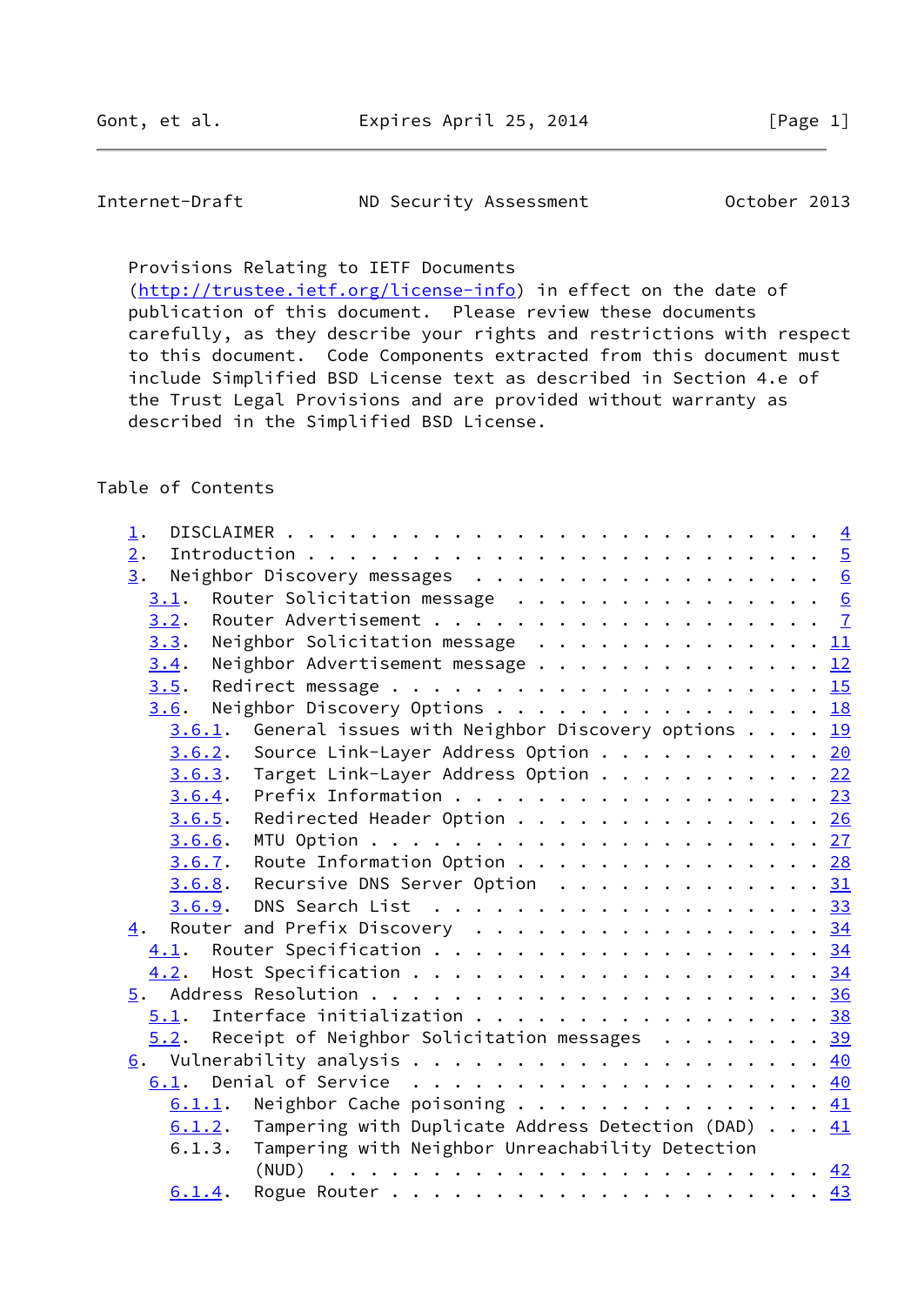| 6.1.5. Parameter spoofing 43                                               |  |  |  |  |  |
|----------------------------------------------------------------------------|--|--|--|--|--|
| 6.1.6. Bogus on-link prefixes 44                                           |  |  |  |  |  |
| 6.1.7. Bogus address configuration prefixes $\frac{45}{2}$                 |  |  |  |  |  |
| 6.1.8. Disabling routers $\frac{45}{2}$                                    |  |  |  |  |  |
| 6.1.9. Tampering with 'on-link determination' $\dots$ $\dots$ $\dots$ $46$ |  |  |  |  |  |

| Expires April 25, 2014<br>Gont, et al. | [Page 2] |
|----------------------------------------|----------|
|----------------------------------------|----------|

Internet-Draft ND Security Assessment October 2013

| $6.1.10$ . Introducing forwarding loops at routers 48            |  |
|------------------------------------------------------------------|--|
| $6.1.11$ . Tampering with a Neighbor Discovery implementation 49 |  |
| 6.1.12. Tampering with a Neighbor Discovery router               |  |
| implementation from a remote site $\ldots \ldots \ldots 51$      |  |
| 6.2. Performance degrading 52                                    |  |
| $6.2.1$ . Parameter spoofing 52                                  |  |
|                                                                  |  |
| $\underline{6.3.1}$ . Neighbor Cache poisoning 52                |  |
|                                                                  |  |
| $6.3.3.$ Bogus on-link prefixes 53                               |  |
| $6.3.4$ . Tampering with 'on-link determination' 54              |  |

[6.4](#page-60-2). Miscellaneous security issues . . . . . . . . . . . . . [54](#page-60-1)  $\underline{6.4.1}$ . Detecting Sniffing Hosts . . . . . . . . . . . . . . . [54](#page-60-1) [7](#page-61-0). IANA Considerations . . . . . . . . . . . . . . . . . . . . . [55](#page-61-1) [8](#page-62-0). Security Considerations . . . . . . . . . . . . . . . . . . . [56](#page-62-1) [9](#page-63-0). Acknowledgements . . . . . . . . . . . . . . . . . . . . . . . [57](#page-63-1) [10](#page-64-0). References . . . . . . . . . . . . . . . . . . . . . . . . . . [58](#page-64-1) [10.1](#page-64-2). Normative References . . . . . . . . . . . . . . . . . . . [58](#page-64-1) [10.2](#page-66-0). Informative References . . . . . . . . . . . . . . . . . . [59](#page-65-0) Authors' Addresses . . . . . . . . . . . . . . . . . . . . . . . . [62](#page-69-0)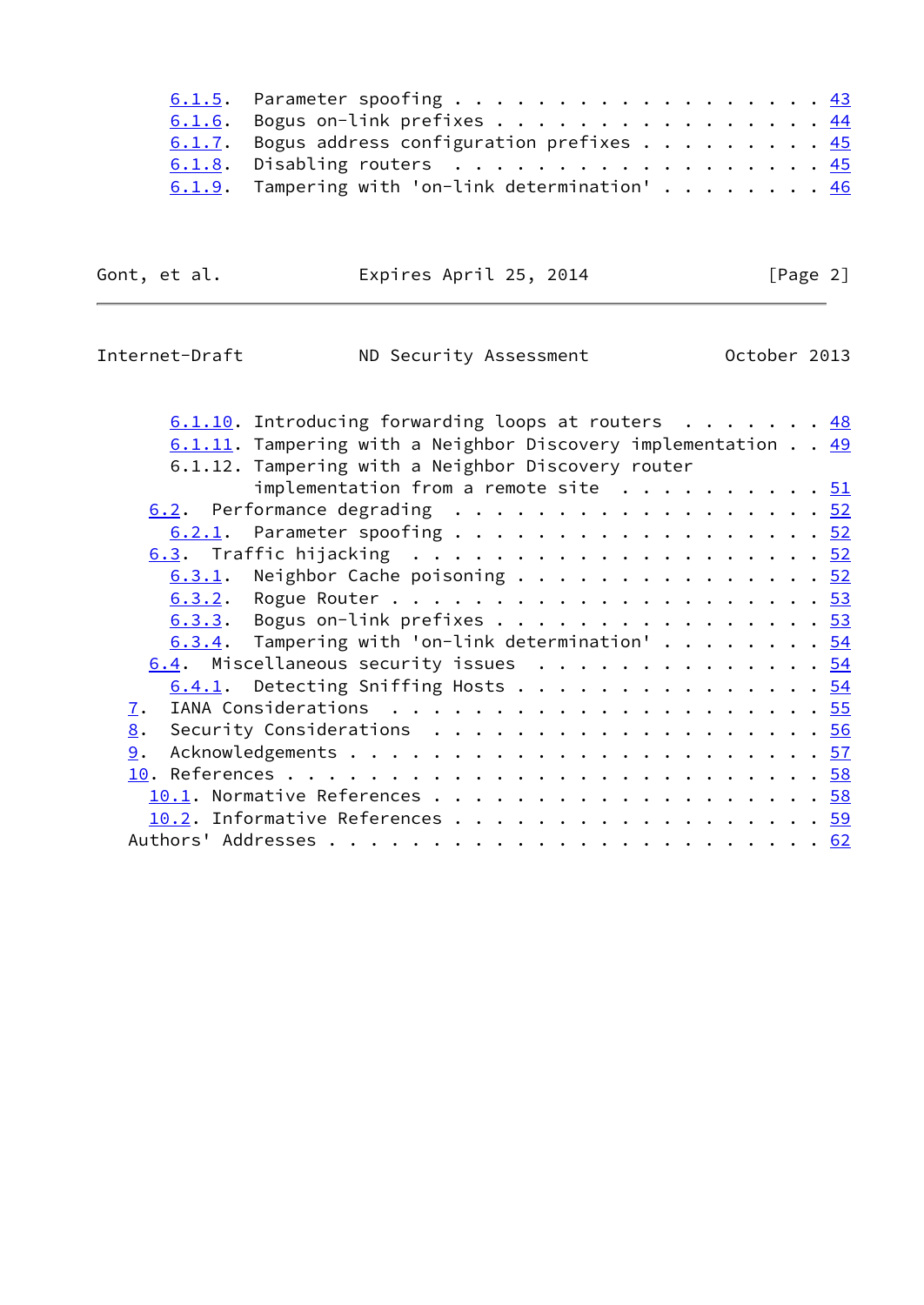Gont, et al. Expires April 25, 2014 [Page 3]

<span id="page-3-1"></span>Internet-Draft ND Security Assessment October 2013

## <span id="page-3-0"></span>[1](#page-3-0). DISCLAIMER

 This is WORK IN PROGRESS. Some of the recommendations might possibly change. For instance, some (NOT all) of the proposed "sanity checks" help reduce vulnerability to some attacks at the expense of e.g. reduced responsiveness. Further discussion might find some of such checks to be inadequate or inappropriate. On the other hand, some of mitigations discussed in this document have been incorporated into popular Neighbor Discovery (ND) implementations.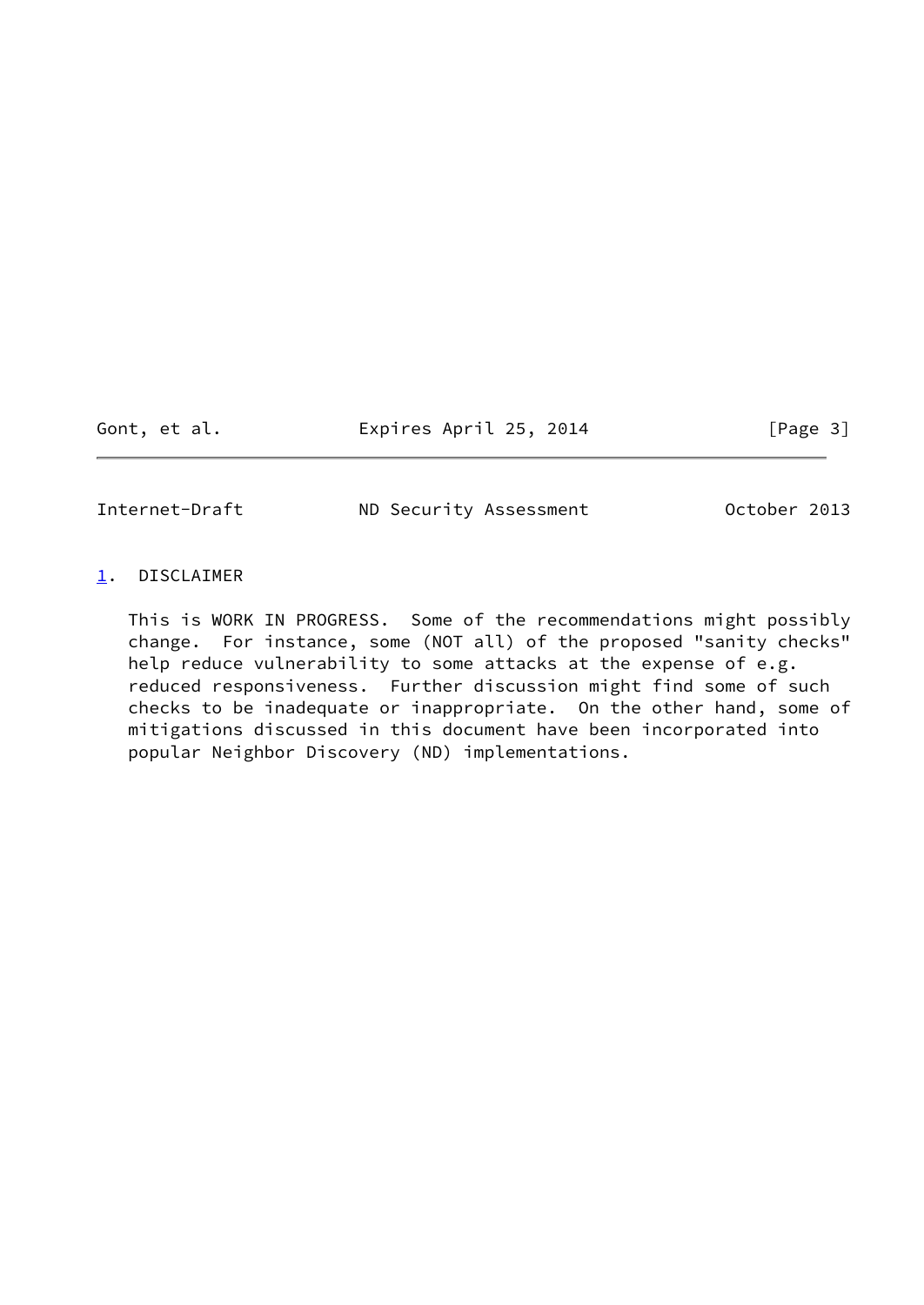Gont, et al. **Expires April 25, 2014** [Page 4]

<span id="page-4-1"></span>

Internet-Draft ND Security Assessment October 2013

## <span id="page-4-0"></span>[2](#page-4-0). Introduction

 Neighbor Discovery is used by nodes on the same link to discover each other's presence, to determine each other's link-layer addresses, to find routers, and to maintain reachability information about the paths to active neighbors  $[REC4861]$ .

Neighbor Discovery is specified by [[RFC4861\]](https://datatracker.ietf.org/doc/pdf/rfc4861). [\[RFC3122](https://datatracker.ietf.org/doc/pdf/rfc3122)] specifies extensions to Neighbor Discovery for Inverse Discovery. [\[RFC4389](https://datatracker.ietf.org/doc/pdf/rfc4389)] specifies Neighbor Discovery proxies. [\[RFC3756](https://datatracker.ietf.org/doc/pdf/rfc3756)] describes trust models and threats for Neighbor Discovery. [\[RFC3971](https://datatracker.ietf.org/doc/pdf/rfc3971)] specifies a secure version of Neighbor Discovery named 'SEcure Neighbor Discovery (SEND)'.

Neighbor Discovery was originally specified by [\[RFC2461](https://datatracker.ietf.org/doc/pdf/rfc2461)], which was later obsoleted by [[RFC4861\]](https://datatracker.ietf.org/doc/pdf/rfc4861). [\[RFC4943](https://datatracker.ietf.org/doc/pdf/rfc4943)] clarifies the rationale for the removal of the 'on-link assumption' from [\[RFC4861](https://datatracker.ietf.org/doc/pdf/rfc4861)].

[Section 3](#page-5-0) of this document provides an analysis of each of the Neighbor Discovery messages, along with a discussion of the Neighbor Discovery options that have been specified at the time of this writing. [Section 4](#page-37-0) discusses the security implications of Router and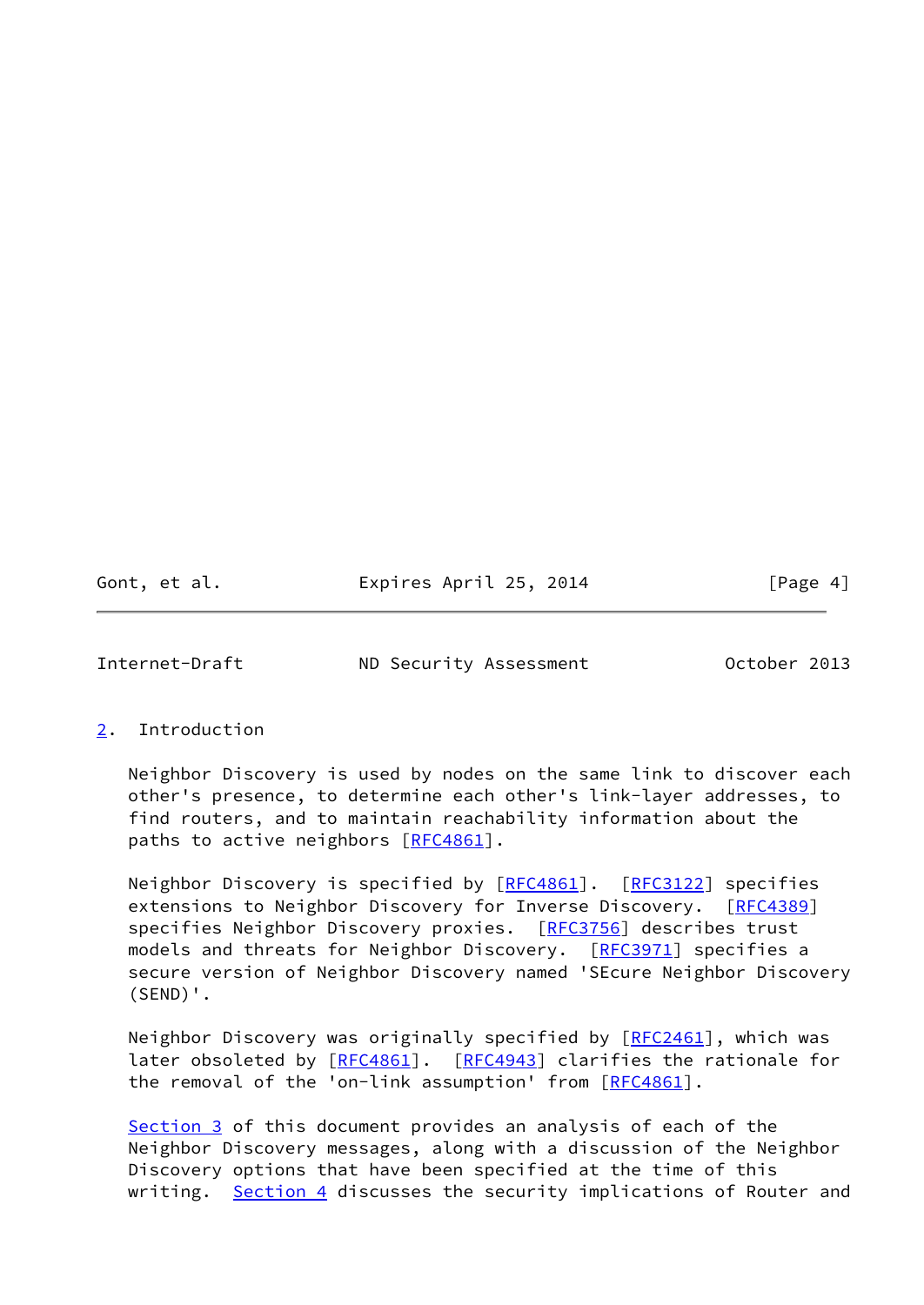Prefix Discovery. [Section 5](#page-39-0) describes the security implications of Address Resolution. [Section 6](#page-44-0) contains a vulnerability analysis of Neighbor Discovery.

 The key words "MUST", "MUST NOT", "REQUIRED", "SHALL", "SHALL NOT", "SHOULD", "SHOULD NOT", "RECOMMENDED", "MAY", and "OPTIONAL" in this document are to be interpreted as described in [RFC 2119 \[RFC2119](https://datatracker.ietf.org/doc/pdf/rfc2119)].

| Gont, et al. | Expires April 25, 2014 | [Page 5] |
|--------------|------------------------|----------|
|              |                        |          |

<span id="page-5-1"></span>Internet-Draft ND Security Assessment October 2013

## <span id="page-5-0"></span>[3](#page-5-0). Neighbor Discovery messages

 The following subsections discuss a number of validation checks that should be performed on Neighbor Discovery messages.

<span id="page-5-2"></span>[3.1](#page-5-2). Router Solicitation message

 The following figure illustrates the syntax of Router Solicitation messages:

 $0$  1 2 3 0 1 2 3 4 5 6 7 8 9 0 1 2 3 4 5 6 7 8 9 0 1 2 3 4 5 6 7 8 9 0 1 +-+-+-+-+-+-+-+-+-+-+-+-+-+-+-+-+-+-+-+-+-+-+-+-+-+-+-+-+-+-+-+-+ | Type | Code | Checksum |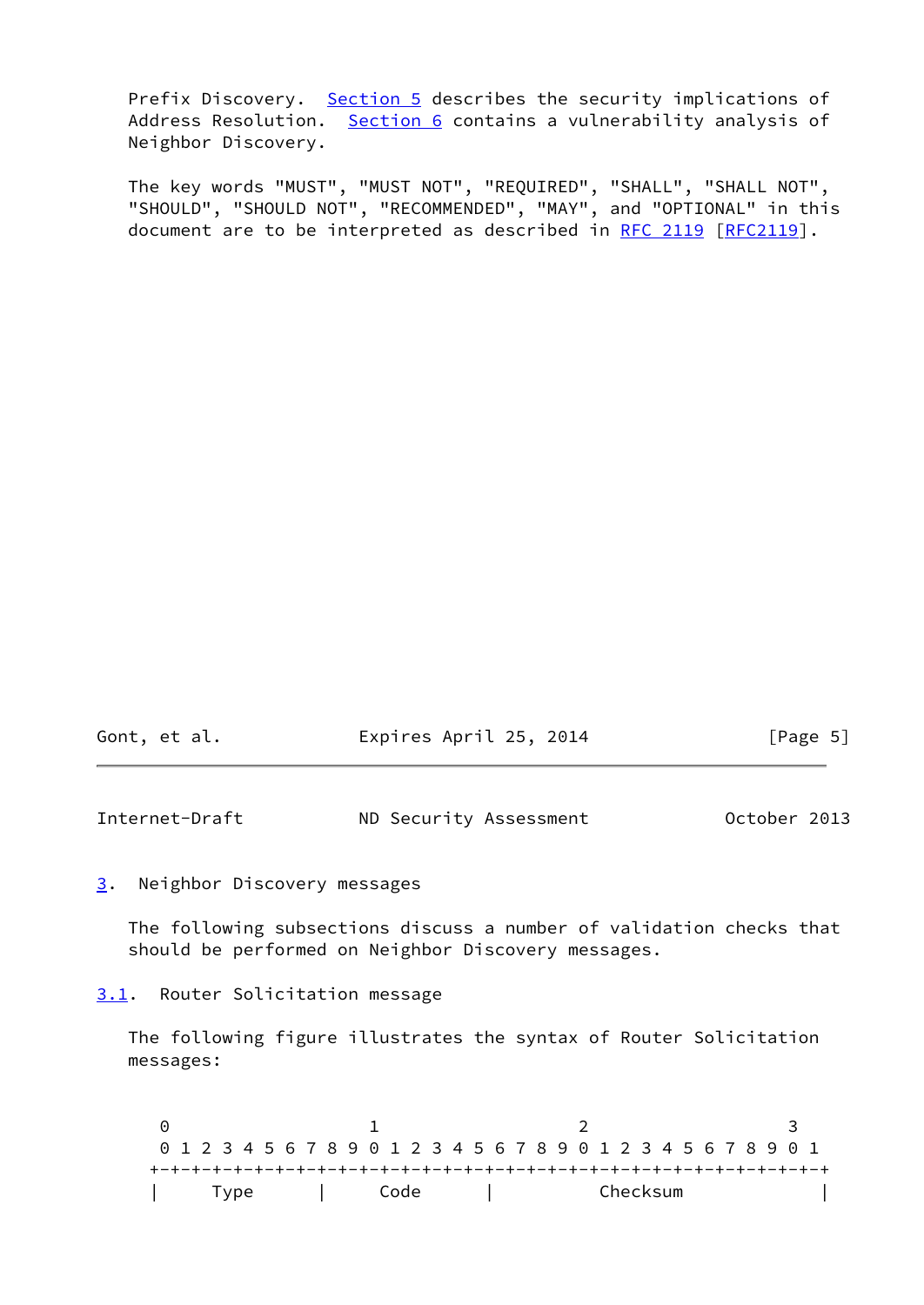|         | Reserved |  |
|---------|----------|--|
|         |          |  |
| Options |          |  |

Figure 1: ICMPv6 Router Solicitation message format

 As can be inferred from syntax of Router Solicitation messages, any legitimate Router Solicitation message must have a length (as derived from the IPv6 length) that is 8 octets or more. If the packet does not pass this check, it should be silently dropped.

 The Source Address of an IPv6 packet encapsulating a Router Solicitation message is set to the value of one of the addresses assigned to the sending interface, or to the unspecified address (::) if no address has been assigned to that interface. Nodes should discard Router Solicitation messages that have a multicast address in the Source Address field.

 The Destination Address of an IPv6 packet encapsulating a Router Solicitation message is set to the all-routers multicast address.

 A unicast address could possibly be used for the Destination Address for debugging purposes.

 If a unicast address is used for the Destination Address, the receiving system should ensure that it is a link-local address. If the packet does not pass this check, it should be silently dropped.

| Gont, et al. | Expires April 25, 2014 | [Page 6] |
|--------------|------------------------|----------|
|              |                        |          |

<span id="page-6-0"></span>Internet-Draft ND Security Assessment October 2013

While this is not explicitly required in  $[REC4861]$  this provides an additional counter-measure (other than the validation of the Hop Limit) for non-local malicious nodes willing to make use of Router Solicitation messages for reconnaissance purposes.

 As of this writing, the following options are valid in a Router Solicitation message: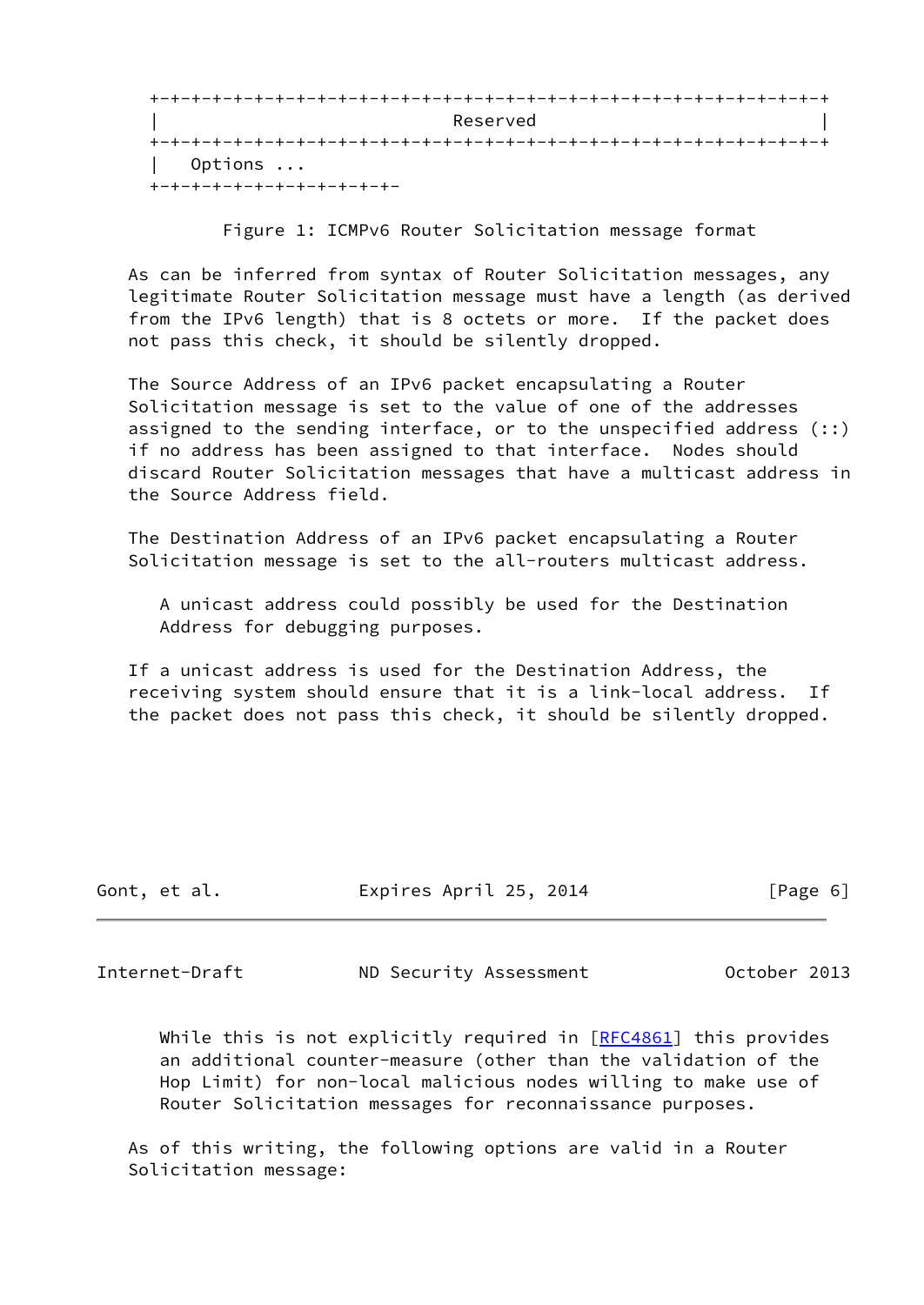o Source link-layer address

Any other options should be silently ignored.

 If a 'source link-layer address' option is included, the following sanity checks should be performed:

- o The Source Address of the packet must not the unspecified address (::) or the "loopback" addresses (::1)
- o The advertised link-layer address must not a broadcast or multicast address
- <span id="page-7-0"></span>[3.2](#page-7-0). Router Advertisement

 The following figure illustrates the syntax of Router Advertisement messages.

0 1 2 3 0 1 2 3 4 5 6 7 8 9 0 1 2 3 4 5 6 7 8 9 0 1 2 3 4 5 6 7 8 9 0 1 +-+-+-+-+-+-+-+-+-+-+-+-+-+-+-+-+-+-+-+-+-+-+-+-+-+-+-+-+-+-+-+-+ | Type | Code | Checksum | +-+-+-+-+-+-+-+-+-+-+-+-+-+-+-+-+-+-+-+-+-+-+-+-+-+-+-+-+-+-+-+-+ | Cur Hop Limit |M|0|H|Prf|Resvd| Router Lifetime +-+-+-+-+-+-+-+-+-+-+-+-+-+-+-+-+-+-+-+-+-+-+-+-+-+-+-+-+-+-+-+-+ Reachable Time +-+-+-+-+-+-+-+-+-+-+-+-+-+-+-+-+-+-+-+-+-+-+-+-+-+-+-+-+-+-+-+-+ Retrans Timer +-+-+-+-+-+-+-+-+-+-+-+-+-+-+-+-+-+-+-+-+-+-+-+-+-+-+-+-+-+-+-+-+ | Options ... +-+-+-+-+-+-+-+-+-+-+-+-

Figure 2: ICMPv6 Router Advertisement message format

 The Source Address of an IPv6 packet encapsulating a Router Advertisement message is set to a link-local address assigned to the interface from which the message is sent. Nodes should discard Router Advertisements whose Source Address is not a link-local address.

| Gont, et al. | Expires April 25, 2014 | [Page 7] |
|--------------|------------------------|----------|
|              |                        |          |

Internet-Draft ND Security Assessment October 2013

The Destination Address of an IPv6 packet encapsulating a Router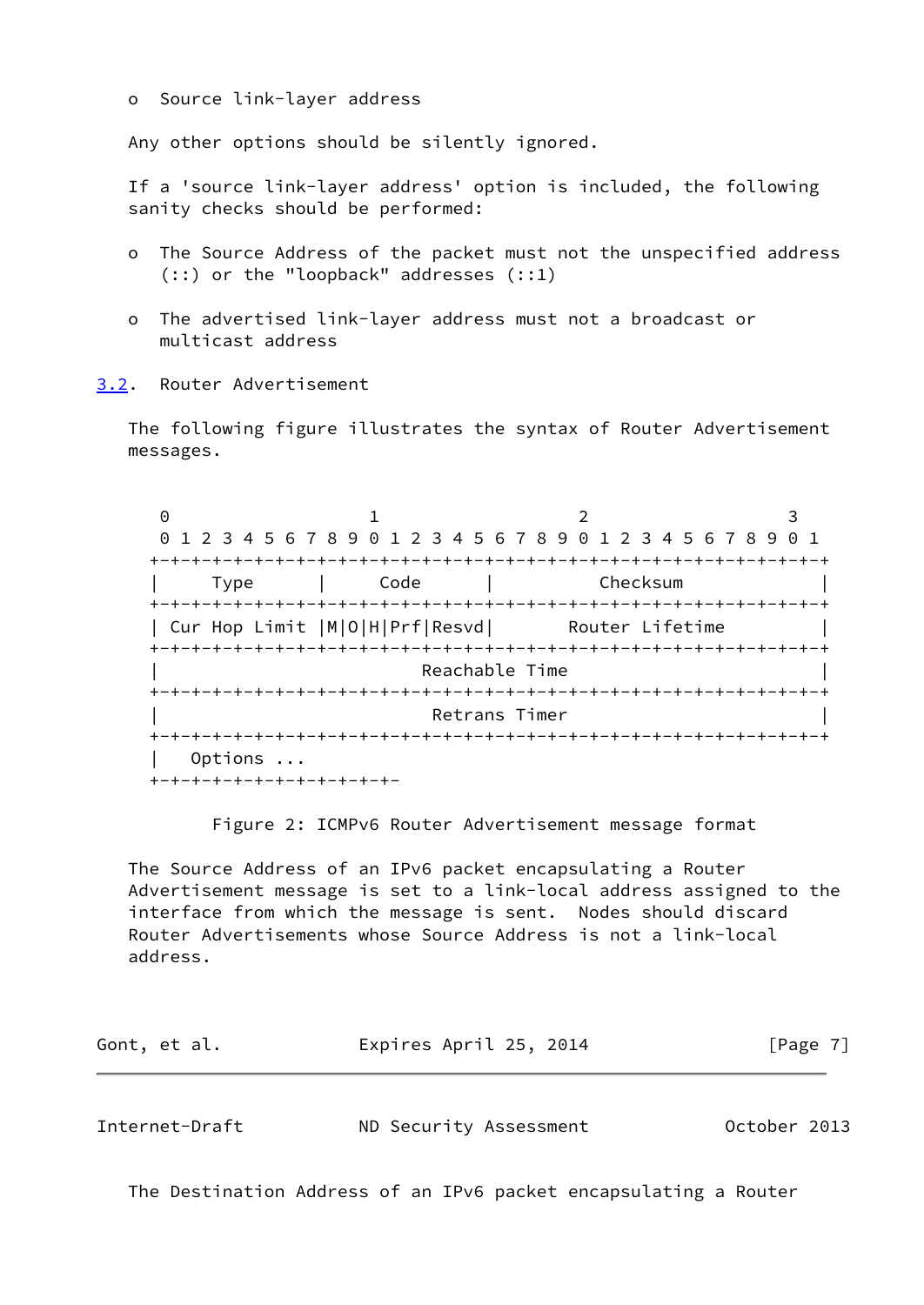Advertisement message is set to the Source Address of the system that elicited the Router Advertisement message (unless this was the unspecified address), or in the case of unsolicited Router Advertisements, to the all-nodes multicast address. Nodes receiving a Router Advertisement should ensure that if the Destination Address is a unicast address, it is a link-local address. Otherwise, the Router Advertisement message should be silently dropped.

While this is not explicitly required in  $[REC4861]$  this provides another mitigation for non-local malicious nodes willing to make use of Router Solicitation messages for reconnaissance purposes.

 The Cur Hop Limit field specifies the default value that should be placed in the Hop Count field of outgoing IPv6 packets. As stated in [\[RFC4861](https://datatracker.ietf.org/doc/pdf/rfc4861)] a value of 0 means unspecified (by this router). If the Cur Hop Limit field is larger than 0, nodes should sanitize the received Cur Hop Limit value as follows:

SanitizedCH = max(Cur Hop Limit, MIN HOP LIMIT)

where the sanitized Cur Hop Limit (SanitizedCH) is set to the maximum of the Cur Hop Limit and the variable MIN\_HOP\_LIMIT. MIN\_HOP\_LIMIT should default to 64, and should be configurable by the system administrator.

 If the received Cur Hop Limit were not sanitized, an attacker could perform a Denial-of-Service (DoS) attack against the local network by forging a Router Advertisement message that includes a very small Cur Hop Limit value. As a result, nodes honouring the Router Advertisement would set the Hop Limit of outgoing packets to such small value, and as a result those packets would be dropped by some intervening router.

 For example, if an attacker were to forge a Router Advertisement that contains a Cur Hop Limit of 1, the victim nodes could communicate only with nodes on the same network link, as their packets would be dropped by the first-hop router.

XXXX The Prf field is specified in [[RFC4191\]](https://datatracker.ietf.org/doc/pdf/rfc4191) and is used to specify a 'preference' value for the router sending the Router Advertisement.

 The Router Lifetime field is a 16-bit unsigned integer that specifies the lifetime associated with the default router in units of seconds. A Router Lifetime of 0 indicates that the router is not a default router and must not appear in the default router list. The sending rules in Section [6 of \[RFC4861\]](https://datatracker.ietf.org/doc/pdf/rfc4861#section-6) limit the Router Lifetime to 9000 seconds. However, nodes are expected to handle any value.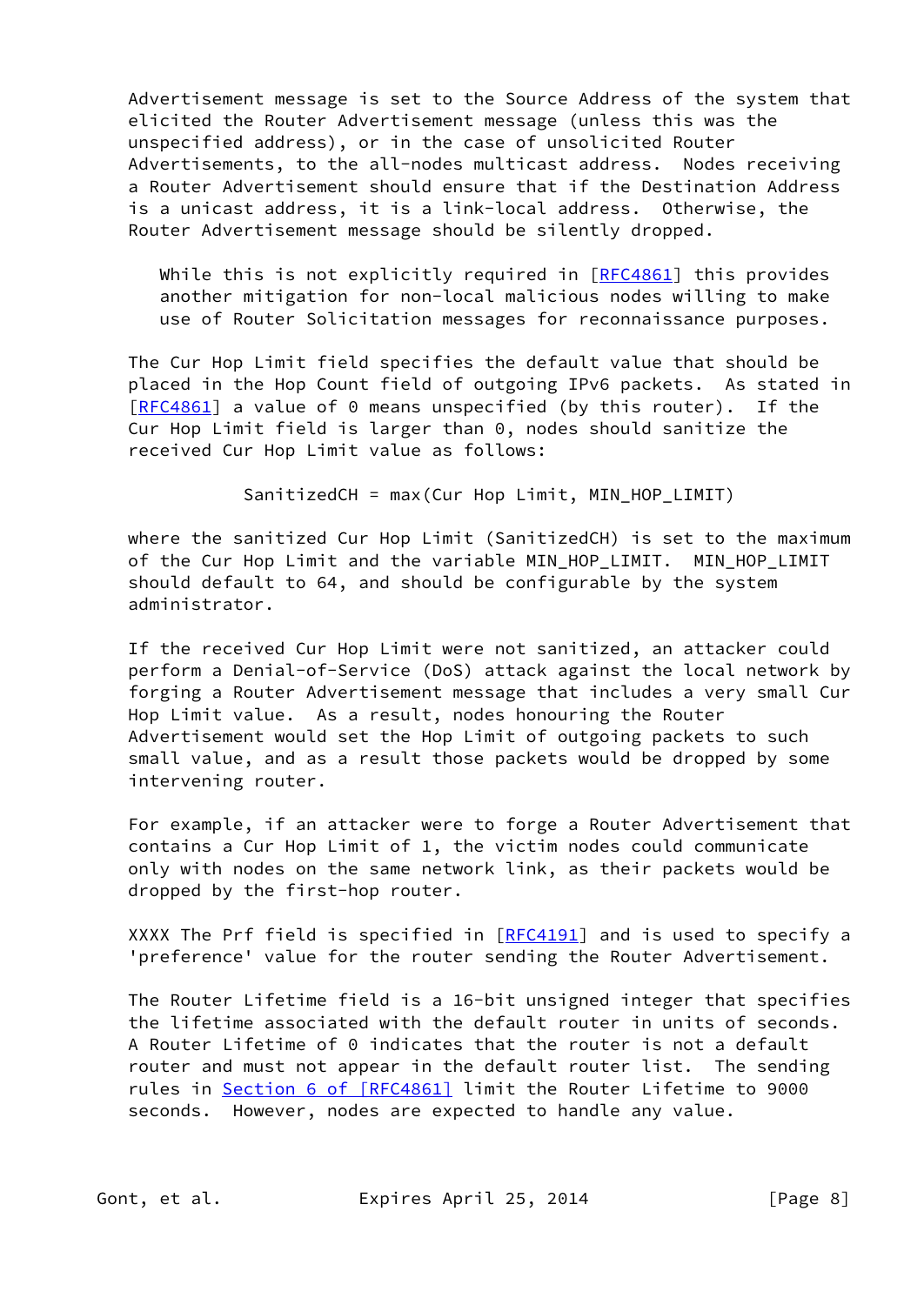An attacker could exploit the Router Lifetime field to perform DoS attacks or performance-degrading attacks. For example, an attacker could forge Router Advertisement messages that include a very small Router Lifetime. This would have a two-fold effect on the network. Firstly, once the advertised router expires as a 'default' router, the corresponding nodes might face a Denial of Service, as a result of having no default routers. Secondly, a small Router Lifetime value could lead to increased traffic in the network, and increased processing time in the affected nodes (as a result of the additional Router Solicitation/Advertisement exchanges needed to re-configure the routing table of each node).

 If the Router Lifetime is different from 0, it should be sanitized as follows:

 SanitizedRL = min( max(Router Lifetime, MIN\_ROUTER\_LIFETIME), MAX\_ROUTER\_LIFETIME)

 where lower and upper limits are enforced on the advertised Router Lifetime. The lower limit is specified by the variable MIN ROUTER LIFETIME, and should default to 1800 seconds. The upper limit is specified by MAX ROUTER LIFETIME, and should default to 9000 seconds.

 The value '1800 seconds' results from the recommended default value (AdvDefaultLifetime) for setting the Router Lifetime, which instead results from the expression '3  $*$  MaxRtrAdvInterval' (where MaxRtrAdvInterval defaults to 600 seconds). The value '9000 seconds' results from the required upper limit for setting the Router Lifetime field (AdvDefaultLifetime).

 The Router Lifetime should not be sanitized when it is equal to 0, as a value of 0 indicates that the corresponding router should not be used as a default router (i.e., it is only advertising prefixes).

 When a router is in the Default routers list, and a Router Advertisement is received with a Router Lifetime of 0, a node might choose to keep the router in the Default routers list (as allowed by the current local Router Lifetime value). This might allow nodes to be resilient to Router Advertisements that incorrectly or maliciously advertise a Router Lifetime of 0, at the expense of loss of responsiveness in scenarios in which a router explicitly advertises it wants to be removed from the Default routers list (such a scenario is described in Section [6.2.5 of \[RFC4861\]](https://datatracker.ietf.org/doc/pdf/rfc4861#section-6.2.5).

The Reachable Time field is a 32-bit unsigned integer that specifies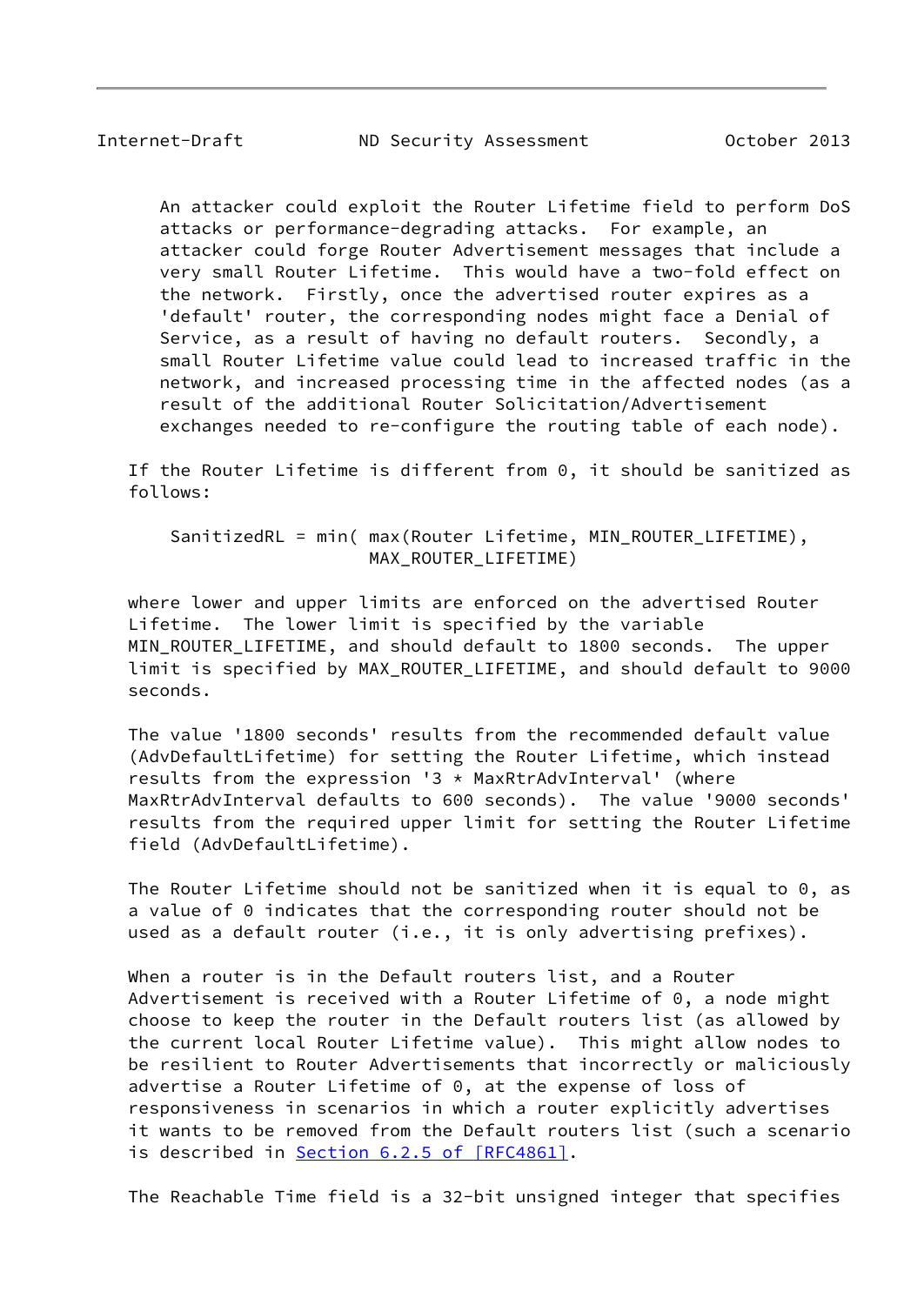the amount of time, in milliseconds, that a node assumes a neighbor is reachable after having received a reachability confirmation. A

Gont, et al. Expires April 25, 2014 [Page 9]

Internet-Draft ND Security Assessment October 2013

 value of zero means 'unspecified by this router'. If Reachable Time is different from 0, it should be sanitized as follows:

 SanitizedRT = max( min( Reachable Time, MAX\_REACHABLE\_TIME), MIN REACHABLE TIME)

 where MAX\_REACHABLE\_TIME and MIN\_REACHABLE\_TIME impose upper and lower limits, respectively, to the received Reachable Time value. We propose a MAX\_REACHABLE\_TIME of 3,600,000 (one hour) and a MIN\_REACHABLE\_TIME of 20,000.

The upper limit of 3,600,000 is specified in Section [6.2.1 of](https://datatracker.ietf.org/doc/pdf/rfc4861#section-6.2.1)  [\[RFC4861\]](https://datatracker.ietf.org/doc/pdf/rfc4861#section-6.2.1) (AdvReachableTime router variable). The lower limit has been selected such that the minimum local ReachableTime (that would result from MIN RANDOM FACTOR  $*$  SanitizedRT) is not smaller than 10 seconds.

 The Retrans Timer is a 32-bit unsigned integer that specifies the amount of time, in milliseconds between retransmitted Neighbor Solicitation messages. A value of zero means 'unspecified by this router'. If Retrans Timer is different from 0, it should be sanitized as follows:

 SanitizedRXT = max( min( Retrans Timer, MAX\_RETRANS\_TIME), MIN RETRANS TIME)

 We propose a MAX\_RETRANS\_TIME of 60,000 and a MIN\_RETRANS\_TIME of 1,000.

 At the time of this writing, the options that may be legitimately included in Router Advertisements are:

- o Source link-layer address
- o MTU
- o Prefix information
- o Route Information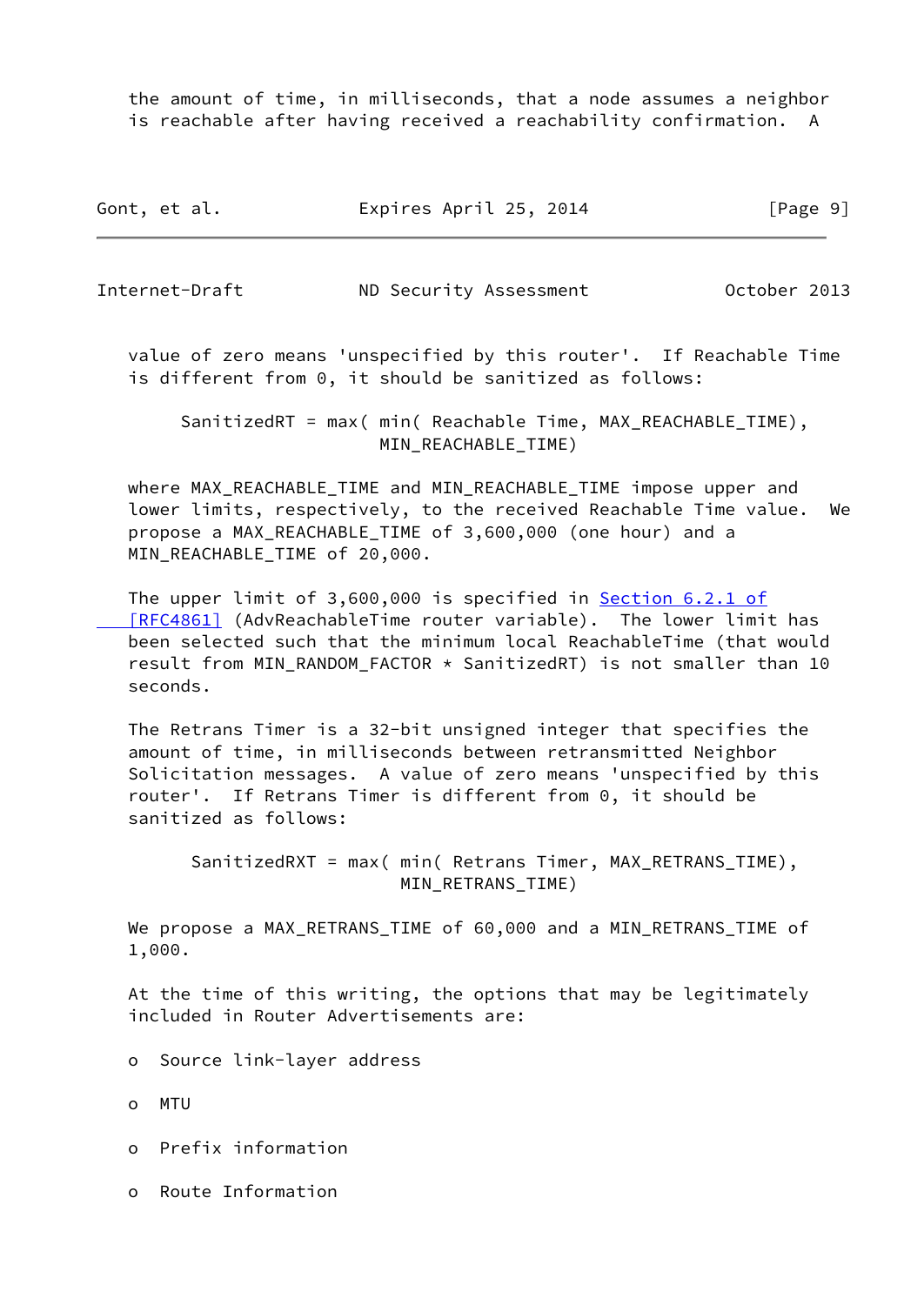o Recursive DNS Server

o DNS Search List

Other options should be silently ignored.

 The Source link-layer address option specifies the link-layer address of the interface from which the Router Advertisement is sent. It is

| Gont, et al. | Expires April 25, 2014 | [Page 10] |
|--------------|------------------------|-----------|
|--------------|------------------------|-----------|

<span id="page-11-1"></span>Internet-Draft ND Security Assessment October 2013

 only used on link layers that have addresses. Nodes should ignore the source link-layer address option in Router Advertisements received on link layers that do not have addresses.

[Section 3.6](#page-19-0) of this document discusses the security implications of all the Neighbor Discovery options.

<span id="page-11-0"></span>[3.3](#page-11-0). Neighbor Solicitation message

 The following figure illustrates the format of Neighbor Solicitation messages:

0 1 2 3 0 1 2 3 4 5 6 7 8 9 0 1 2 3 4 5 6 7 8 9 0 1 2 3 4 5 6 7 8 9 0 1 +-+-+-+-+-+-+-+-+-+-+-+-+-+-+-+-+-+-+-+-+-+-+-+-+-+-+-+-+-+-+-+-+ | Type | Code | Checksum | +-+-+-+-+-+-+-+-+-+-+-+-+-+-+-+-+-+-+-+-+-+-+-+-+-+-+-+-+-+-+-+-+ | Reserved | +-+-+-+-+-+-+-+-+-+-+-+-+-+-+-+-+-+-+-+-+-+-+-+-+-+-+-+-+-+-+-+-+ | |  $+$  +  $+$  +  $+$  +  $+$  +  $+$  +  $+$  +  $+$  +  $+$  +  $+$  +  $+$  +  $+$  +  $+$  +  $+$  +  $+$  +  $+$  +  $+$  +  $+$  +  $+$  +  $+$  +  $+$  +  $+$  +  $+$  +  $+$  +  $+$  +  $+$  +  $+$  +  $+$  +  $+$  +  $+$  +  $+$  +  $+$  +  $+$  +  $+$  +  $+$  +  $+$  +  $+$  +  $+$  + | | + Target Address + | |  $+$  +  $+$  +  $+$  +  $+$  +  $+$  +  $+$  +  $+$  +  $+$  +  $+$  +  $+$  +  $+$  +  $+$  +  $+$  +  $+$  +  $+$  +  $+$  +  $+$  +  $+$  +  $+$  +  $+$  +  $+$  +  $+$  +  $+$  +  $+$  +  $+$  +  $+$  +  $+$  +  $+$  +  $+$  +  $+$  +  $+$  +  $+$  +  $+$  +  $+$  +  $+$  +  $+$  +  $+$  + | | +-+-+-+-+-+-+-+-+-+-+-+-+-+-+-+-+-+-+-+-+-+-+-+-+-+-+-+-+-+-+-+-+ | Options ... +-+-+-+-+-+-+-+-+-+-+-+-

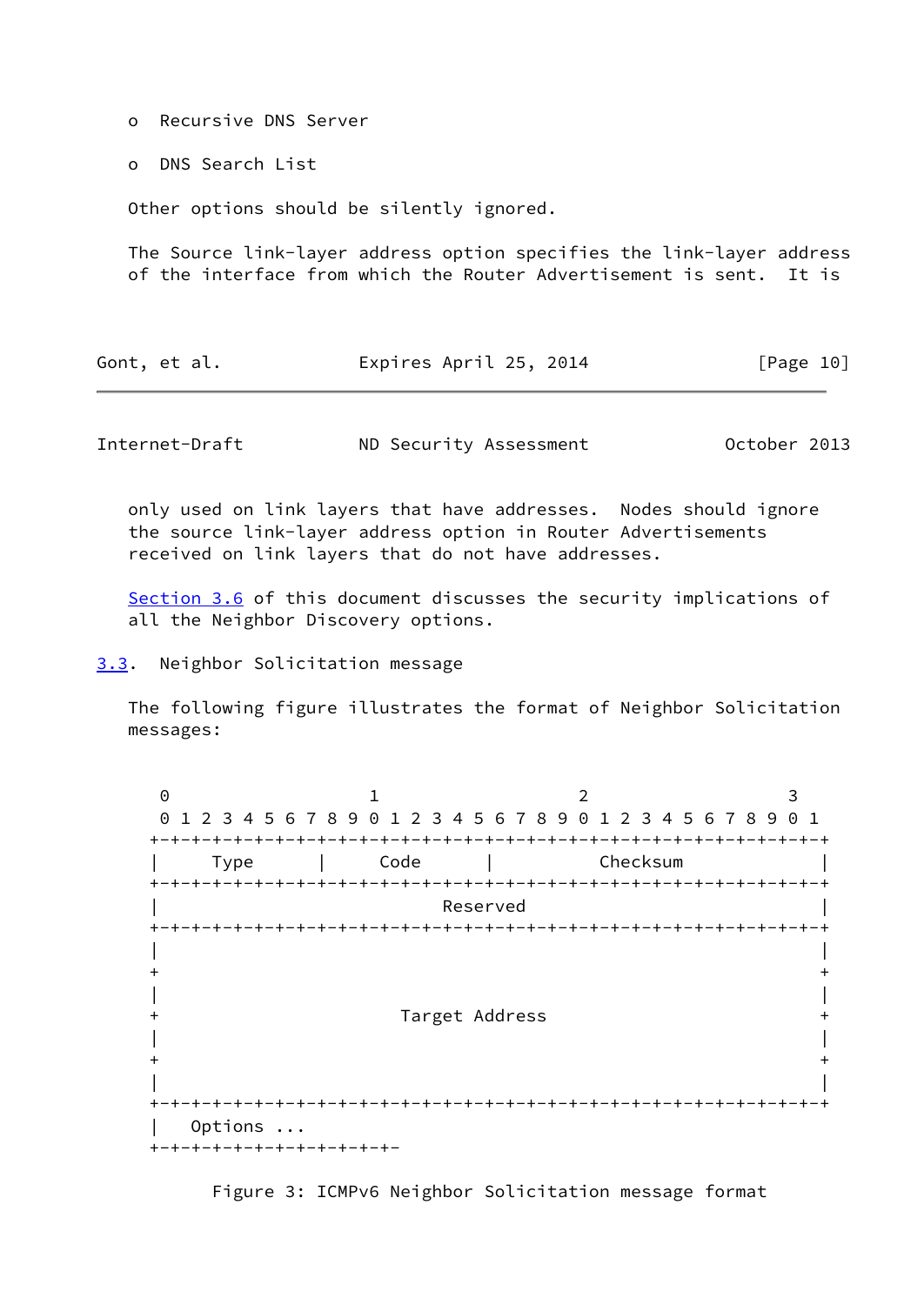The Source Address of an IPv6 packet encapsulating a Neighbor Solicitation message is set to an address assigned to the interface from which the message is sent, or to the unspecified address (::).

 The Destination Address of an IPv6 packet encapsulating a Neighbor Solicitation message is set to the solicited-node multicast address corresponding to the target address, or to the target address.

 The ICMPv6 packet length (as derived from the IPv6 Payload Length) must be greater than or equal to 24. If the packet does not pass this check, it should be silently dropped.

 The Target Address is the IPv6 address of the target of the solicitation. The Target Address must pass the following checks:

| Gont, et al. | Expires April 25, 2014 | [Page 11] |
|--------------|------------------------|-----------|
|              |                        |           |

<span id="page-12-0"></span>Internet-Draft ND Security Assessment October 2013

- 1. It must not be a multicast address (as required in [Section](https://datatracker.ietf.org/doc/pdf/rfc4861#section-4.3) 4.3 of  [\[RFC4861\]](https://datatracker.ietf.org/doc/pdf/rfc4861#section-4.3))
- 2. It must not be the unspecified address (::)
- 3. It must not be the loopback address (::1)

The Target Address must also meet any of the following criteria:

- 1. It is a valid unicast or anycast address assigned to the receiving interface
- 2. It is a unicast or anycast address for which the node is offering proxy service
- 3. It is a 'tentative' address on which 'Duplicate Address Detection' (DAD) is being performed (in which case the Neighbor Solicitation message should be processed according to [[RFC4862](https://datatracker.ietf.org/doc/pdf/rfc4862)])

 At the time of this writing, the options that may be legitimately included in Neighbor Solicitations are:

o Source link-layer address

According to Section [4.3 of \[RFC4861\]](https://datatracker.ietf.org/doc/pdf/rfc4861#section-4.3), the source link-layer address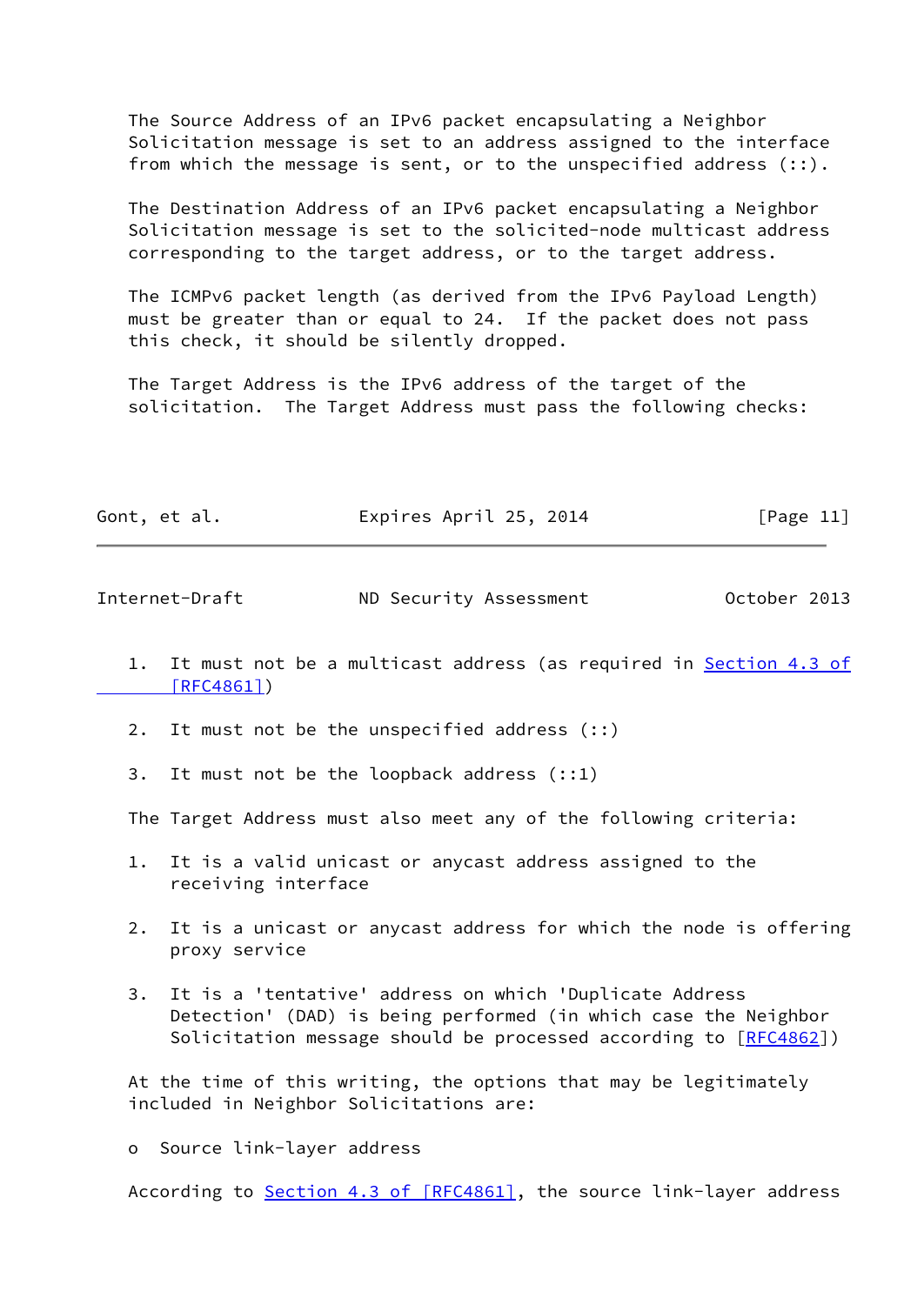option must not be included when the Source Address is the unspecified address (::). A node receiving a Neighbor Solicitation that includes a source link-layer address and that has the unspecified address (::) as the Source Address should silently drop the corresponding packet.

 According to Section [4.3 of \[RFC4861\]](https://datatracker.ietf.org/doc/pdf/rfc4861#section-4.3), on link layers that have addresses (and provided that the Source Address is not the unspecified address), Neighbor Solicitations sent to multicast addresses must include the source link-layer address option. A node receiving a Neighbor Solicitation sent to a multicast address that does not include a source link-layer option should be silently dropped.

## <span id="page-13-0"></span>[3.4](#page-13-0). Neighbor Advertisement message

 A node sends Neighbor Advertisements in response to Neighbor Solicitations and sends unsolicited Neighbor Advertisements in order to (unreliably) propagate new information quickly [[RFC4861](https://datatracker.ietf.org/doc/pdf/rfc4861)].

 The following figure illustrates the syntax of Neighbor Advertisement messages:

| Gont, et al.                         | Expires April 25, 2014                                                          |          | [Page $12$ ] |
|--------------------------------------|---------------------------------------------------------------------------------|----------|--------------|
| Internet-Draft                       | ND Security Assessment                                                          |          | October 2013 |
| $\Theta$                             | $\mathbf{1}$<br>0 1 2 3 4 5 6 7 8 9 0 1 2 3 4 5 6 7 8 9 0 1 2 3 4 5 6 7 8 9 0 1 | 2        | 3            |
| Type                                 | Code                                                                            | Checksum |              |
| R S 0                                | Reserved                                                                        |          |              |
|                                      | Target Address                                                                  |          |              |
|                                      |                                                                                 |          |              |
| Options<br>+-+-+-+-+-+-+-+-+-+-+-+-+ |                                                                                 |          |              |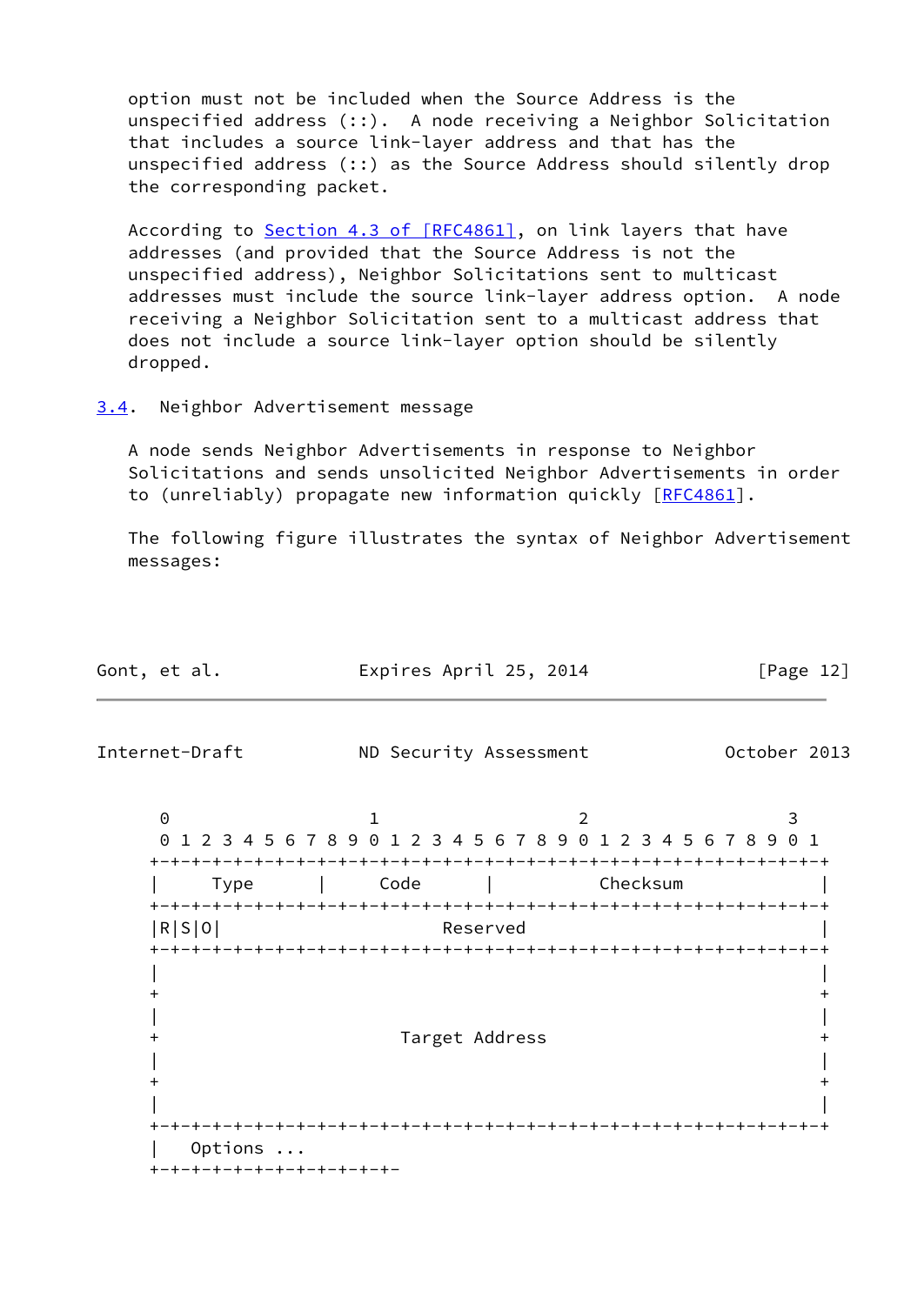Figure 4: ICMPv6 Neighbor Advertisement message format

 The Source Address of an IPv6 packet encapsulating a Neighbor Advertisement message is set to a link-local address assigned to the interface from which the message is sent. Nodes should discard Neighbor Advertisements that do not have a link-local address in the Source Address field.

 The Destination Address of an IPv6 packet encapsulating a Neighbor Advertisement message is set to the Source Address of the Neighbor Solicitation that elicited the Neighbor Advertisement message (provided the Source Address of the Neighbor Solicitation was a unicast address). If the Source Address of the Neighbor Solicitation was the unspecified address, the Neighbor Advertisement is sent to the all-nodes multicast address. Finally, unsolicited Neighbor Advertisements are sent to the all-nodes multicast address

 The Hop Limit of an IPv6 packet encapsulating a Neighbor Advertisement message must be set to 255 by the sending node. A node receiving a Neighbor Advertisement message should perform the following check:

 The ICMPv6 packet length (as derived from the IPv6 Payload Length) must be greater than or equal to 24. If the packet does not pass this check, it should be silently dropped.

 The R flag is the Router flag, and is used by Neighbor Unreachability Detection (NUD). When set, it indicates that the sender is a router. An attacker could forge a Neighbor Advertisement message with the Router flag cleared to cause the receiving node to remove the

| Gont, et al. | Expires April 25, 2014 | [Page 13] |
|--------------|------------------------|-----------|
|              |                        |           |

Internet-Draft ND Security Assessment October 2013

impersonated Router from the Default router list.

 The S bit is the Solicited flag. When set it indicates that the Neighbor Advertisement is sent in response to a Neighbor Solicitation sent from the Destination Address. The S flag is used as reachability confirmation for Network Unreachability Detection (NUD). As stated in Section [4.4 of \[RFC4861\]](https://datatracker.ietf.org/doc/pdf/rfc4861#section-4.4), it must not be set in multicast advertisements or in unsolicited unicast advertisements.

 A node that receives a Neighbor Advertisement message that has the S-bit set and was sent to a multicast address should silently discard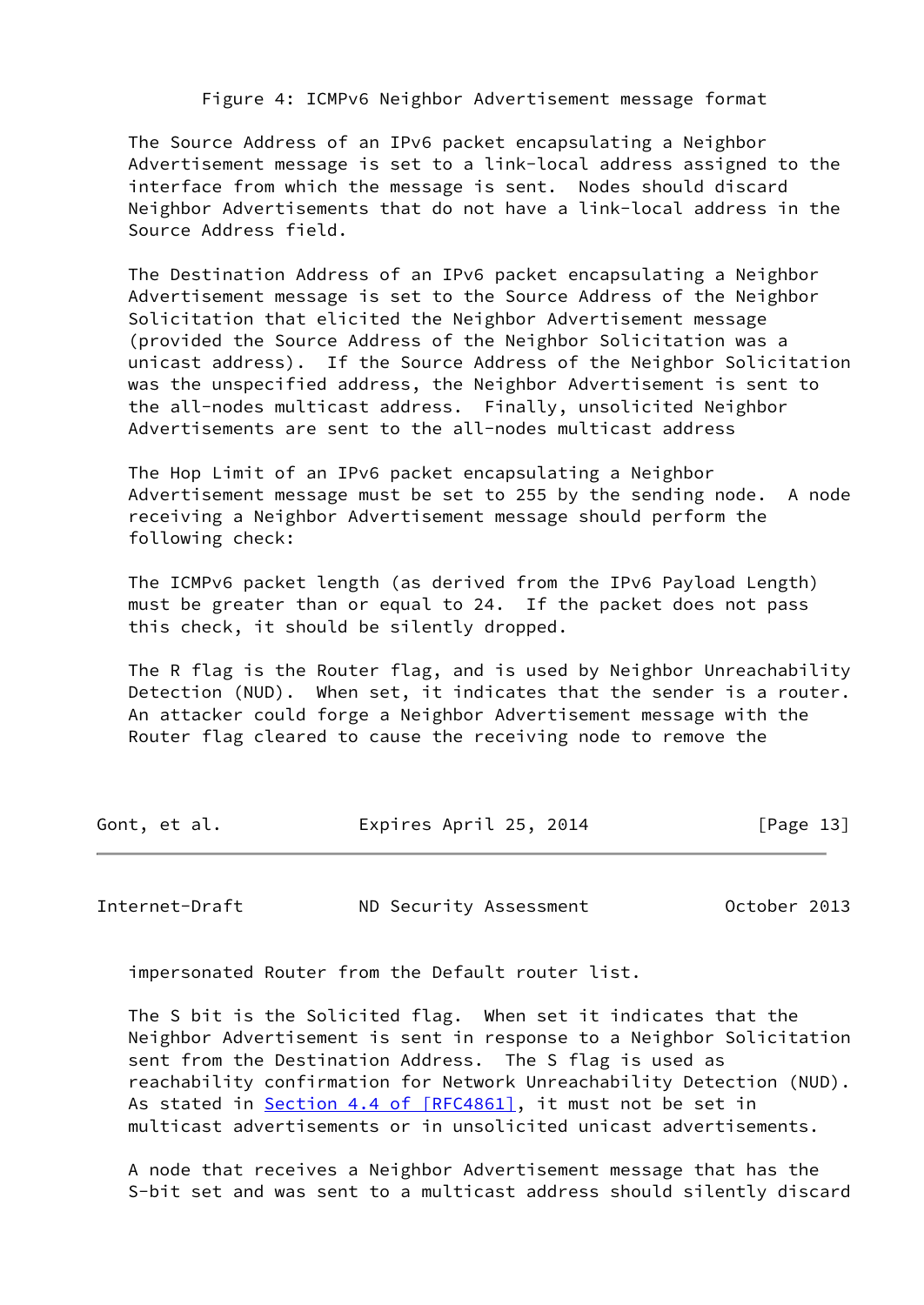the received message. Additionally, a node that receives an unsolicited Neighbor Advertisement message (i.e., there was not a pending Neighbor Solicitation for the Target Address) with the S-bit set that was sent to a unicast address should silently drop the received message.

 The O bit is the Override flag. When set, it indicates that this Neighbor Advertisement should override an existing cache entry and update the cached link-layer address. When the O bit is not set, the advertisement will not update a cached link-layer address, but will update a Neighbor Cache entry that does not include a link-layer address.

 The O bit should be set in all solicited advertisements, except those for anycast addresses. A node that receives an unsolicited Neighbor Advertisement message with the O bit set should silently drop the received message. However, we note that it is virtually impossible to enforce this requirement for Neighbor Advertisement messages for anycast addresses that have the O bit set, as anycast addresses are syntactically indistinguishable from normal unicast addresses.

 For solicited Neighbor Advertisements, the Target Address is set to the Target Address of the Neighbor Solicitation message that elicited the advertisement. For unsolicited Neighbor Advertisements, the Target Address is set to the address whose link-layer address has changed.

The Target Address must pass the following checks:

- 1. It must not be a multicast address (as required in [Section](https://datatracker.ietf.org/doc/pdf/rfc4861#section-4.4) 4.4 of  [\[RFC4861\]](https://datatracker.ietf.org/doc/pdf/rfc4861#section-4.4)
- 2. It must not be the unspecified address (::)
- 3. It must not be the loopback address (::1)
- As of this writing, the following options are allowed in Neighbor

| Gont, et al. | Expires April 25, 2014 | [Page 14] |
|--------------|------------------------|-----------|
|              |                        |           |

<span id="page-15-0"></span>

| Internet-Draft | ND Security Assessment | October 2013 |
|----------------|------------------------|--------------|
|----------------|------------------------|--------------|

Advertisement messages:

o Target link-layer address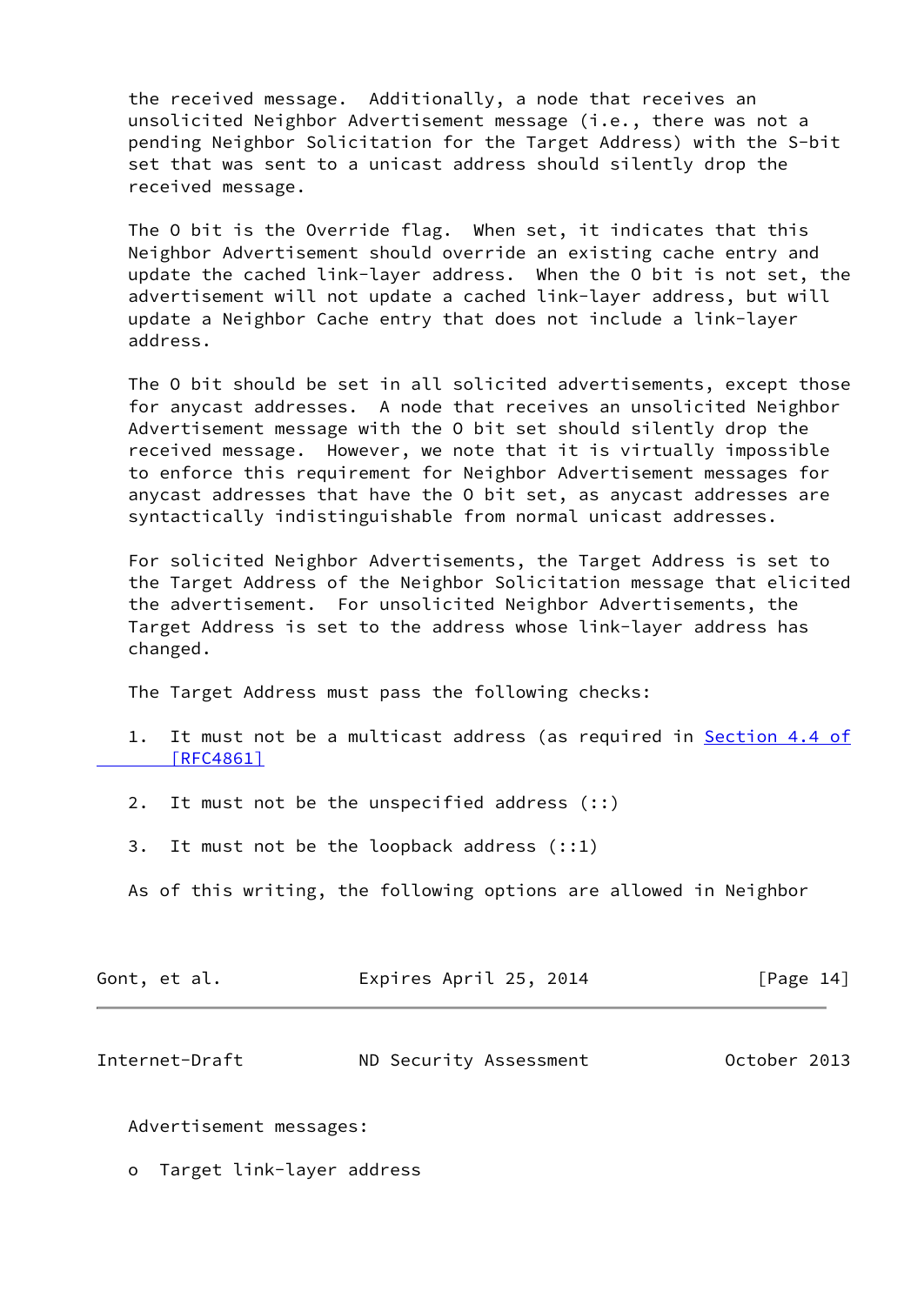Other options present in a Neighbor Advertisement should be ignored.

 The target link-layer address specifies the link-layer address of the target of the Neighbor Advertisement. According to [Section](https://datatracker.ietf.org/doc/pdf/rfc4861#section-4.4) 4.4 of [RFC4861], this option must be included in Neighbor Advertisements when they are sent in response to neighbor solicitations sent to multicast addresses (provided the link layer has addresses). A node that receives a Neighbor Advertisement message in response to a solicitation sent to a multicast address, without a target link-layer address should silently drop the received message (provided that the corresponding link layer has addresses).

[Section 3.6.3](#page-24-0) contains further validation checks that should be performed on target link-layer address options.

<span id="page-16-0"></span>[3.5](#page-16-0). Redirect message

 Routers send Redirect packets to inform a host of a better first-hop node on the path to a destination, or to inform a host that the destination node is in fact a neighbor (i.e., it is attached to the same link).

The following figure illustrates the syntax of the Redirect message:

Gont, et al. **Expires April 25, 2014** [Page 15]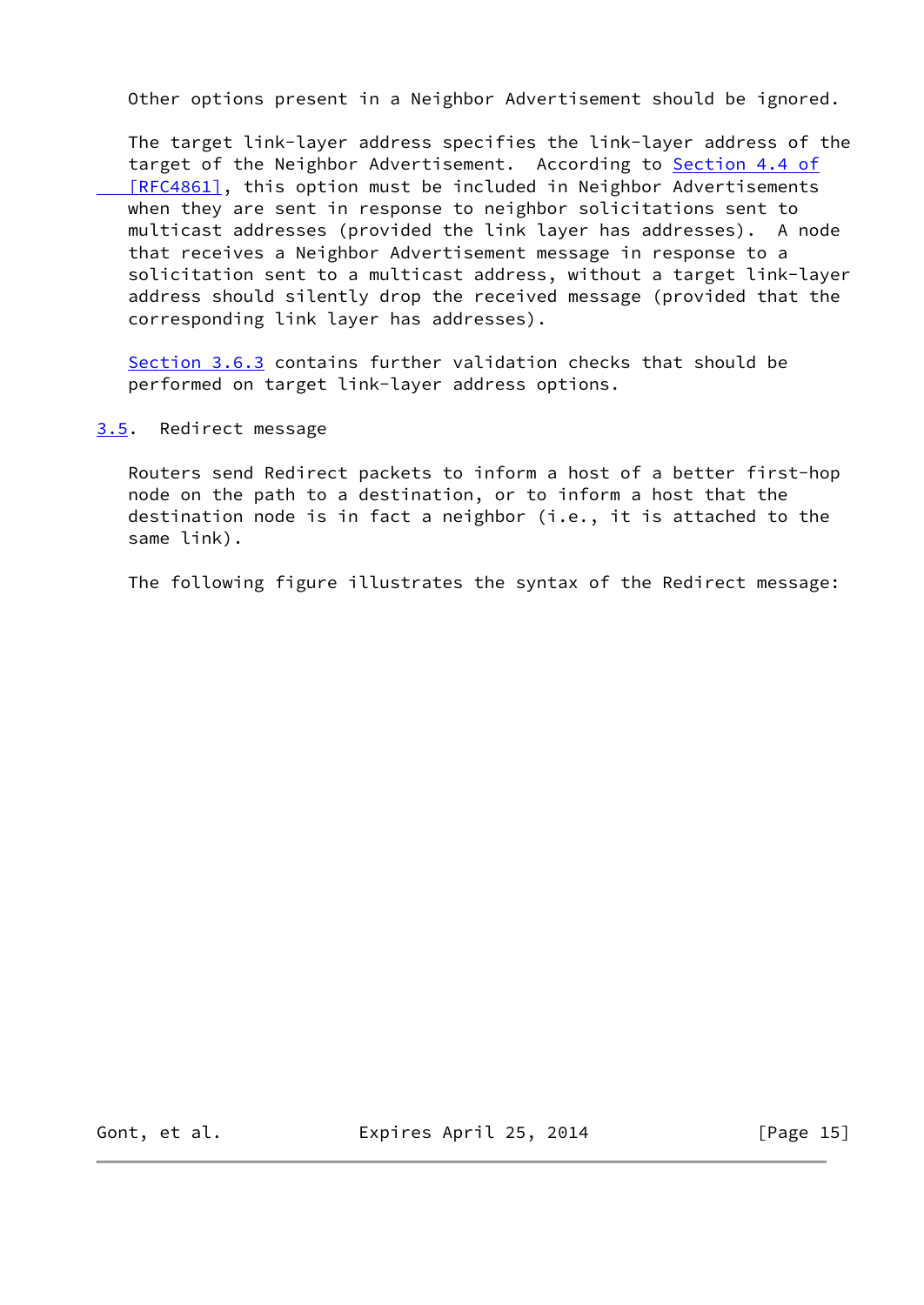

Figure 5: ICMPv6 Redirect message format

 The Source Address of the IPv6 header is set to the link-local address assigned to the interface from which the Redirect message is sent. A node that receives a Redirect message should verify that the Source Address of the IPv6 header is a link-local address. If the packet does not pass this check, the Redirect message should be silently dropped. The Source Address of a Redirect message must correspond to the IPv6 address of the current first-hop router for the specified ICMPv6 Destination Address (i.e., the IPv6 address specified in the Destination Address field of the ICMPv6 Redirect message). If the packet does not pass this check, it should be silently dropped.

 The Destination Address of the IPv6 header is set to the Source Address of the packet that triggered the Redirect.

 The Target Address specifies an IPv6 address that is a better first hop to use for the IPv6 address specified in the Destination Address field of the ICMPv6 header. If the Redirect message is meant to indicate that a destination is in fact a neighbor (i.e., it is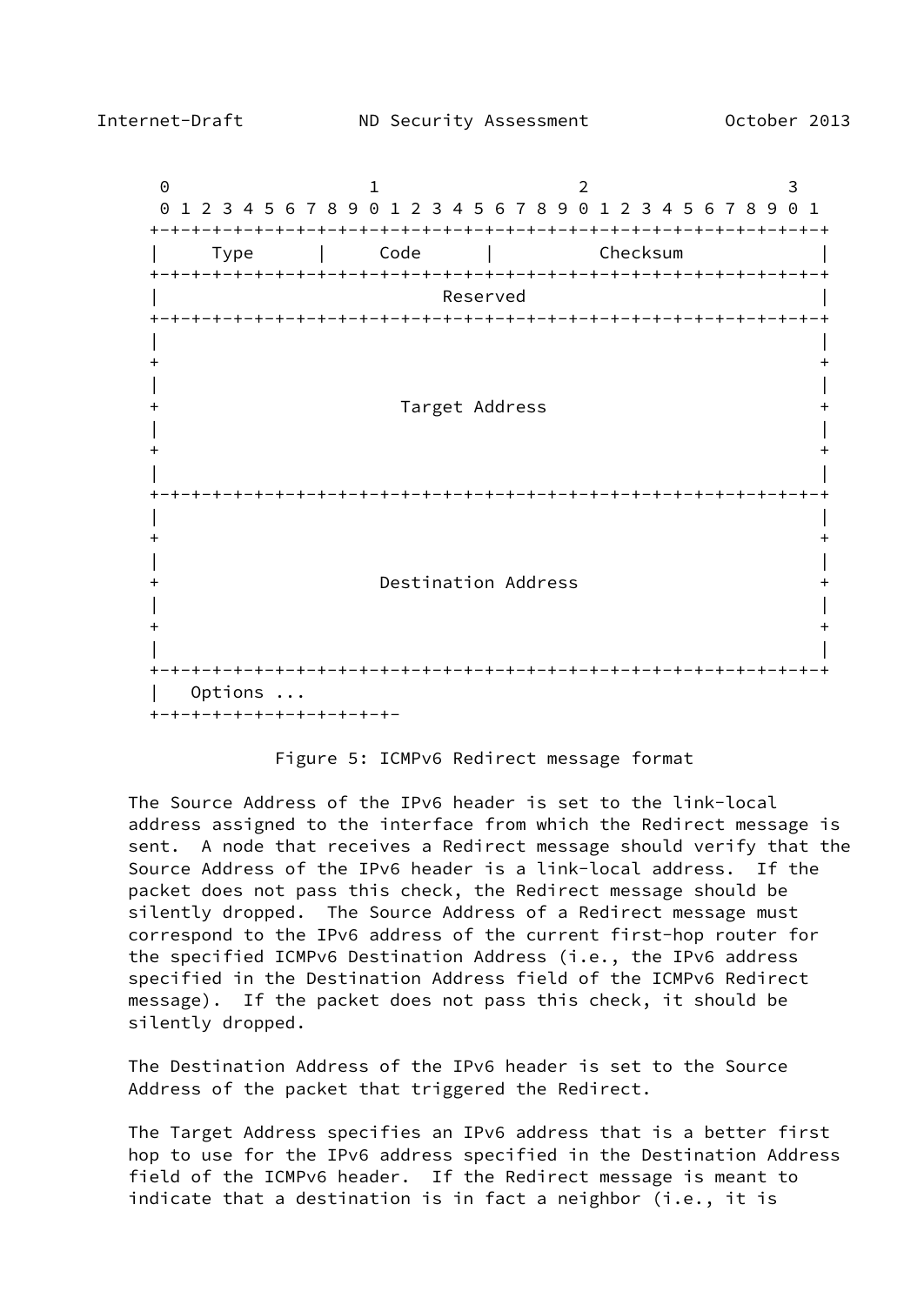attached to the same link), the Target Address is set to the same

Gont, et al. **Expires April 25, 2014** [Page 16]

Internet-Draft ND Security Assessment October 2013

value as the Destination Address field of the ICMPv6 header.

 When the Redirect indicates a first-hop router, the Target Address must be a link-local address (that of the aforementioned 'better first-hop router'). A node that receives a Redirect message in which the Target Address and the Destination Address are different should verify that the Target Address is a link-local address. If the Redirect message does not pass this check, it should be silently dropped.

 Additionally, the following checks should be performed on the ICMPv6 Target Address and the ICMPv6 Destination Address:

- 1. They must not contain a multicast address
- 2. They must not contain the unspecified address (::)
- 3. They must not contain the loopback address (::1)

If a Redirect message does not pass this check, it should be dropped.

 As of this writing, the following options are legitimate for the Redirect message:

- o Target link-layer address
- o Redirected header

 [RFC4861] specifies that the target-link layer address should be included (if known) in Redirect messages, and that it must be included for NBMA links that rely on the presence of the Target link layer address option to determine the link-layer address of neighbors.

As explained in Section [8.3 of \[RFC4861\]](https://datatracker.ietf.org/doc/pdf/rfc4861#section-8.3), if a Redirect message contains a Target link-layer address option, the node processing the redirect will create or update the Neighbor Cache entry for the target. As a result, an attacker could exploit ICMPv6 Redirect messages not only to maliciously update the Destination Cache of the victim node, but also (or alternatively) to maliciously update its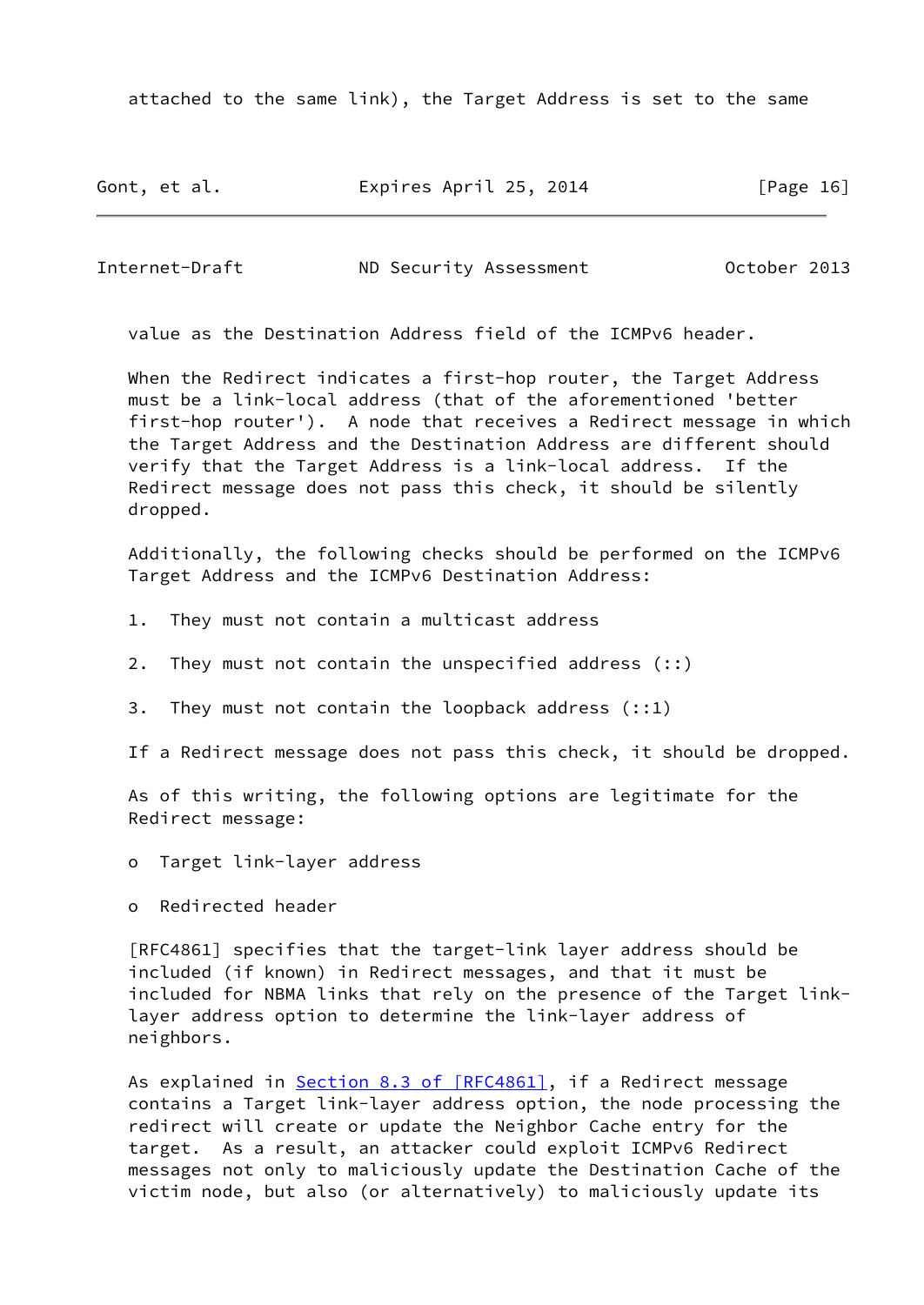Neighbor Cache.

 The Redirected header option allows the sender of the Redirect message to include a portion of the packet that triggered the Redirect message. The Redirected header option is discussed in [Section 3.6.5](#page-28-0).

| Gont, et al. |  | Expires April 25, 2014 |  |  | [Page 17] |  |
|--------------|--|------------------------|--|--|-----------|--|
|--------------|--|------------------------|--|--|-----------|--|

<span id="page-19-1"></span>Internet-Draft ND Security Assessment October 2013

<span id="page-19-0"></span>[3.6](#page-19-0). Neighbor Discovery Options

 Neighbor Discovery messages can include a number of options. Such options have the following general syntax:

|        | 0 1 2 3 4 5 6 7 8 9 0 1 2 3 4 5 6 7 8 9 0 1 2 3 4 5 6 7 8 9 0 1 |  |      |  |  |  |  |        |  |  |  |   |  |  |  |  |  |  |  |   |  |  |  |  |
|--------|-----------------------------------------------------------------|--|------|--|--|--|--|--------|--|--|--|---|--|--|--|--|--|--|--|---|--|--|--|--|
|        |                                                                 |  |      |  |  |  |  |        |  |  |  |   |  |  |  |  |  |  |  |   |  |  |  |  |
|        |                                                                 |  | Type |  |  |  |  | Length |  |  |  |   |  |  |  |  |  |  |  | . |  |  |  |  |
|        |                                                                 |  |      |  |  |  |  |        |  |  |  |   |  |  |  |  |  |  |  |   |  |  |  |  |
| $\sim$ |                                                                 |  |      |  |  |  |  |        |  |  |  | . |  |  |  |  |  |  |  |   |  |  |  |  |
|        |                                                                 |  |      |  |  |  |  |        |  |  |  |   |  |  |  |  |  |  |  |   |  |  |  |  |

Figure 6: Neighbor Discovery option format

 The Type field is an 8-bit identifier of the type of option. As of this writing, the following options have been specified:

| Meaning            | Summary                                                                   |
|--------------------|---------------------------------------------------------------------------|
|                    | 1 Source link-layer address   Discussed in <u>Section 3.6.2</u>           |
|                    | Target link-layer address   Discussed in <u>Section 3.6.3</u>             |
| Prefix information | Discussed in <u>Section 3.6.4</u>  <br>------+--------------------------- |
| Redirected header  | Discussed in <u>Section 3.6.5</u>                                         |
| MTU                | Discussed in Section 3.6.6  <br>------+------------------------------     |
|                    | -----+-                                                                   |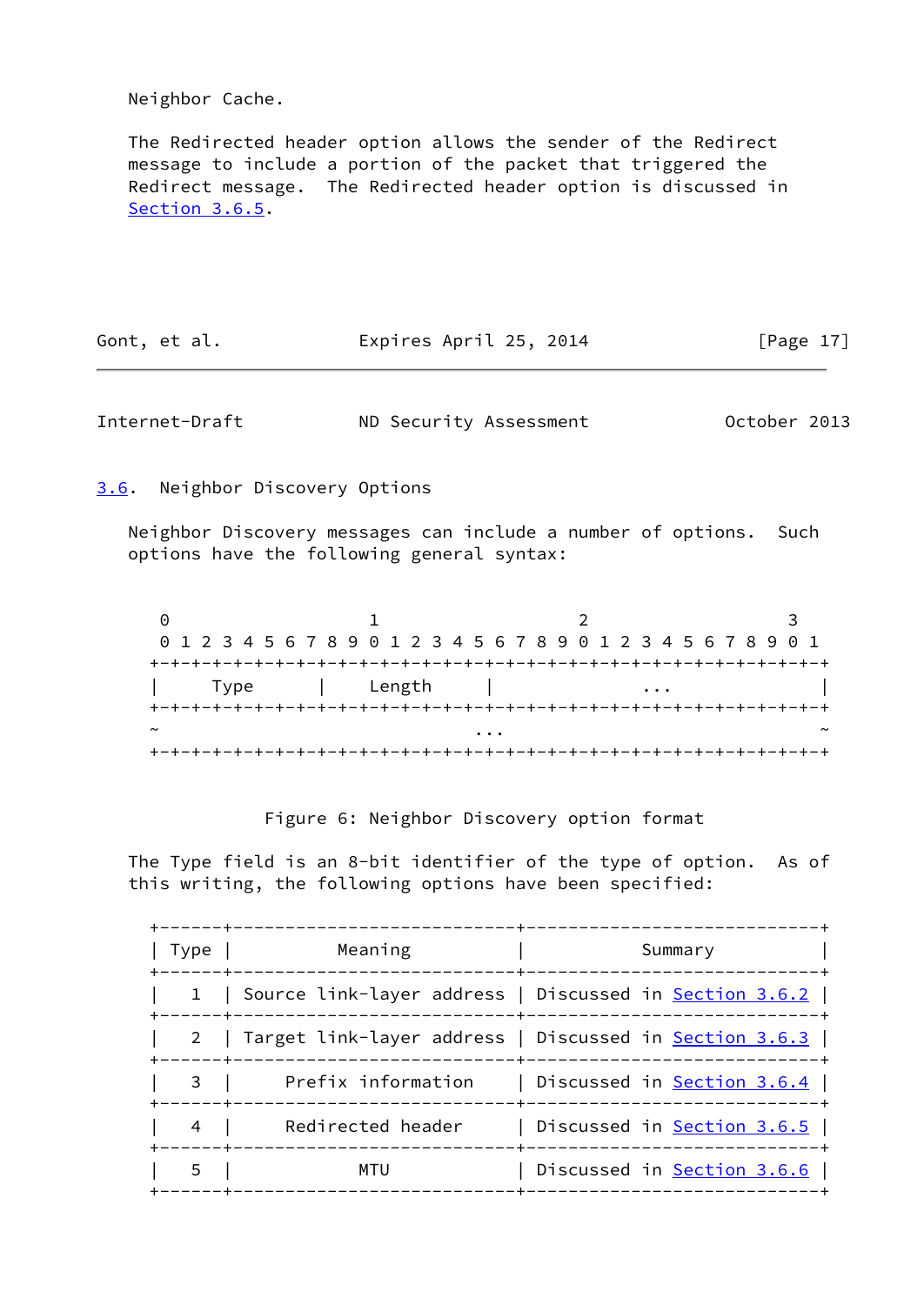| 24   | Route Information    | Discussed in <u>Section 3.6.7</u>     |
|------|----------------------|---------------------------------------|
| $25$ | Recursive DNS Server | Discussed in <u>Section 3.6.8</u>     |
| 31   | DNS Search List      | Discussed in <u>Section 3.6.9</u> $ $ |
|      |                      |                                       |

## Table 1: Neighbor Discovery options

 The Length field specifies the length of the option in units of 8 octets. As stated in 4.6 of [\[RFC4861](https://datatracker.ietf.org/doc/pdf/rfc4861)] a Length of 0 is invalid. Nodes must silently discard Neighbor Discovery packets that contain an option with a Length of 0.

| Gont, et al. | Expires April 25, 2014 | [Page 18] |  |
|--------------|------------------------|-----------|--|
|              |                        |           |  |

<span id="page-20-1"></span>Internet-Draft ND Security Assessment October 2013

<span id="page-20-0"></span>[3.6.1](#page-20-0). General issues with Neighbor Discovery options

 The following subsections discuss security issues that apply to all Neighbor Discovery options.

 The proposed checks should be performed in addition to any option specific checks proposed in the next sections.

Processing requirements

 Processing of Neighbor Discovery options consumes CPU resources at the processing node. While the Hop Limit check of the IPv6 header encapsulating a Neighbor Discovery message limits potential attackers to those attached to the same link as the target node, there's still the potential of an on-link system overwhelming a node by sending it packets with a surprisingly large number of Neighbor Discovery options.

 To reduce the impact of these packets on the system performance, a few counter-measures could be implemented:

- o Rate-limit the number of Neighbor Discovery packets that are processed by the system.
- o Enforce a limit on the maximum number of options to be accepted in any Neighbor Discovery message.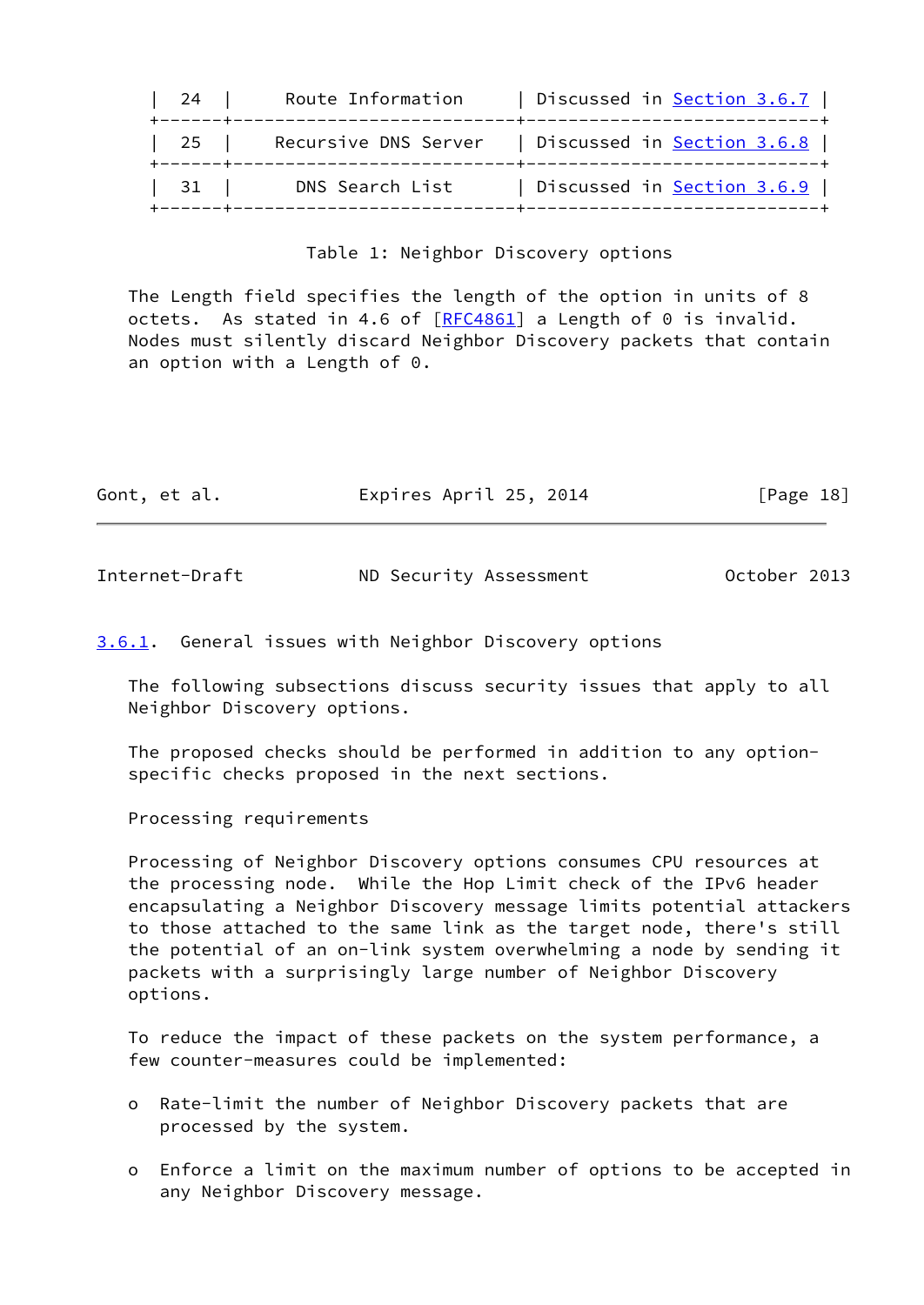The first check avoids a large number of Neighbor Discovery packets to overwhelm the system in question. The second check avoids packets with multiple Neighbor Discovery options to affect the performance of the system.

 Most implementations fail to rate-limit ND packets, and hence have been found vulnerable to the aforementioned issue (see e.g.  $[CVE-2011-2391]$  $[CVE-2011-2391]$ .

Option Length

 The Length field specifies the length of the option in units of 8 octets. As stated in 4.6 of [\[RFC4861](https://datatracker.ietf.org/doc/pdf/rfc4861)] a Length of 0 is invalid. Nodes must silently discard Neighbor Discovery packets that contain an option with a Length of  $0$ . This check prevents, among other things, loops in option processing that may arise from incorrect option lengths.

 Additionally, while the Length byte of a Neighbor Discovery option allows for an option length of up to 2040 octets (255  $*$  8 octets), there is a limit on legitimate option length imposed by the syntax of

| Gont, et al. | Expires April 25, 2014 | [Page 19] |
|--------------|------------------------|-----------|
|              |                        |           |

<span id="page-21-0"></span>Internet-Draft ND Security Assessment October 2013

the IPv6 header.

 For all Neighbor Discovery options, the following check should be enforced:

option-offset + Length \* 8 - MIN\_IPV6\_HEADER <= Payload Length

Where

 option-offset is the offset of the first byte of the option within the IPv6 packet (with the first octet of the IPv6 header having an 'offset' of 0). Length is the Length field of the Neighbor Discovery option being processed. MIN\_IPV6\_HEADER is the size of the fixed IPv6 header. That is, 40 octets. Payload Length is the header field from the IPv6 header encapsulating the Neighbor Discovery message.

 If a Neighbor Discovery option does not pass this check, the corresponding Neighbor Discovery message should be silently dropped.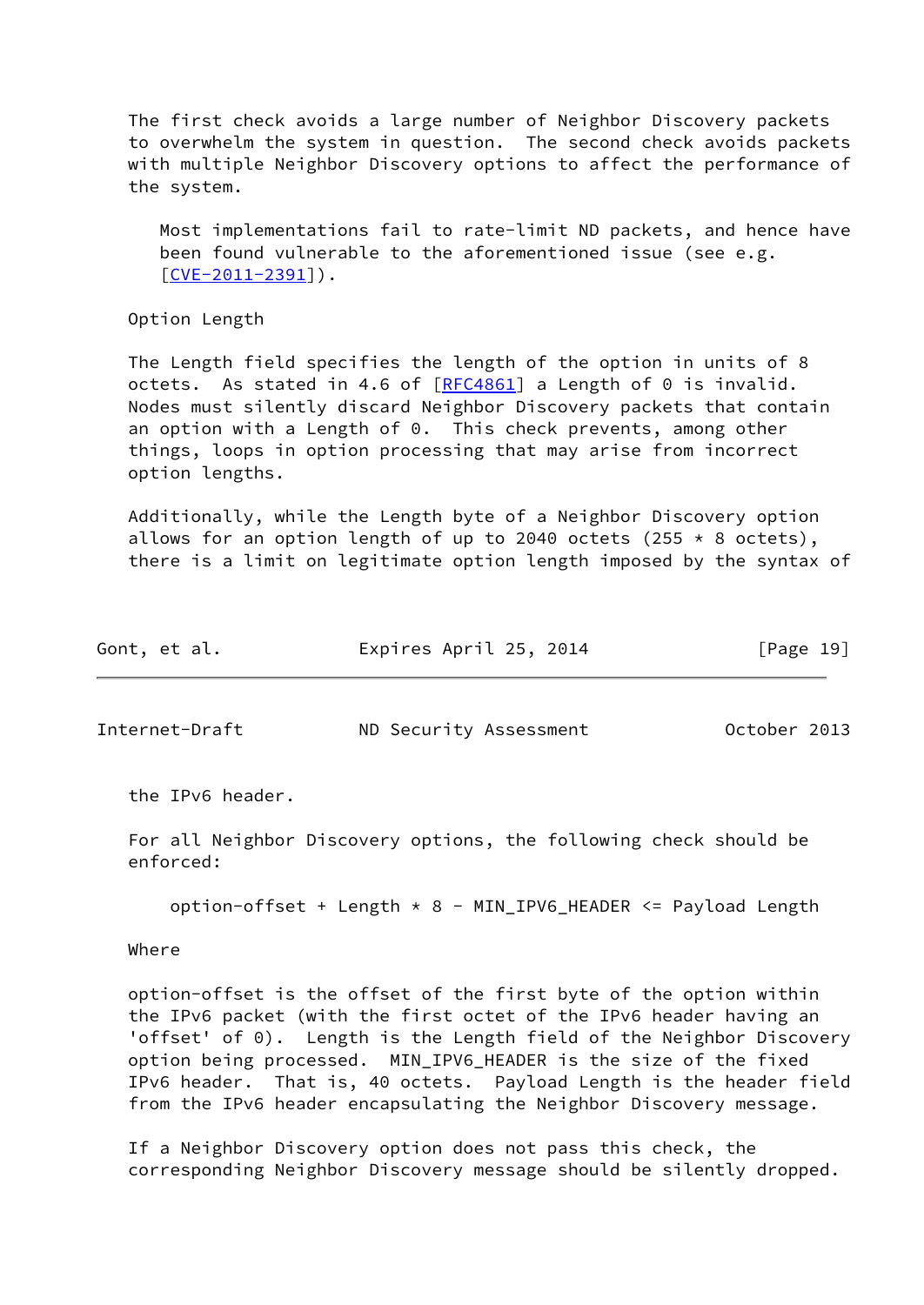The aforementioned check is meant to detect forged option-length values that might make an option illegitimately exceed the actual length of the IPv6 packet encapsulating the Neighbor Discovery message.

<span id="page-22-0"></span>[3.6.2](#page-22-0). Source Link-Layer Address Option

 The Source link-layer address option contains the link-layer address of the sender of the packet. It is used by Neighbor Solicitation, Router Solicitation, and Router Advertisement messages.

 The following figure illustrates the syntax of the source link-layer address:

0 1 2 3 0 1 2 3 4 5 6 7 8 9 0 1 2 3 4 5 6 7 8 9 0 1 2 3 4 5 6 7 8 9 0 1 +-+-+-+-+-+-+-+-+-+-+-+-+-+-+-+-+-+-+-+-+-+-+-+-+-+-+-+-+-+-+-+-+ | Type | Length | Link-Layer Address ... +-+-+-+-+-+-+-+-+-+-+-+-+-+-+-+-+-+-+-+-+-+-+-+-+-+-+-+-+-+-+-+-+

Figure 7: ND Source link-layer address option

 The Type field is set to 1. The Length field specifies the length of the option (including the Type and Length octets) in units of 8 octets. A node that receives an ICMPv6 message with this option should verify that the Length field is valid for the underlying link layer. For example, for IEEE 802 addresses the Length field must be 1 [[RFC2464](https://datatracker.ietf.org/doc/pdf/rfc2464)]. If the packet does not pass this check, it should be

Gont, et al. Expires April 25, 2014 [Page 20]

Internet-Draft ND Security Assessment October 2013

silently dropped.

 The Link-Layer Address field contains the link-layer address. The length, contents, and format of this field varies from one link layer to another, and is specified in specific documents that describes how IPv6 operates over different link layers.

 A number of validation checks should be performed on the Link-Layer Address. In the case of IEEE 802 addresses, it should not contain a broadcast or multicast address. If the option does not pass this check, the Neighbor Discovery message carrying the option should be discarded.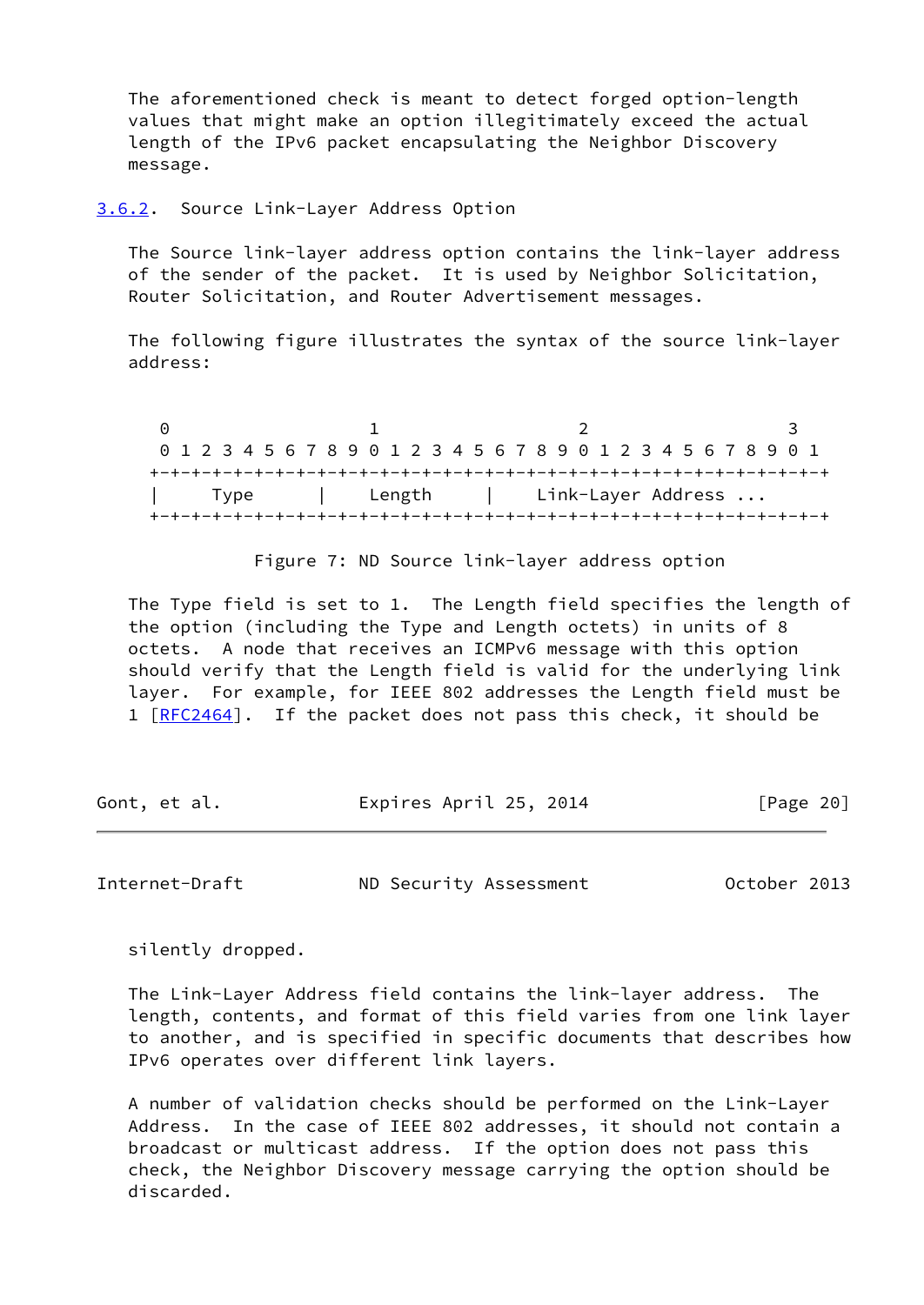Additionally, nodes should not allow the source link-layer address to contain one of the receiving node's link-layer addresses. If the option does not pass this check, the Neighbor Discovery message carrying the option should be discarded.

 The source link-layer address option could be exploited for the purpose of 'Neighbor Cache poisoning', that is, to cause traffic meant for a specific IPv6 address to be illegitimately directed to the node whose link-layer address is specified by the Link-Layer Address field.

This is similar to the ARP cache poisoning attacks in IPv4.

 A possible counter-measure for Neighbor Cache poisoning attacks would be to override the link-layer address stored in the Neighbor Cache only after Neighbor Unreachability Detection (NUD) finds the neighbor to be unreachable and the corresponding entry is removed. This is clearly a trade-off between responsiveness and resiliency.

 In some network scenarios it may be possible and desirable to configure static Neighbor Cache entries, such that Neighbor Discovery need not be performed for the corresponding IPv6 addresses.

 Some implementations have been found to inadvertently override static entries when they receive source link-layer address options or target link-layer address options in Neighbor Discovery messages [\[Hogg-Vyncke](#page-66-1)] [[Lecigne-Neville-Neil\]](#page-24-2).

 If source link-layer address options were allowed to contain broadcast (e.g., the IEEE 802 'ff:ff:ff:ff:ff:ff' address) or multicast (e.g., the IEEE 802 '33:33:00:00:00:01' address) addresses, traffic directed to the corresponding IPv6 address would be sent to the broadcast or multicast address specified in the source link-layer option. This could have multiple implications:

| Gont, et al. | Expires April 25, 2014 |  | [Page 21] |  |
|--------------|------------------------|--|-----------|--|
|              |                        |  |           |  |

<span id="page-23-0"></span>

| Internet-Draft | ND Security Assessment | October 2013 |
|----------------|------------------------|--------------|
|----------------|------------------------|--------------|

 It would have a negative impact on the performance of the nodes attached to the network and on the network itself, as packets sent to these addresses would need to be delivered to multiple nodes (and processed by them) unnecessarily.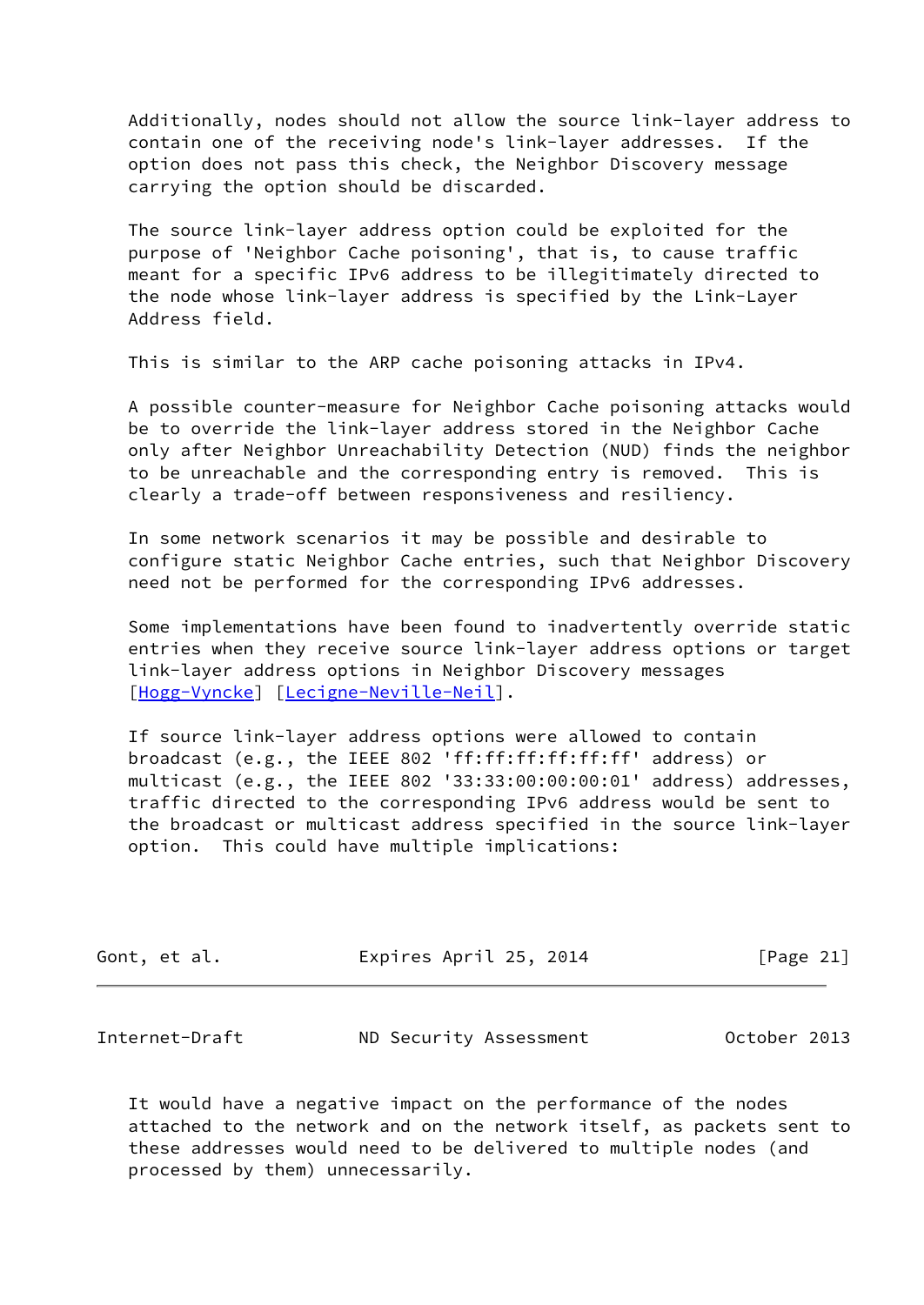An attacker could capture network traffic sent to the corresponding IPv6 address, as the corresponding packets would be delivered to all (in the case of broadcast) or multiple (in the case of multicast) nodes.

 Packets could result in forwarding loops at routers, as a router forwarding a packet to the corresponding address would receive itself a copy of the forwarded packet, thus resulting in a forwarding loop. The loop would end only when the Hop Limit is eventually decremented to 0. If multiple routers are present on the same link, the problem is further exacerbated. [Section 6.1.10](#page-53-0) of this document contains further analysis of this vulnerability.

<span id="page-24-2"></span> [Lecigne-Neville-Neil] reports that at least some versions of FreeBSD are vulnerable to these issues.

<span id="page-24-0"></span>[3.6.3](#page-24-0). Target Link-Layer Address Option

 The Target link-layer address option contains the link-layer address of the Target of the packet. It is used by Neighbor Advertisement and Redirect messages.

 The following figure illustrates the syntax of the Target link-layer address:

0 1 2 3 0 1 2 3 4 5 6 7 8 9 0 1 2 3 4 5 6 7 8 9 0 1 2 3 4 5 6 7 8 9 0 1 +-+-+-+-+-+-+-+-+-+-+-+-+-+-+-+-+-+-+-+-+-+-+-+-+-+-+-+-+-+-+-+-+ | Type | Length | Link-Layer Address ... +-+-+-+-+-+-+-+-+-+-+-+-+-+-+-+-+-+-+-+-+-+-+-+-+-+-+-+-+-+-+-+-+

Figure 8: ND Target link-layer address option format

 The Type field is set to 2. The Length field specifies the length of the option (including the Type and Length octets) in units of 8 octets. A node that receives an ICMPv6 message with this option should verify that the Length field is valid for the underlying link layer. For example, for IEEE 802 addresses the Length field must be 1 [[RFC2464](https://datatracker.ietf.org/doc/pdf/rfc2464)]. If the packet does not pass this check, it should be silently dropped.

The Link-Layer Address field contains the link-layer address. The

| Gont, et al. | Expires April 25, 2014 | [Page 22] |
|--------------|------------------------|-----------|
|              |                        |           |

<span id="page-24-1"></span>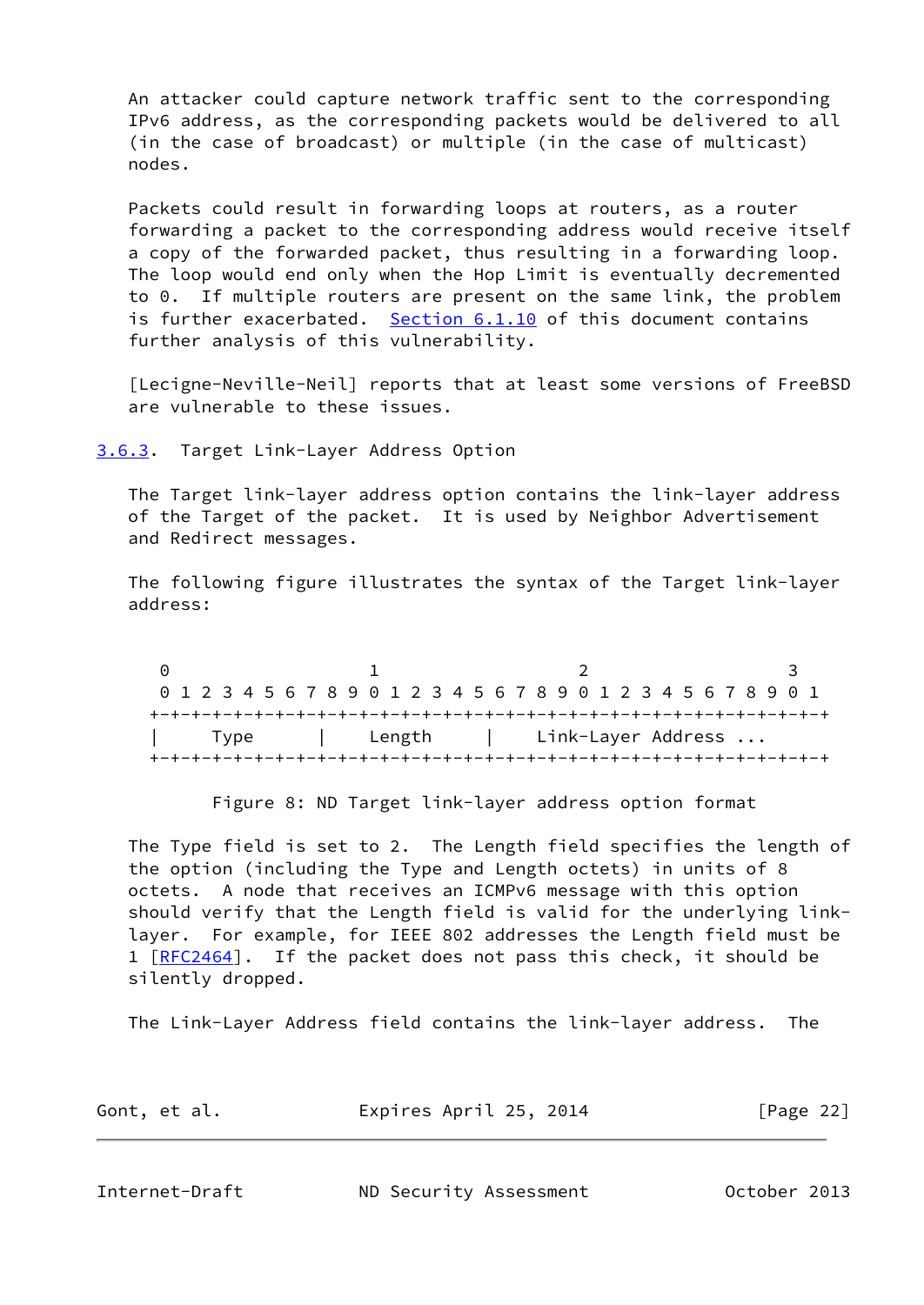length, contents, and format of this field varies from one link layer to another, and is specified in specific documents that describes how IPv6 operates over different link layers.

 The target link-layer address has the same security implications as the source link-layer address. Therefore, the same considerations apply, and the same validation checks should be performed as for the source link-layer address (see [Section 3.6.2\)](#page-22-0).

<span id="page-25-0"></span>[3.6.4](#page-25-0). Prefix Information

 The Prefix Information option is used by routers to provide hosts with on-link prefixes and prefixes for Address Auto-configuration. It may only appear in Router Advertisement messages and should be silently ignored in any other messages [\[RFC4861](https://datatracker.ietf.org/doc/pdf/rfc4861)].

 The following figure illustrates the syntax of the Prefix Information option:

0 1 2 3 0 1 2 3 4 5 6 7 8 9 0 1 2 3 4 5 6 7 8 9 0 1 2 3 4 5 6 7 8 9 0 1 +-+-+-+-+-+-+-+-+-+-+-+-+-+-+-+-+-+-+-+-+-+-+-+-+-+-+-+-+-+-+-+-+ | Type | Length | Prefix Length |L|A|R|Reserved1| +-+-+-+-+-+-+-+-+-+-+-+-+-+-+-+-+-+-+-+-+-+-+-+-+-+-+-+-+-+-+-+-+ Valid Lifetime +-+-+-+-+-+-+-+-+-+-+-+-+-+-+-+-+-+-+-+-+-+-+-+-+-+-+-+-+-+-+-+-+ | Preferred Lifetime | +-+-+-+-+-+-+-+-+-+-+-+-+-+-+-+-+-+-+-+-+-+-+-+-+-+-+-+-+-+-+-+-+ Reserved2 +-+-+-+-+-+-+-+-+-+-+-+-+-+-+-+-+-+-+-+-+-+-+-+-+-+-+-+-+-+-+-+-+ | |  $+$  +  $+$  +  $+$  +  $+$  +  $+$  +  $+$  +  $+$  +  $+$  +  $+$  +  $+$  +  $+$  +  $+$  +  $+$  +  $+$  +  $+$  +  $+$  +  $+$  +  $+$  +  $+$  +  $+$  +  $+$  +  $+$  +  $+$  +  $+$  +  $+$  +  $+$  +  $+$  +  $+$  +  $+$  +  $+$  +  $+$  +  $+$  +  $+$  +  $+$  +  $+$  +  $+$  +  $+$  + | | + Prefix + | |  $+$  +  $+$  +  $+$  +  $+$  +  $+$  +  $+$  +  $+$  +  $+$  +  $+$  +  $+$  +  $+$  +  $+$  +  $+$  +  $+$  +  $+$  +  $+$  +  $+$  +  $+$  +  $+$  +  $+$  +  $+$  +  $+$  +  $+$  +  $+$  +  $+$  +  $+$  +  $+$  +  $+$  +  $+$  +  $+$  +  $+$  +  $+$  +  $+$  +  $+$  +  $+$  +  $+$  +  $+$  + | |  $+ - + - + - + - + - + - + - + - +$ 

Figure 9: ND Prefix Information option format

 The Type field is set to 3. The Length field is set to 4 by the sender. A node processing a Prefix Information option should verify that the Length field is 4. If the option does not pass this check, the option should be ignored.

The Prefix Length is an 8-bit unsigned integer that specifies the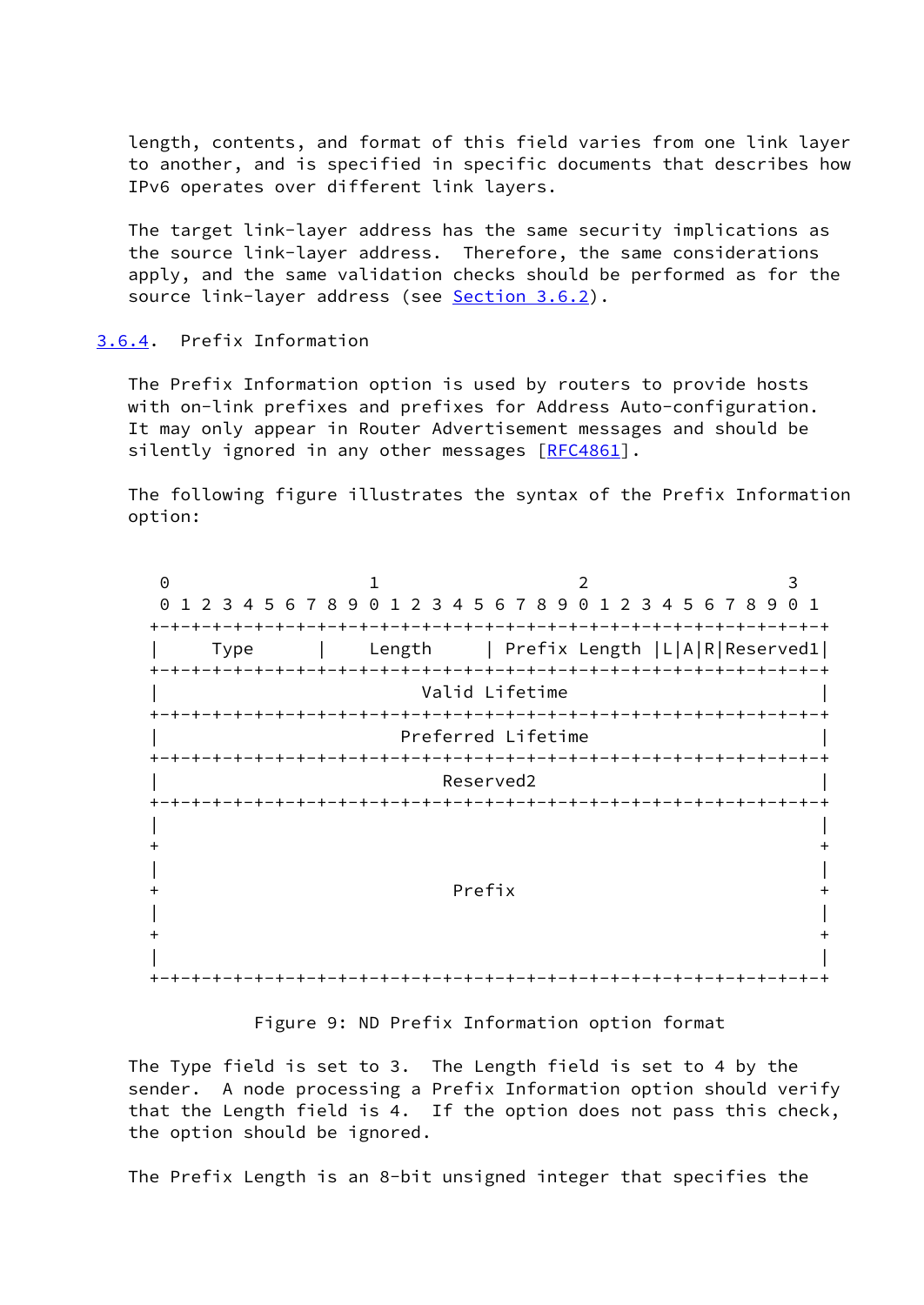Internet-Draft ND Security Assessment October 2013

 prefix length, that is, the number of leading bits in the Prefix field that are valid.

 The following sanity check should be applied on the Prefix Length field:

Prefix Length >= 32

 If the Prefix Length field does not pass this checks, the Prefix Information option should be discarded.

 The L bit is a 1-bit flag that, when set, states that the prefix can be used for on-link determination. The A bit is a 1-bit autonomous address-configuration flag that indicates whether this prefix can be used for autonomous address configuration. The R flag is specified by [[RFC6275\]](https://datatracker.ietf.org/doc/pdf/rfc6275), and indicates that the Prefix field contains a complete IPv6 address assigned to the sending router. The Reserved1 field is a 6-bit unused field that is set to zero by the sender and must be ignored by the receiver.

 The Valid Lifetime field is a 32-bit unsigned integer that specifies the amount of time (in seconds) this prefix can be used for on-link determination (with a value of 0xffffffff representing 'infinity'). We recommend hosts to sanitize the Valid Lifetime as follows:

SanitizedVL = max(Valid Lifetime, MIN\_VALID\_LIFETIME)

 Where SanitizedVL is the sanitized 'Valid Lifetime', and MIN\_VALID\_LIFETIME is set to 1800 (seconds).

The value of 1800 seconds for MIN VALID LIFETIME has been selected to coincide with the lower limit enforced on the Router Lifetime (MIN\_ROUTER\_LIFETIME).

 The Preferred Lifetime is a 32-bit unsigned integer that specifies the length of time (in seconds) that addresses generated from this prefix via stateless address auto-configuration (SLAAC) should remain 'preferred' (with a value of 0xffffffff representing 'infinity').

 As noted in [\[RFC4861](https://datatracker.ietf.org/doc/pdf/rfc4861)] the Preferred Lifetime must be smaller than or equal to the Valid Lifetime to avoid preferring addresses that are no longer valid. Therefore, a node processing a Prefix Information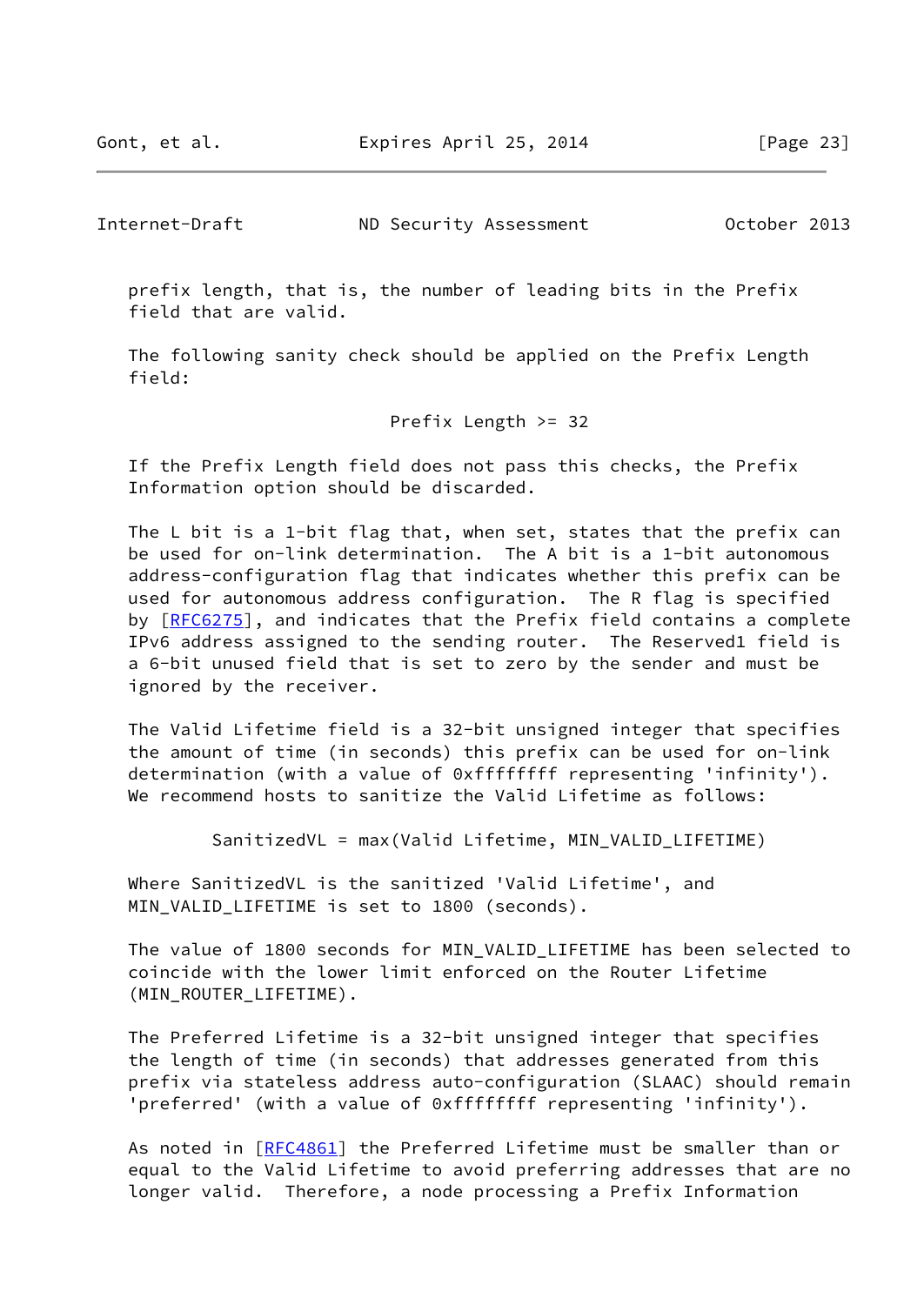option should perform the following check:

Preferred Lifetime <= Valid Lifetime

 If the option does not pass this check, it should be silently ignored.

| Gont, et al. | Expires April 25, 2014 | [Page 24] |
|--------------|------------------------|-----------|
|              |                        |           |

Internet-Draft ND Security Assessment October 2013

 The Reserved2 is a 32-bit unused field that is set to zero by the sender and must be ignored by the receiver.

 The Prefix field contains an IPv6 address or a prefix of an IPv6 address.

 The Prefix Length contains the number of leading bits in the prefix that are to be considered valid. The remaining bits in the Prefix field are set to zero by the sender and must be ignored by the receiver.

As stated in Section [4.6.2 of \[RFC4861\],](https://datatracker.ietf.org/doc/pdf/rfc4861#section-4.6.2) routers should not send a Prefix Information option for the link-local prefix. Therefore, a node should verify that the Prefix does not contain the link-local prefix. If the option does not pass this check, it should be silently dropped.

 Additionally, a node should verify that the Prefix does not contain a multicast IPv6 prefix. If the option does not pass this check, it should be silently dropped.

 An attacker could exploit the Prefix information option to perform a Denial-of-Service attack, by sending a large number of Router Advertisements with the Prefix Information options that have the A bit set, therefore advising the receiving systems to configure an IPv6 address with each of these prefixes. If an implementation does not enforce a limit on the number of addresses they configure in response to Router Advertisements, the aforementioned attack might result in buffer overflows or kernel memory exhaustion.

<span id="page-27-0"></span> [CVE-2010-4669] is one vulnerability report about the aforementioned issue.

 We recommend hosts to default to a maximum number of configured addresses (for each interface) of 16.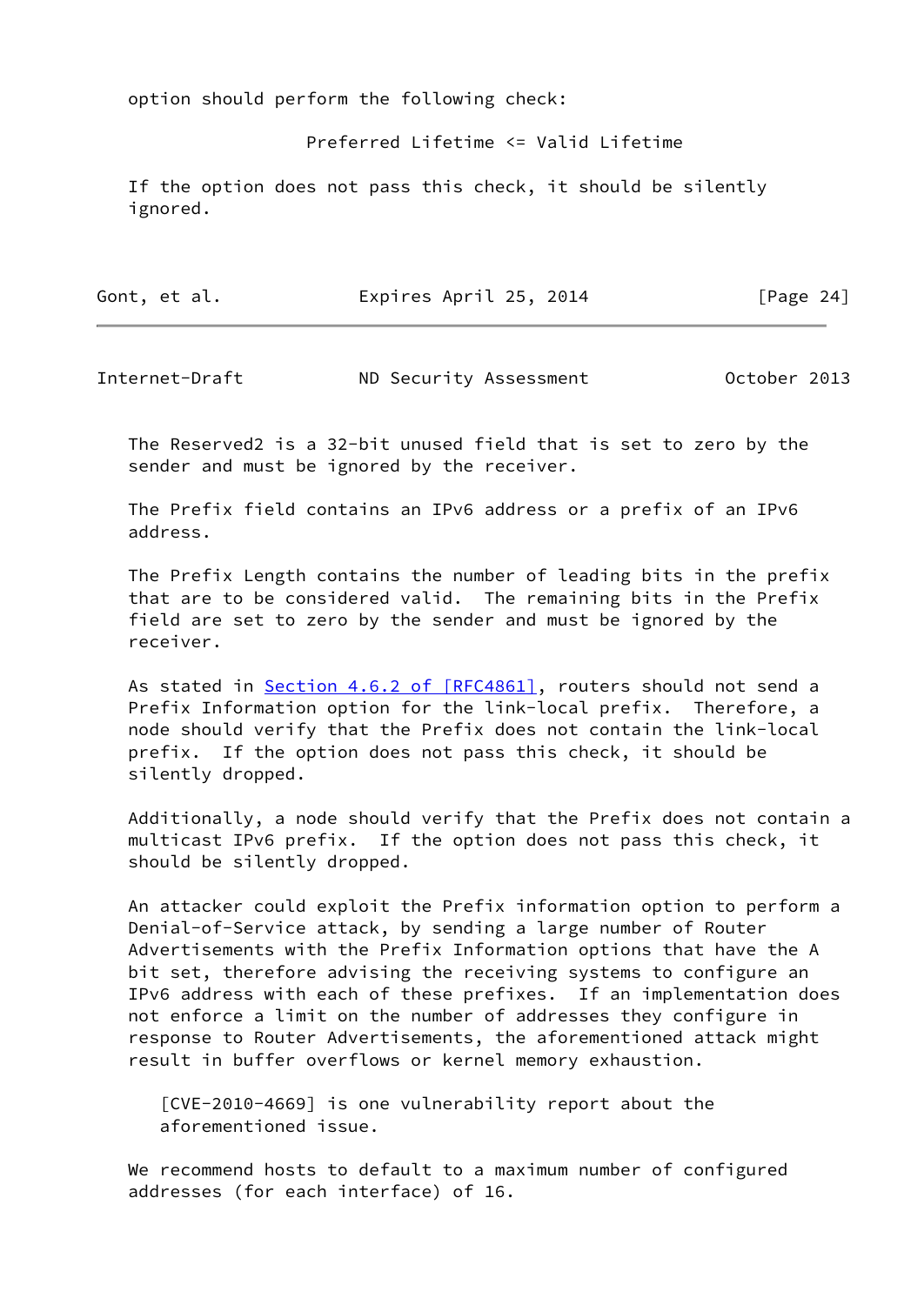This limits is already being enforced by a number of implementations, such as OpenBSD 4.2.

 On the other hand, Windows XP SP2 and FreeBSD 9.0 fail to enforce limits on the maximum number of configured addresses, and therefore are vulnerable to a Denial of Service attack.

 Even if hosts do enforce a limit on the number of IPv6 addresses configured, an attacker might try to cause victim hosts to ignore legitimate prefixes previously advertised for address configuration by legitimate routers. Hereby we recommend hosts to not discard previously configured addresses if new prefixes for address auto-

| Gont, et al. | Expires April 25, 2014 | [Page 25] |
|--------------|------------------------|-----------|
|              |                        |           |

<span id="page-28-1"></span>Internet-Draft ND Security Assessment October 2013

 configuration are advertised and the limit for the maximum number of configured addresses (per interface) has been reached. When such limit is hit, the newly advertised prefixes for address auto configuration should be ignored.

 [Section 3.6.4](#page-25-0) describes how an attacker could exploit the Prefix Information option for the purpose of traffic hijacking.

<span id="page-28-0"></span>[3.6.5](#page-28-0). Redirected Header Option

 The Redirected Header option is used in Redirect messages to convey all or part of the packet that is being redirected. It must be silently ignored for all other messages.

 The following figure illustrates the syntax of the Redirected Header option:

0 1 2 3 0 1 2 3 4 5 6 7 8 9 0 1 2 3 4 5 6 7 8 9 0 1 2 3 4 5 6 7 8 9 0 1 +-+-+-+-+-+-+-+-+-+-+-+-+-+-+-+-+-+-+-+-+-+-+-+-+-+-+-+-+-+-+-+-+ Type | Length | Reserved +-+-+-+-+-+-+-+-+-+-+-+-+-+-+-+-+-+-+-+-+-+-+-+-+-+-+-+-+-+-+-+-+ | Reserved | +-+-+-+-+-+-+-+-+-+-+-+-+-+-+-+-+-+-+-+-+-+-+-+-+-+-+-+-+-+-+-+-+ | | IP header + data | |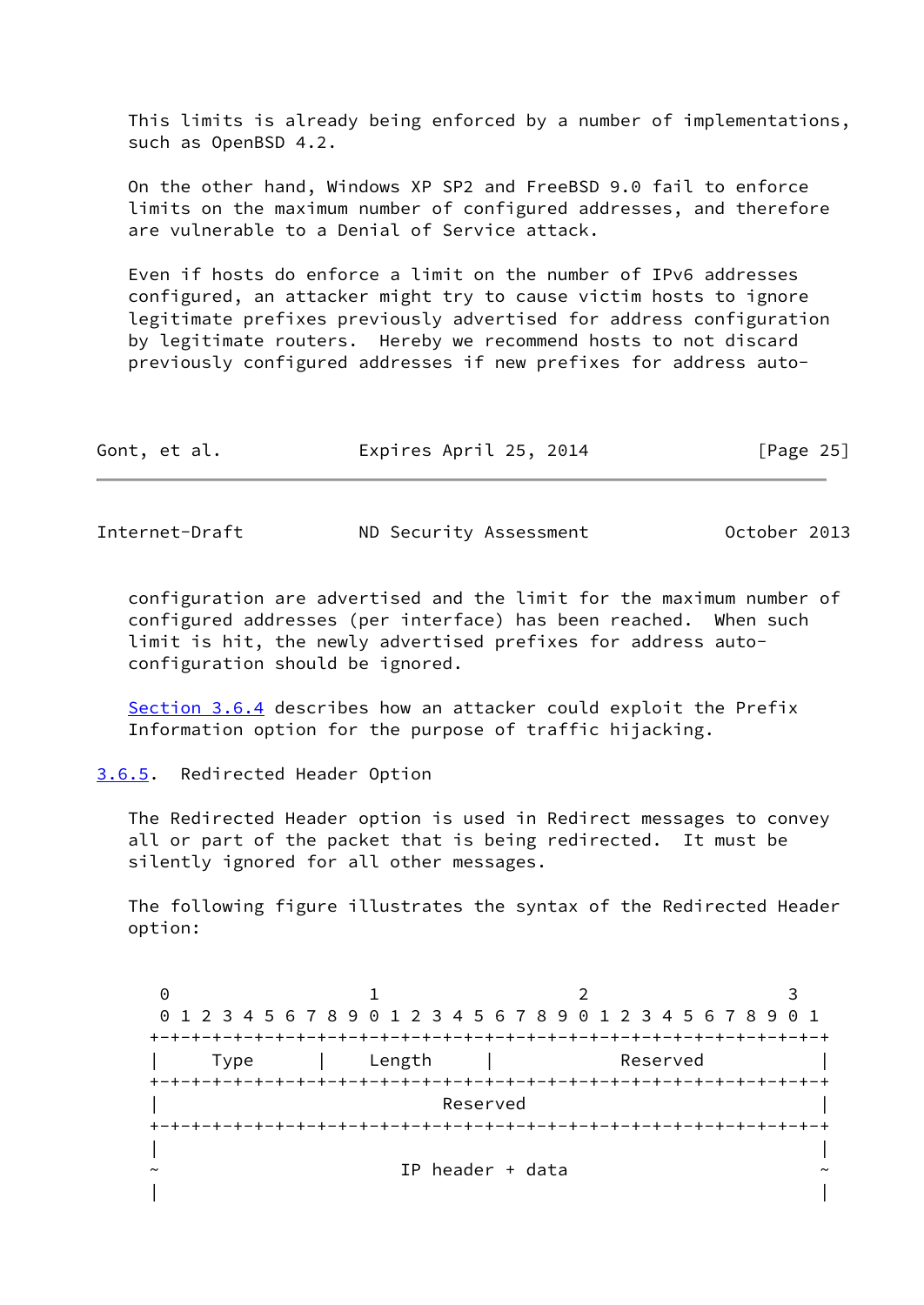+-+-+-+-+-+-+-+-+-+-+-+-+-+-+-+-+-+-+-+-+-+-+-+-+-+-+-+-+-+-+-+-+

#### Figure 10: ND Redirected Header option format

 The Type field is 4. The Length field specifies the option size (including the Type and Length fields) in units of 8 octets. Assuming the Redirected Header option will contain at least the mandatory fields of the option (8 bytes), the fixed IPv6 header (40 bytes), and the first 8 bytes of the transport protocol header, the following validation check should be performed:

## Length  $>= 7$

 If the option does not pass this check, the corresponding Redirect Message should be silently ignored.

 As the option is meant to contain as much of the Redirected packet without exceeding the minimum IPv6 MTU, and the minimum IPv6 MTU is 1280 octets, this is a sensible requirement to enforce.

| Gont, et al. | Expires April 25, 2014 | [Page 26] |
|--------------|------------------------|-----------|
|--------------|------------------------|-----------|

<span id="page-29-1"></span>Internet-Draft ND Security Assessment October 2013

<span id="page-29-0"></span>[3.6.6](#page-29-0). MTU Option

 The MTU option is used in Router Advertisement messages to ensure that all nodes on a link use the same MTU value in those scenarios in which heterogeneous technologies are bridged together. This option must be silently ignored for other Neighbor Discovery messages.

The following figure illustrates the syntax of the MTU option:

|      |        |     |          | 0 1 2 3 4 5 6 7 8 9 0 1 2 3 4 5 6 7 8 9 0 1 2 3 4 5 6 7 8 9 0 1 |
|------|--------|-----|----------|-----------------------------------------------------------------|
|      |        |     |          |                                                                 |
| Type | Length |     | Reserved |                                                                 |
|      |        |     |          |                                                                 |
|      |        | MTU |          |                                                                 |
|      |        |     |          |                                                                 |

## Figure 11: ND MTU option format

The Type field identifies the kind of option and is set to 5. This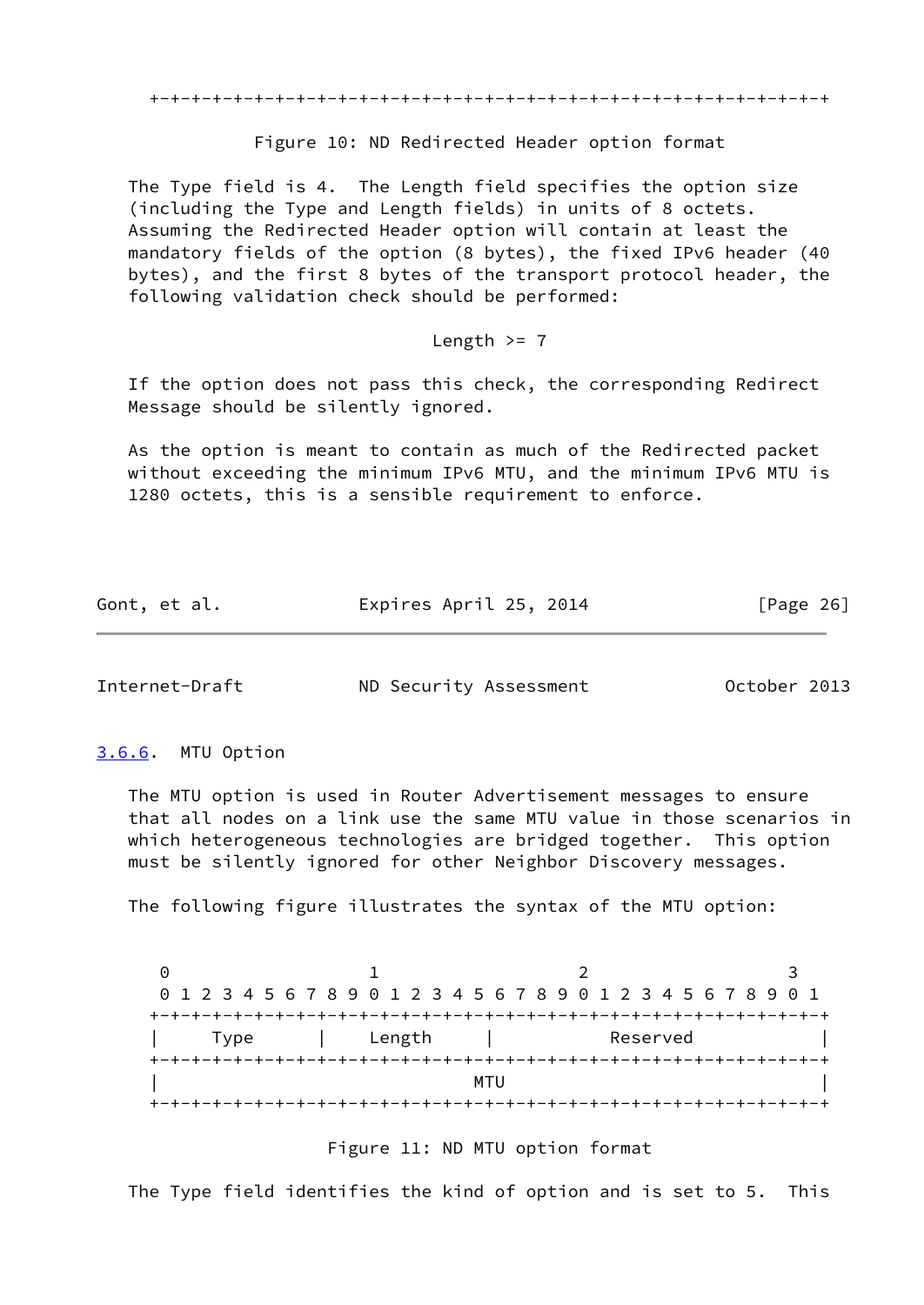option has a fixed Length that is 1. Therefore, the following sanity check should be performed:

#### Length  $== 1$

If the option does not pass this check it, should be ignored.

 The Reserved field is a 16-bit unused field that is set to 0 by the sender and should be ignored by the receiver.

 The MTU field is a 32-bit unsigned integer that specifies the MTU value that should be used for this link. [[RFC2460](https://datatracker.ietf.org/doc/pdf/rfc2460)] specifies that the minimum IPv6 MTU is 1280 octets. Therefore, a node processing a MTU option should perform the following check:

$$
\verb|MTU>= MINIMUM_IPV6_MTU|\\
$$

where MINIMUM\_IPV6\_MTU is a variable that should be set to 1280.

 If the option does not pass this check, it should be silently ignored.

 It has been reported that some link layers do not support a minimum MTU of 1280 bytes. Therefore, implementations should provide the means to change the default value of the MINIMUM\_IPV6\_MTU variable.

Additionally, the advertised MTU should not exceed the maximum MTU

| Gont, et al. | Expires April 25, 2014 | [Page 27] |
|--------------|------------------------|-----------|
|              |                        |           |

<span id="page-30-0"></span>Internet-Draft ND Security Assessment October 2013

specified in the link-type-specific document  $(e.g., [RFC2464]$  $(e.g., [RFC2464]$  $(e.g., [RFC2464]$  for Ethernet networks). Therefore, a node processing a MTU option should perform the following check:

$$
\texttt{MTU} \ \texttt{<=} \ \texttt{MAX\_LINK\_MTU}
$$

 where MAX\_LINK\_MTU is a variable that should be set according to the maximum link MTU specified in the link-type-specific document (e.g., [\[RFC2464](https://datatracker.ietf.org/doc/pdf/rfc2464)] for Ethernet).

 If the option does not pass this check, it should be silently ignored.

The MTU option could be potentially exploited by an attacker to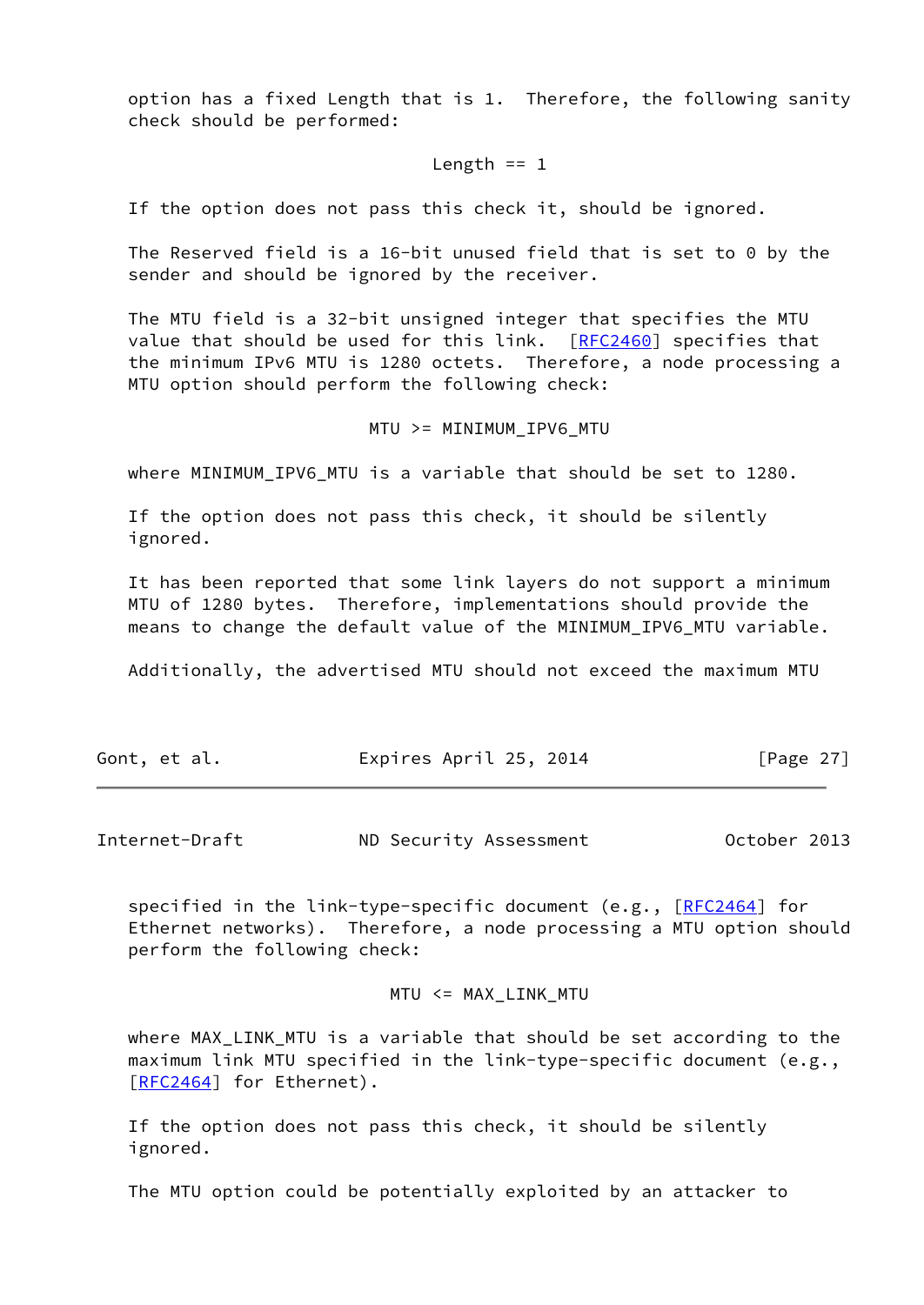perform a Denial-of-Service (DoS) or a performance-degrading attack against the systems in a local network. In order to perform this attack, an attacker would forge a Router Advertisement that includes an MTU option with a very small (possibly zero) value. The impact of this attack would be the same as the 'Blind performance-degrading attack' described in Section 15.7 of [\[CPNI-TCP](#page-66-2)].

<span id="page-31-0"></span>[3.6.7](#page-31-0). Route Information Option

 The Route Information option is used to convey more-specific routes in Router Advertisement messages. The following figure illustrates the syntax of the Router Information option:

0 1 2 3 0 1 2 3 4 5 6 7 8 9 0 1 2 3 4 5 6 7 8 9 0 1 2 3 4 5 6 7 8 9 0 1 +-+-+-+-+-+-+-+-+-+-+-+-+-+-+-+-+-+-+-+-+-+-+-+-+-+-+-+-+-+-+-+-+ | Type | Length | Prefix Length |Resvd|Prf|Resvd| +-+-+-+-+-+-+-+-+-+-+-+-+-+-+-+-+-+-+-+-+-+-+-+-+-+-+-+-+-+-+-+-+ Route Lifetime +-+-+-+-+-+-+-+-+-+-+-+-+-+-+-+-+-+-+-+-+-+-+-+-+-+-+-+-+-+-+-+-+ Prefix (Variable Length) . . . . +-+-+-+-+-+-+-+-+-+-+-+-+-+-+-+-+-+-+-+-+-+-+-+-+-+-+-+-+-+-+-+-+

Figure 12: ND Route Information option format

 The Type field identifies the type of option and is set to 24. The Length field contains the length of the option (including the Type and Length fields) in units of 8 octets. The following sanity checks should be performed on these Length field:

(Length >=1) && (Length <=3)

| Gont, et al. | Expires April 25, 2014 | [Page 28] |
|--------------|------------------------|-----------|
|--------------|------------------------|-----------|

Internet-Draft ND Security Assessment October 2013

If the option does not pass this check, it should be ignored.

 An option Length of 1 octet allows the specification of prefixes with a length of 0 (i.e., /0), while an option Length of 3 allows the specification of prefixes of up to 128 bits (i.e., /128).

The Prefix Length field indicates the number of leading bits in the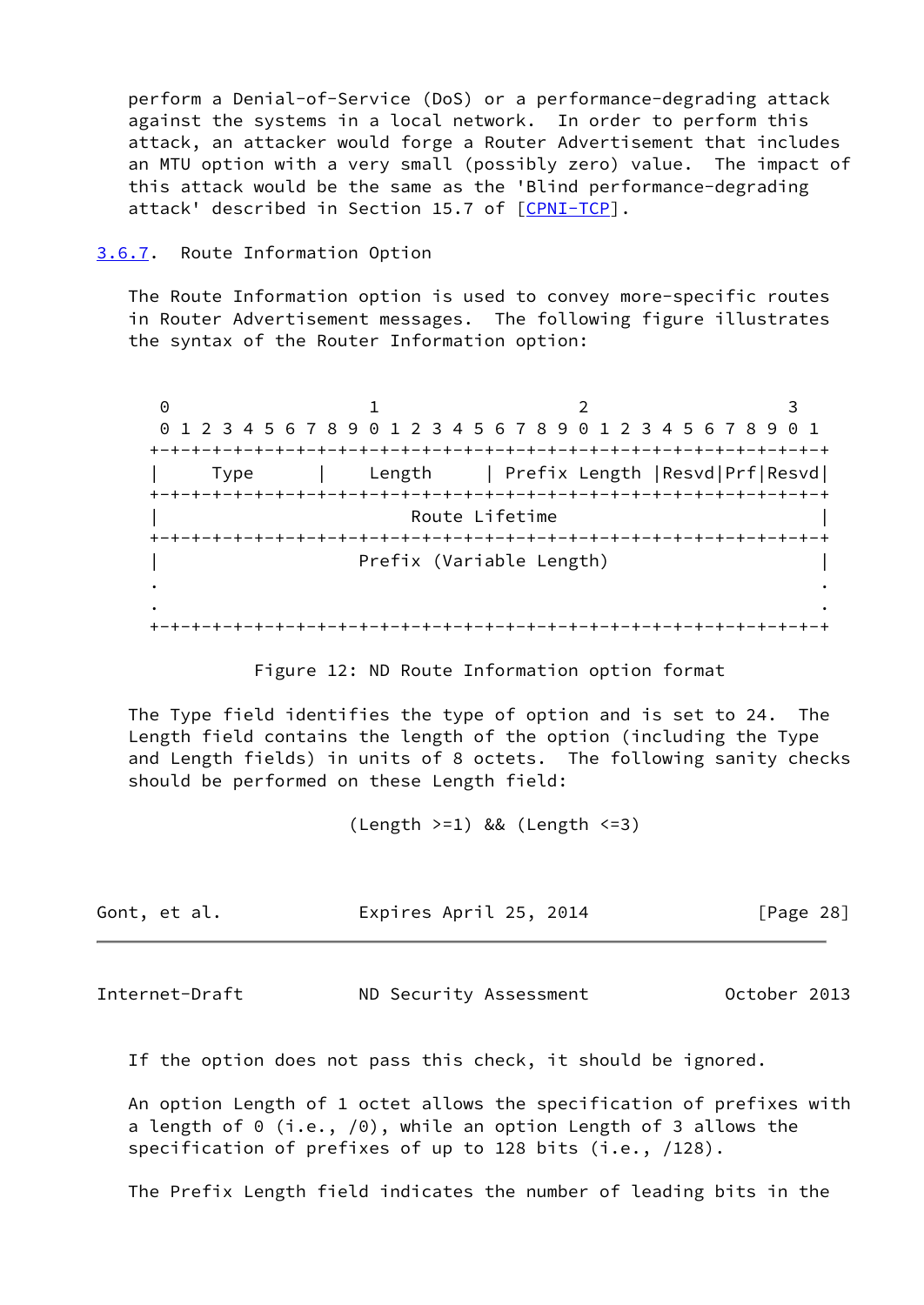Prefix field that are valid. The Length field and the Prefix Length field are closely related, as the Length field constrains the possible values of the Prefix Length field.

 The following sanity check should be enforced on the Prefix Length field:

Prefix Length  $\leq$  (Length - 1)  $\star$  64

If the option does not pass this check, it should be ignored.

 Both of the Rsvd fields are set to zero by the sender of the message, and should be ignored by the receiver. The Prf field specifies the 'Preference' of this route. As specified by [RFC 4191](https://datatracker.ietf.org/doc/pdf/rfc4191), if the Prf field contains the value of '10' ('Reserved'), the option should be ignored.

 The Route Lifetime field specifies the length of time, in seconds, that the prefix is valid for route determination. While not required by [RFC 4191,](https://datatracker.ietf.org/doc/pdf/rfc4191) we recommend hosts to perform the following sanity check on the Route Lifetime field:

 SanitizedRL = min( max(Route Lifetime, MIN\_ROUTE\_LIFETIME), MAX ROUTE LIFETIME)

 Where MIN\_ROUTE\_LIFETIME is set to 1800 seconds and MAX ROUTE LIFETIME is set to 9000 seconds.

 These values have been selected according to the upper and lower limits described in [Section 3.2](#page-7-0) ('Router Advertisement') of this document for the Router Lifetime field of Router Advertisements.

 The Prefix field contains the actual IPv6 prefix that, together with the Prefix Length field, identifies the route. A number of sanity checks should be enforced on the Prefix field. For example, the Prefix should neither contain a link-local unicast prefix (e.g., fe80::/10, fe80::/64, etc.) nor a link-local multicast prefix (e.g., ff02::0/64).

 The Route information option has a number of security implications. Firstly, an attacker could forge Router Advertisements with a higher

| Gont, et al. | Expires April 25, 2014 | [Page 29] |  |
|--------------|------------------------|-----------|--|
|              |                        |           |  |

Internet-Draft ND Security Assessment October 2013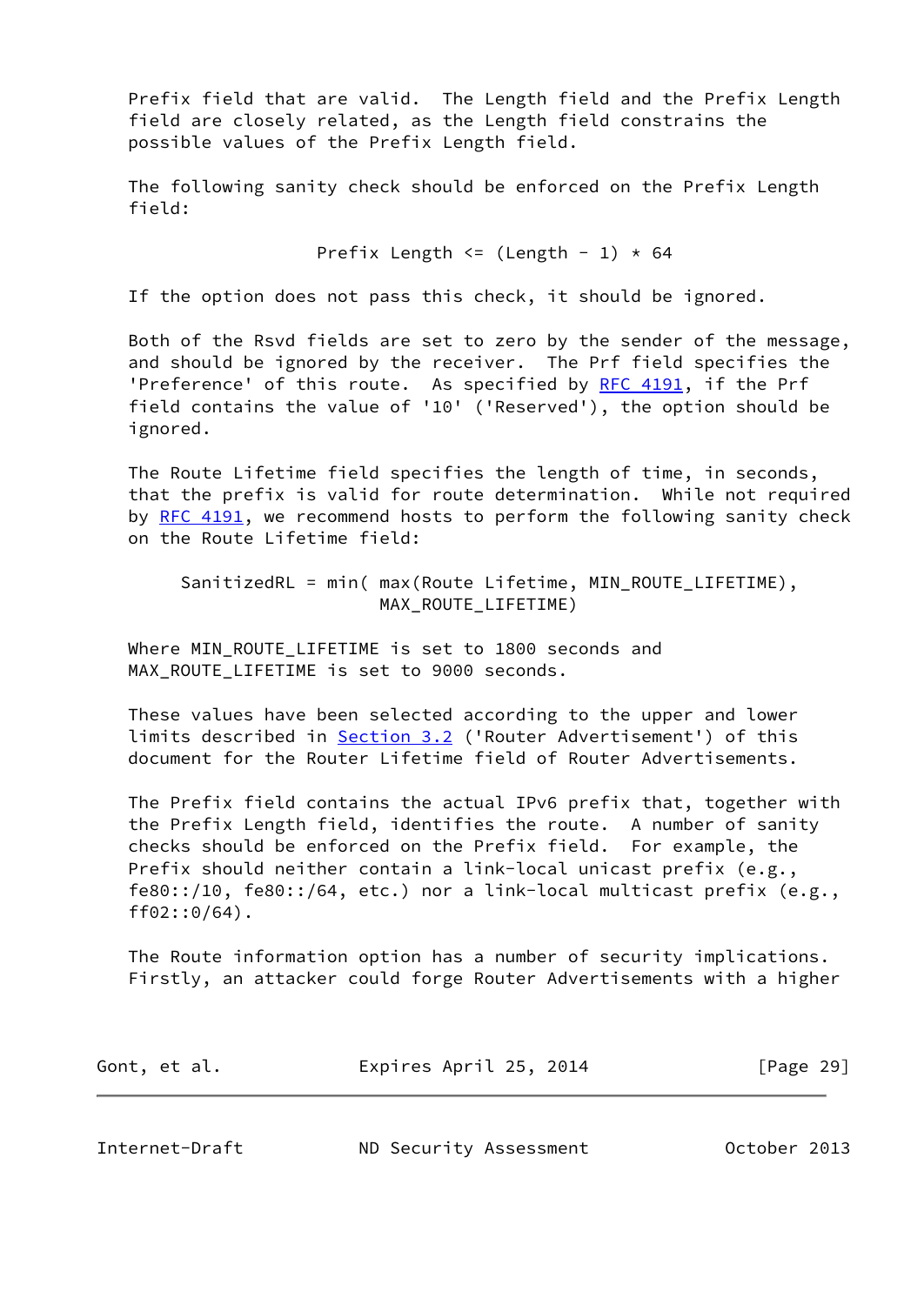'preference' value (Prf), thus overriding the existing default routers at the attacked system. Secondly, an attacker could exploit this option to implant more specific routes to a victim prefix at the attacked system, thus overriding the existing routes for that victim prefix. Thirdly, an attacker could cause an existing route to a victim prefix to be removed from the routing table of the attacked host, by forging a Route Information option that contains a Route Lifetime of 0 (or some other small value). Fourthly, if an implementation does not enforce limits on the size of the Destination Cache, an attacker could possibly exhaust the kernel memory or CPU cycles of that system by forging a large number of Route Information options (possibly in many different Router Advertisements), such that the attacked system consumes its kernel memory and/or its CPU time to install those routes (see e.g. [\[CVE-2012-notyet](#page-67-1)]).

 A general mitigation for the security implications of Router Advertisements that can be applied when the protocols are deployed is to restrict which ports of a managed switch can send Router Advertisement messages. That is, Router Advertisements received on all other ports of the switch would be discarded. This mechanism is commonly-known as Router Advertisement Guard (RA-Guard) [\[RFC6104](https://datatracker.ietf.org/doc/pdf/rfc6104)] [\[RFC6105](https://datatracker.ietf.org/doc/pdf/rfc6105)] [[I-D.ietf-v6ops-ra-guard-implementation](#page-66-3)].

We recommend hosts to not simply discard a default router entry when a Router Preference with a higher Prf value is received. In particular, default routers that are known to be working should not be discarded when such Router Advertisements are received.

 This means that the higher-priority router would override the existing default router, but the latter would still be kept in the "default routers list", such that if the newly-learned router is found to be non-working, the existing (lower-priority) router could still be employed).

 We recommend hosts to enforce a lower limit Prefix Length in the Route Information options. This would prevent an attacker from overriding the default routers by including, e.g., one Route Information option for the prefix ::/1 and one Route Information option for the prefix 8000::/1. We recommend hosts to enforce a minimum Prefix Length of 32. Hosts may also enforce an upper limit on the Prefix Length, such that an attacker cannot easily redirect traffic to specific site. A possible upper limit for the Prefix Length would be 64. As discussed earlier in this Section, the Route Lifetime value should be sanitized, and a route entry should not simply be discarded when a Route Information option with a Route Lifetime of 0 is received.

Finally, hosts should enforce a limit on the maximum number of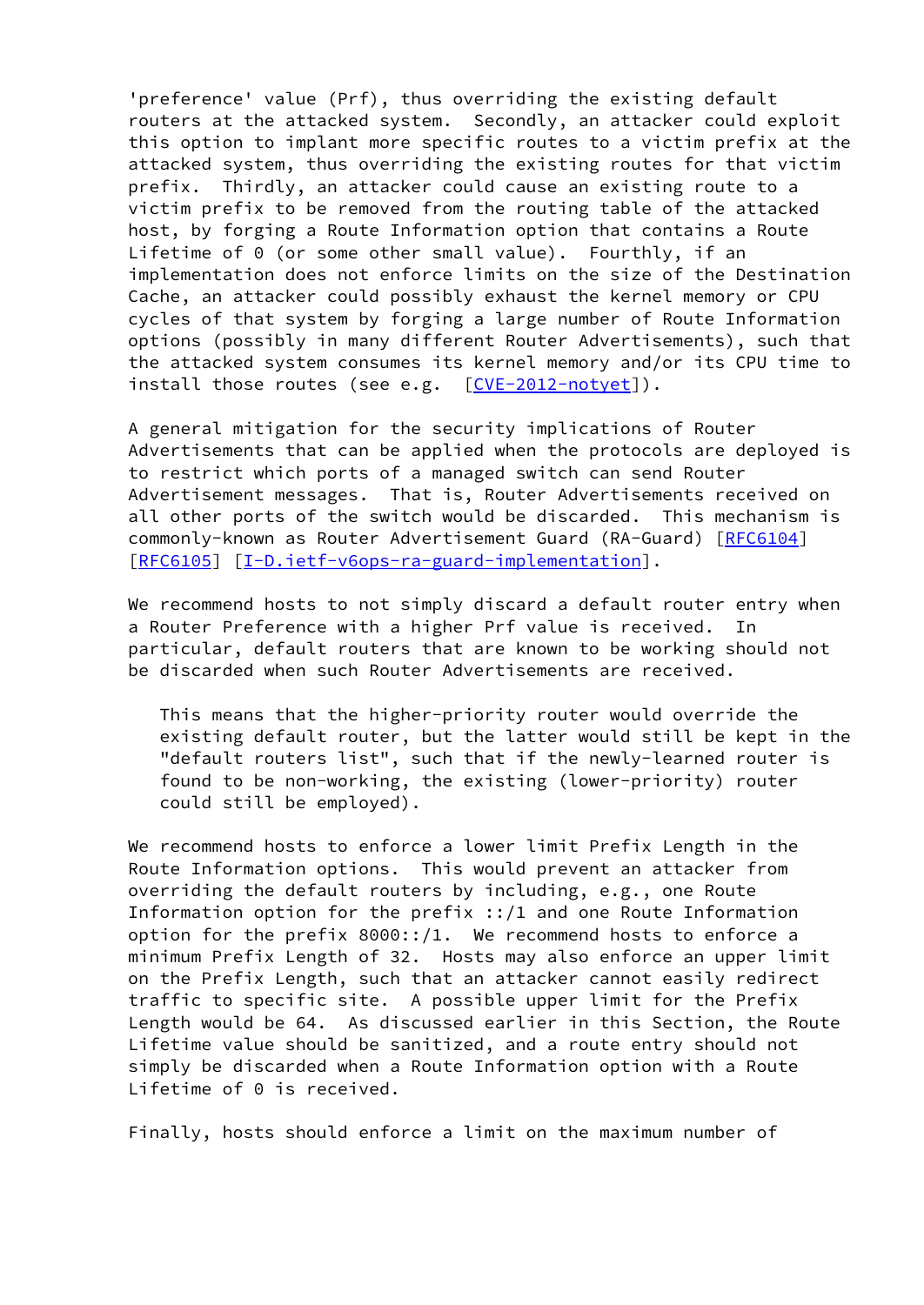<span id="page-34-1"></span>Internet-Draft ND Security Assessment October 2013

entries in the Destination Cache.

<span id="page-34-0"></span>[3.6.8](#page-34-0). Recursive DNS Server Option

 The Recursive DNS Server (RDNSS) option provides a mechanism for routers to advertise the IPv6 addresses of one or more Recursive DNS Servers. This option is specified in [[RFC6106](https://datatracker.ietf.org/doc/pdf/rfc6106)]. The following figure illustrates the syntax of the RDNSS options:

0 1 2 3 0 1 2 3 4 5 6 7 8 9 0 1 2 3 4 5 6 7 8 9 0 1 2 3 4 5 6 7 8 9 0 1 +-+-+-+-+-+-+-+-+-+-+-+-+-+-+-+-+-+-+-+-+-+-+-+-+-+-+-+-+-+-+-+-+ | Type | Length | Reserved | +-+-+-+-+-+-+-+-+-+-+-+-+-+-+-+-+-+-+-+-+-+-+-+-+-+-+-+-+-+-+-+-+ | Lifetime | +-+-+-+-+-+-+-+-+-+-+-+-+-+-+-+-+-+-+-+-+-+-+-+-+-+-+-+-+-+-+-+-+ | | : Addresses of IPv6 Recursive DNS Servers : | | +-+-+-+-+-+-+-+-+-+-+-+-+-+-+-+-+-+-+-+-+-+-+-+-+-+-+-+-+-+-+-+-+

Figure 13: ND Recursive DNS Server option format

 The Type field identifies must be 25. The Length field specifies the length of the option (including the Type and Length fields) in units of 8 octets. The following sanity checks should be performed on the Length field:

Length  $>=$  3

If the option does not pass this check, it should be ignored.

 This sanity check requires a RDNSS option to contain the IPv6 address of at least one Recursive DNS Server.

Additionally, the following sanity check should be performed:

$$
(Length -1) % 2 == 0
$$

 If the option does not pass this check, it should be silently ignored.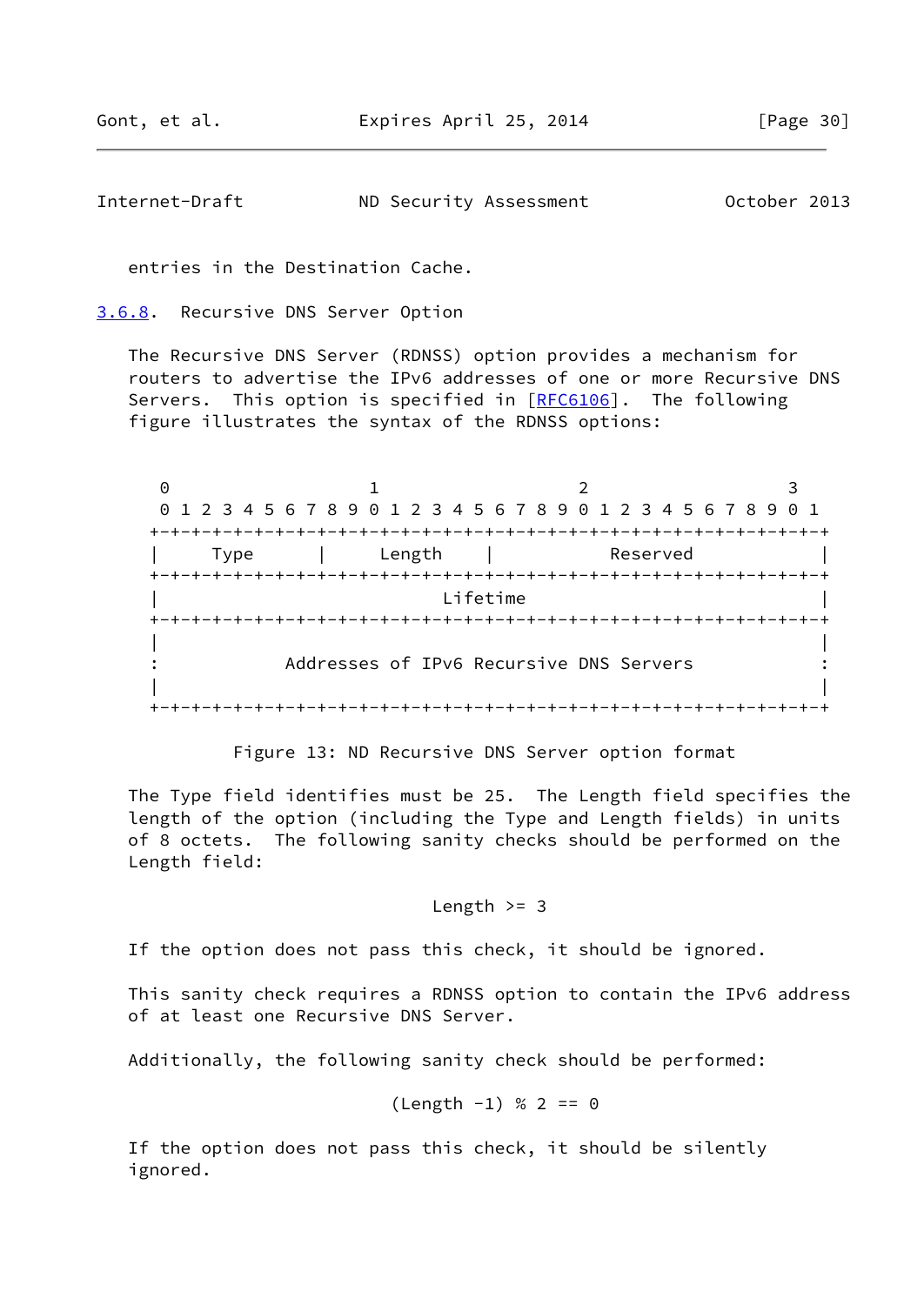As an IPv6 address consists of 16 bytes, each IPv6 address that is included in the option should increment the minimum option length by 2.

The Reserved field is set to zero by the sender, and must be ignored

| Gont, et al. | Expires April 25, 2014 |  | [Page 31] |  |
|--------------|------------------------|--|-----------|--|
|              |                        |  |           |  |

Internet-Draft ND Security Assessment October 2013

 by the receiver. The Lifetime field specifies the maximum time in seconds that a node may use the IPv6 addresses included in the option for name resolution, with a value of  $0$  indicating that they can no longer be used. As specified in [\[RFC6106](https://datatracker.ietf.org/doc/pdf/rfc6106)], the following sanity checks should be performed on the Lifetime field:

Lifetime  $>= 1800$ 

Lifetime <= 3600

 [RFC6106] specifies these sanity checks as MaxRtrAdvInterval <= Lifetime <= 2\*MaxRtrAdvInterval.

 If the Lifetime field does not pass this check, the option should be ignored.

 Failure to enforce a lower limit on the Lifetime value could allow an attacker to 'disable' a Recursive DNS Server at a target system, by forging a Router Advertisement with a RDNSS option that includes the IPv6 address of such DNS Server, and a Lifetime of 0 (or some other small value). This would cause the receiving system to remove such RDNSS address from the list of Recursive DNS Servers. However, it should be noted that this represents a trade-off of responsiveness vs. resiliency.

 Sanity checks should be performed on the IPv6 addresses that are included in the RDNSS option. For example, nodes should check that the IPv6 addresses included in the RDNSS option are not multicast addresses. If any of the addresses in the RDNSS option does not pass this check, it should be silently dropped.

 Nodes should enforce a limit on the number of IPv6 addresses they include in the local list of Recursive DNS Servers. An arbitrary limit could be to allow a maximum of 16 IPv6 addresses in the list of Recursive DNS Servers.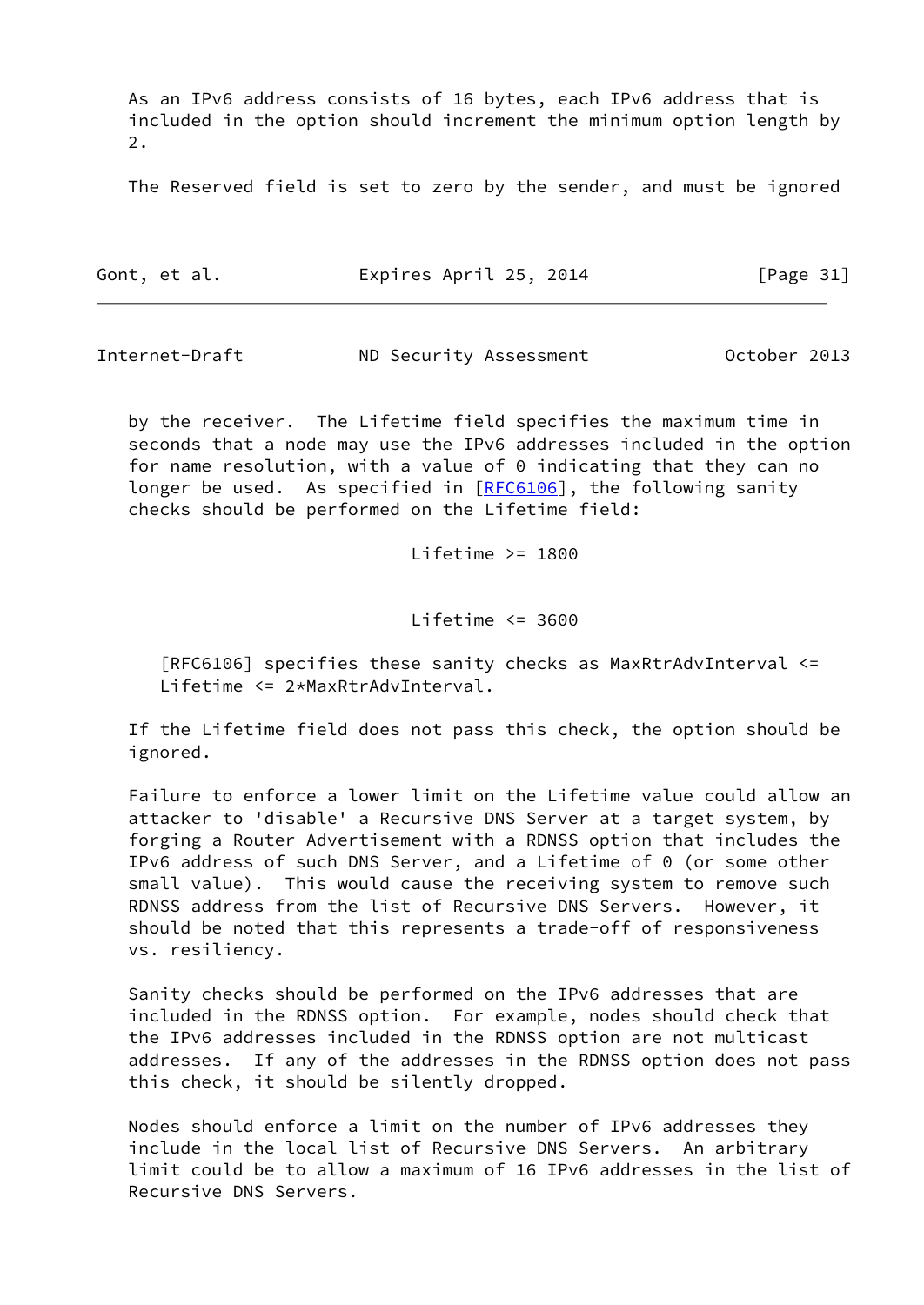The value 16 is somewhat arbitrary. It has been chosen to be the same as the limit on the maximum number of default routes that many systems (such as OpenBSD 4.2) already enforce.

 Failure to enforce limits on the maximum number of Recursive DNS Servers could probably allow an attacker to exhaust the system memory by crafting multiple Router Advertisements that advertise a large number of IPv6 addresses in RDNSS options.

 It should also be clear that if an attacker is able to advertise a malicious Recursive DNS Server to victim nodes, he could perform a

| Gont, et al. | Expires April 25, 2014 | [Page 32] |
|--------------|------------------------|-----------|
|--------------|------------------------|-----------|

<span id="page-36-1"></span>Internet-Draft ND Security Assessment October 2013

 variety of attacks against the victim nodes (DoS, Man-in-the-Middle. Etc.).

<span id="page-36-0"></span>[3.6.9](#page-36-0). DNS Search List

 The Recursive DNS Server (RDNSS) option provides a mechanism for routers to advertise the IPv6 addresses of one or more Recursive DNS Servers. This option is specified in [[RFC6106](https://datatracker.ietf.org/doc/pdf/rfc6106)]. The following figure illustrates the syntax of the RDNSS options:

0 1 2 3 0 1 2 3 4 5 6 7 8 9 0 1 2 3 4 5 6 7 8 9 0 1 2 3 4 5 6 7 8 9 0 1 +-+-+-+-+-+-+-+-+-+-+-+-+-+-+-+-+-+-+-+-+-+-+-+-+-+-+-+-+-+-+-+-+ | Type | Length | Reserved | +-+-+-+-+-+-+-+-+-+-+-+-+-+-+-+-+-+-+-+-+-+-+-+-+-+-+-+-+-+-+-+-+ | Lifetime | +-+-+-+-+-+-+-+-+-+-+-+-+-+-+-+-+-+-+-+-+-+-+-+-+-+-+-+-+-+-+-+-+ | | Domain Names of DNS Search List : : | | +-+-+-+-+-+-+-+-+-+-+-+-+-+-+-+-+-+-+-+-+-+-+-+-+-+-+-+-+-+-+-+-+

Figure 14: V

 XXX (PLACEHOLDER): Need to complete the security assessment of this option.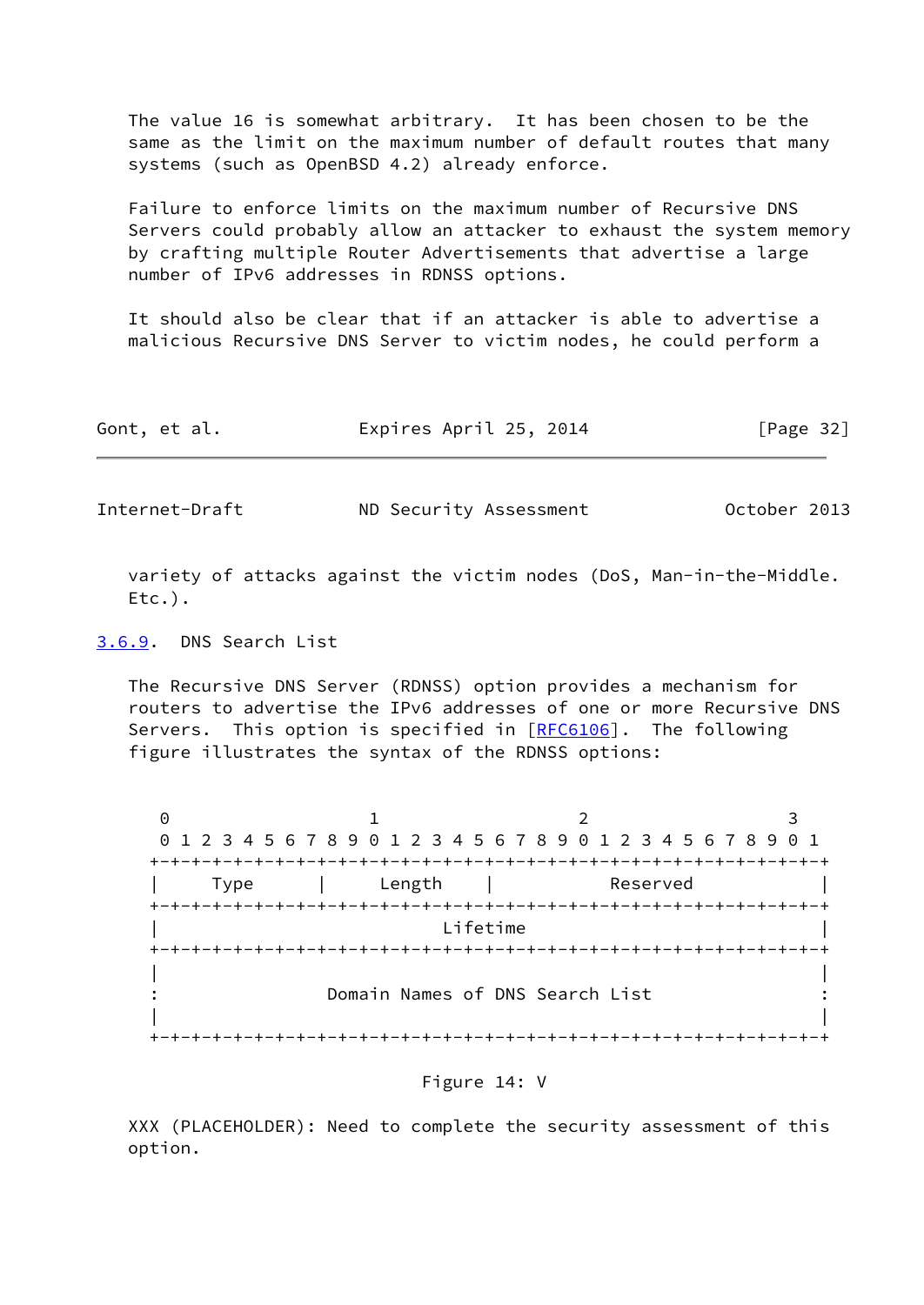| Gont, | et al. |  |
|-------|--------|--|
|       |        |  |

Expires April 25, 2014 [Page 33]

<span id="page-37-1"></span>Internet-Draft ND Security Assessment October 2013

<span id="page-37-0"></span>[4](#page-37-0). Router and Prefix Discovery

<span id="page-37-2"></span>[4.1](#page-37-2). Router Specification

Section [6.2 of \[RFC4861\]](https://datatracker.ietf.org/doc/pdf/rfc4861#section-6.2) contains the Router specification for Router and Prefix Discovery.

Section 6.2.6 ('Processing Router Solicitations') of [\[RFC4861](https://datatracker.ietf.org/doc/pdf/rfc4861)] states that if a router receives a Router Solicitation message, and 'the router already has a Neighbor Cache entry for the solicitation's sender, the solicitation contains a Source Link-Layer Address option, and the received link-layer address differs from that already in the cache, then the link-layer address SHOULD be updated in the appropriate Neighbor Cache entry'. As a result, an attacker might forge a Router solicitation message with a forged source link-layer address, thus causing all traffic meant from the attacked router to the (forged) Source Address of the Router Advertisement to be sent to the link-layer address advertised in the forged source link-layer address option.

Section [6.2.6 of \[RFC4861\]](https://datatracker.ietf.org/doc/pdf/rfc4861#section-6.2.6) further states that 'Whether or not a Source Link-Layer Address option is provided, if a Neighbor Cache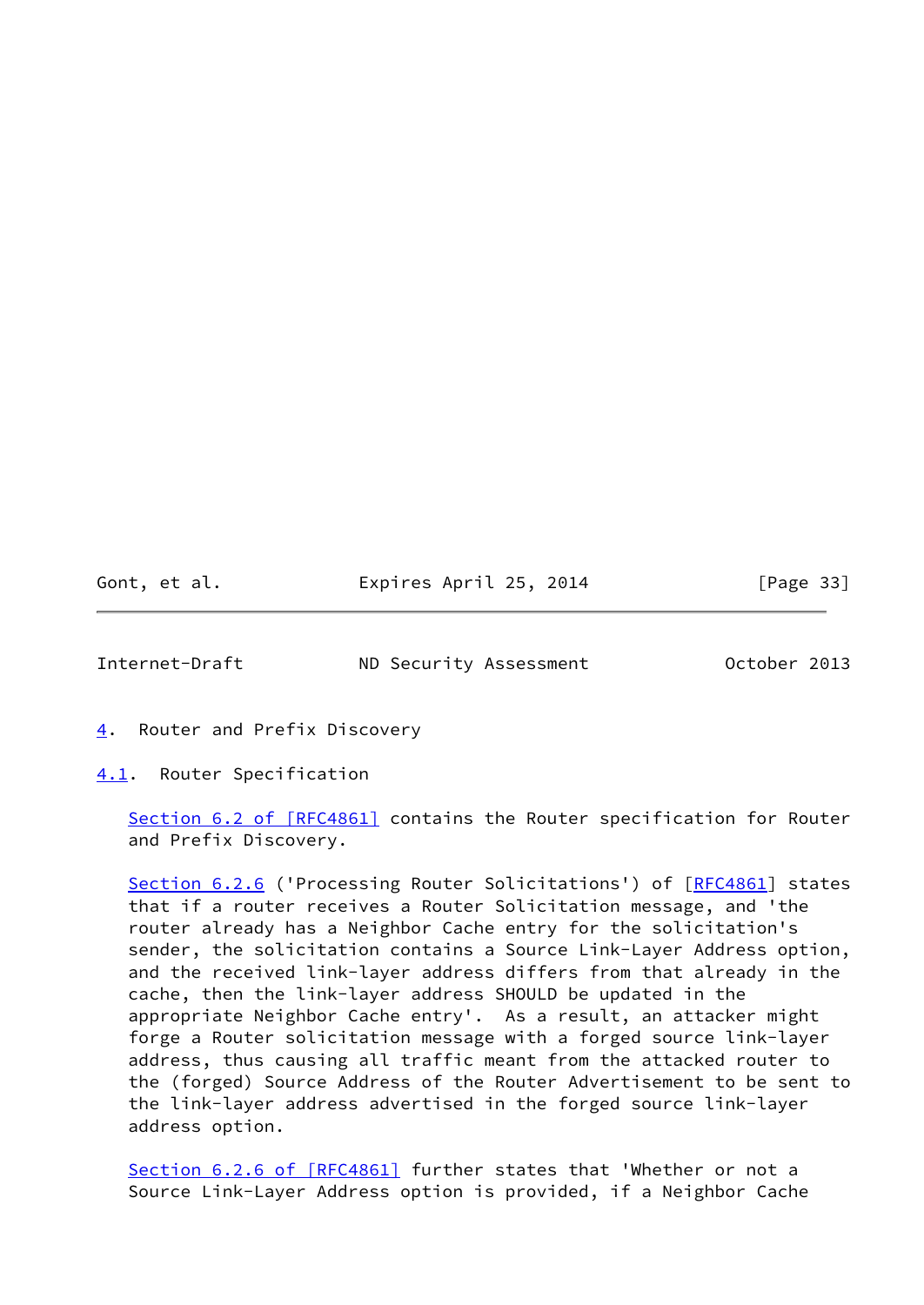entry for the solicitation's sender exists (or is created) the entry's IsRouter flag MUST be set to FALSE'. As a result, in a network scenario in which there are two routers ('A' and 'B') on the same link, and an attacker is directly attached to that link, an attacker could send a Router Solicitation to one of the routers (Router A) forging the Source Address to be that of the other router (Router B). As a result, the target router (Router A) would set the IsRouter flag of the Neighbor Cache entry corresponding to the IPv6 address of Router B (the forged Source Address of the Router Solicitation message) to FALSE, and as a result, Router B would be eliminated from the Default router list of Router A.

 One interesting aspect about this attack is that while some devices might be filtering e.g. Router Advertisements, they might not be filtering Router Solicitation messages, and thus this attack might still be effective.

<span id="page-38-0"></span>[4.2](#page-38-0). Host Specification

 Section [6.3.4 of \[RFC4861\]](https://datatracker.ietf.org/doc/pdf/rfc4861#section-6.3.4) states that when a Router Advertisement is received that communicates information for a specific parameter (e.g., link MTU) that differs from information received in previous Router Advertisements, the most recently received information is considered authoritative.

While this requirement guarantees that the relevant information can

| Gont, et al. | Expires April 25, 2014 | [Page 34] |
|--------------|------------------------|-----------|
|              |                        |           |

Internet-Draft ND Security Assessment October 2013

 be updated in a timely fashion, it also guarantees that an attacker connected to the local link always has the chance to maliciously override the values of parameters previously learned from Router Advertisements.

Section [6.3.4 of \[RFC4861\]](https://datatracker.ietf.org/doc/pdf/rfc4861#section-6.3.4) states that 'to limit the storage needed for the Default Router List, a host MAY choose not to store all of the router addresses discovered via advertisements'. Here we strongly advise hosts to enforce a limit on the maximum number of entries in the Default Router List. A possible (somewhat arbitrary) limit for the maximum number of entries in the Default Router list would be 16.

Section [6.3.4 of \[RFC4861\]](https://datatracker.ietf.org/doc/pdf/rfc4861#section-6.3.4) states that 'If the received Cur Hop Limit value is non-zero, the host SHOULD set its CurHopLimit variable to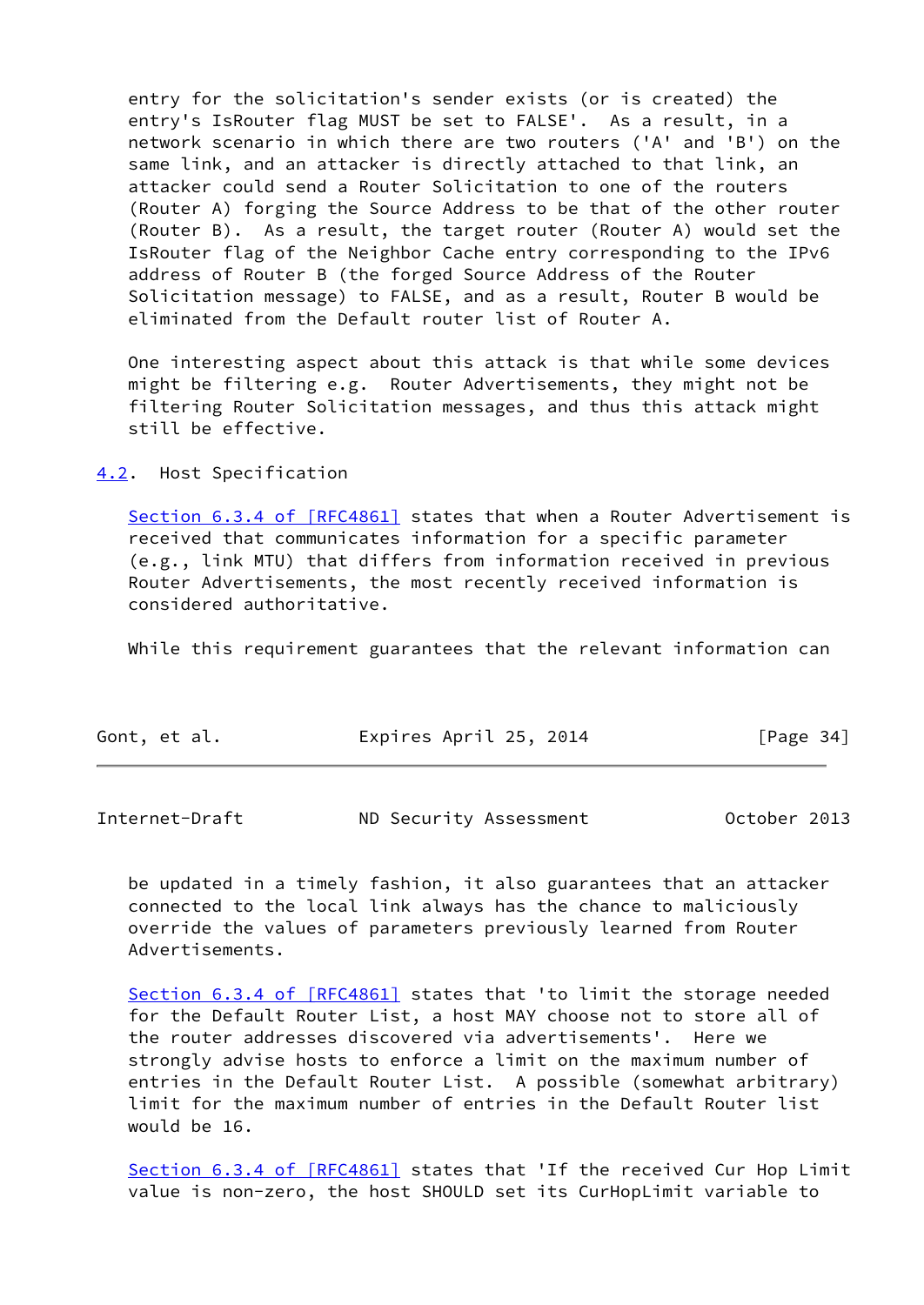the received value'. Here we strongly advise that the received Cur Hop Limit is sanitized as described in **[Section 3.2](#page-7-0)** of this document.

Section [6.3.4 of \[RFC4861\]](https://datatracker.ietf.org/doc/pdf/rfc4861#section-6.3.4) states that 'The RetransTimer variable SHOULD be copied from the Retrans Timer field, if the received value is non-zero'. Here we strongly advise that the received Retrans Timer is sanitized as described in [Section 3.2](#page-7-0) of this document.

 Honouring very small Retrans Timer values could lead the system to flood the network with Neighbor Advertisements.

With respect to the processing of received MTU options, [Section](https://datatracker.ietf.org/doc/pdf/rfc4861#section-6.3.4) 6.3.4 of [RFC4861] correctly states that the received option should be honoured as long as the received value is within the expected limits. [Section 3.6.6](#page-29-0) of this document discusses a number of checks that should be performed on received MTU options.

 Section [6.3.4 of \[RFC4861\]](https://datatracker.ietf.org/doc/pdf/rfc4861#section-6.3.4) states that 'The only way to cancel a previous on-link indication is to advertise that prefix with the L-bit set and the Lifetime set to zero'. This means that if an attacker forges a Router Advertisement that advertises a 'victim' prefix as being on-link, such prefix will usually be considered 'on link' for the advertised Lifetime period of time ('forever' if Lifetime was set to 0xffffffff).

Gont, et al. Expires April 25, 2014 [Page 35]

<span id="page-39-1"></span>Internet-Draft ND Security Assessment October 2013

## <span id="page-39-0"></span>[5](#page-39-0). Address Resolution

 In the case of broadcast link-layer technologies, in order for a system to transfer an IPv6 datagram, it must first map an IPv6 address to the corresponding link-layer address via Neighbor Solicitation/Advertisement messages.

While this operation is being performed, the packets that require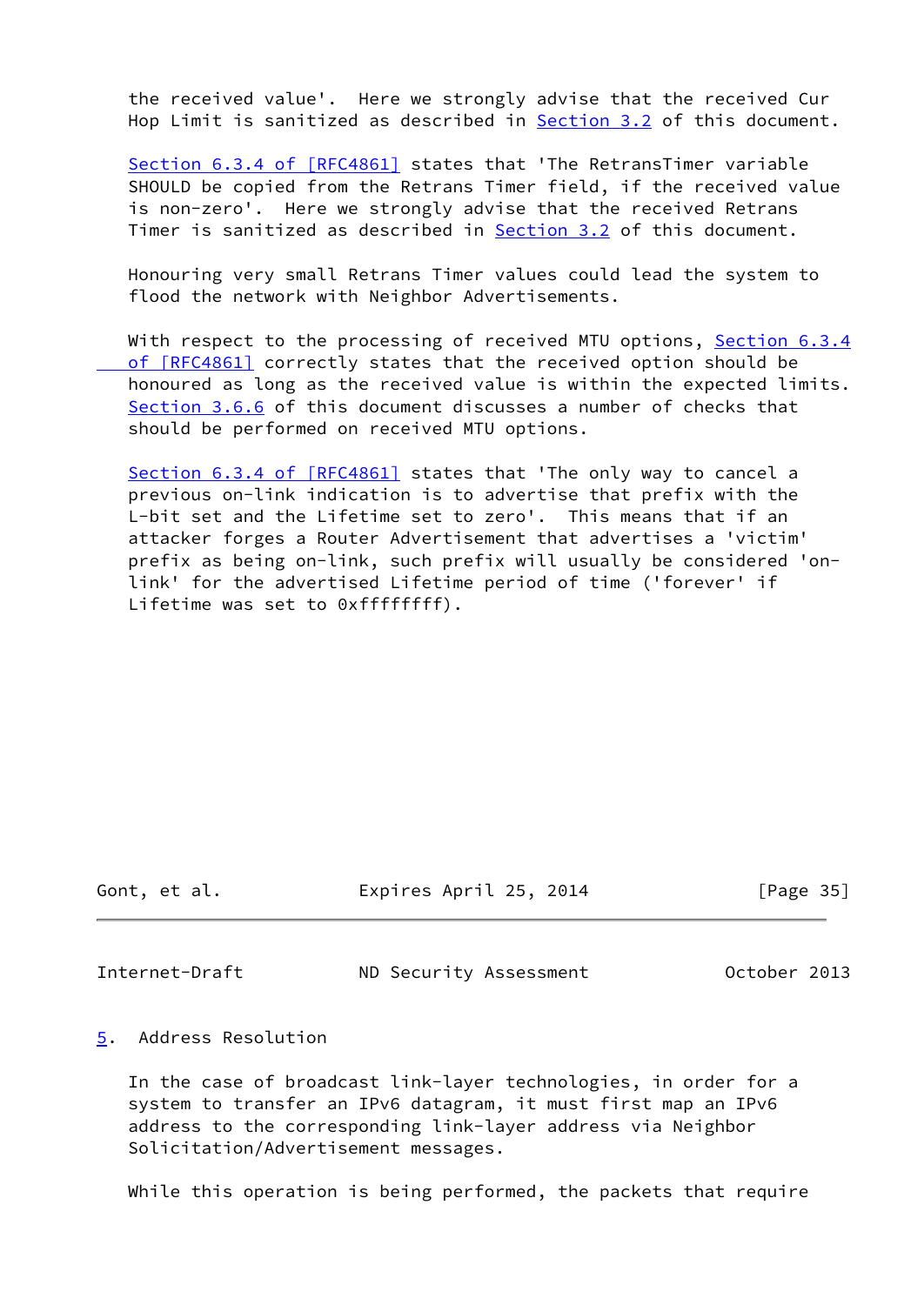such a mapping would need to be kept in memory. This may happen both in the case of hosts and in the case of routers.

 The possible implementation approach of keeping those datagrams in memory while the mapping operation is being performed is mentioned in Section [5.2 of \[RFC4861\]](https://datatracker.ietf.org/doc/pdf/rfc4861#section-5.2).

 This situation might be exploited by an attacker to perform a Denial of-Service (DoS) attack against an IPv6 router, by sending a large number of packets to a non-existent node that would supposedly be a neighbor to the attacked router. While trying to map the corresponding IPv6 address into a link-layer address, the attacked router would keep in memory all the packets that would depend on that address resolution operation in order to be forwarded to the intended destination. At the point in which the mapping function times out, the node would typically drop all the packets that were queued waiting for that address resolution operation to complete.

 Depending on the timeout value for the mapping function this situation might result in the attacked router running out of memory, with the consequence that incoming legitimate packets would have to be dropped, or that legitimate packets already stored in the router's memory buffers might need to be dropped. Both of these situations would lead either to a complete Denial of Service or to a degradation of the network service.

A number of countermeasures are warranted for this vulnerability:

 Firstly, nodes should enforce a limit on the maximum number of packets that are queued for the same destination address while the corresponding address resolution operation is being performed. Additionally, nodes should enforce a limit on the aggregate number of packets that are queued waiting for address resolution operations to complete.

 At the point the mapping function times out, all the packets destined to the address that timed out should be discarded. In addition, a 'negative cache entry' might be kept in the module performing the matching function, so that for some amount of time the mapping function would return an error when the IPv6 module requests

| Gont, et al. | Expires April 25, 2014 | [Page 36] |
|--------------|------------------------|-----------|
|--------------|------------------------|-----------|

Internet-Draft ND Security Assessment October 2013

resolution of some IPv6 address for which the mapping has recently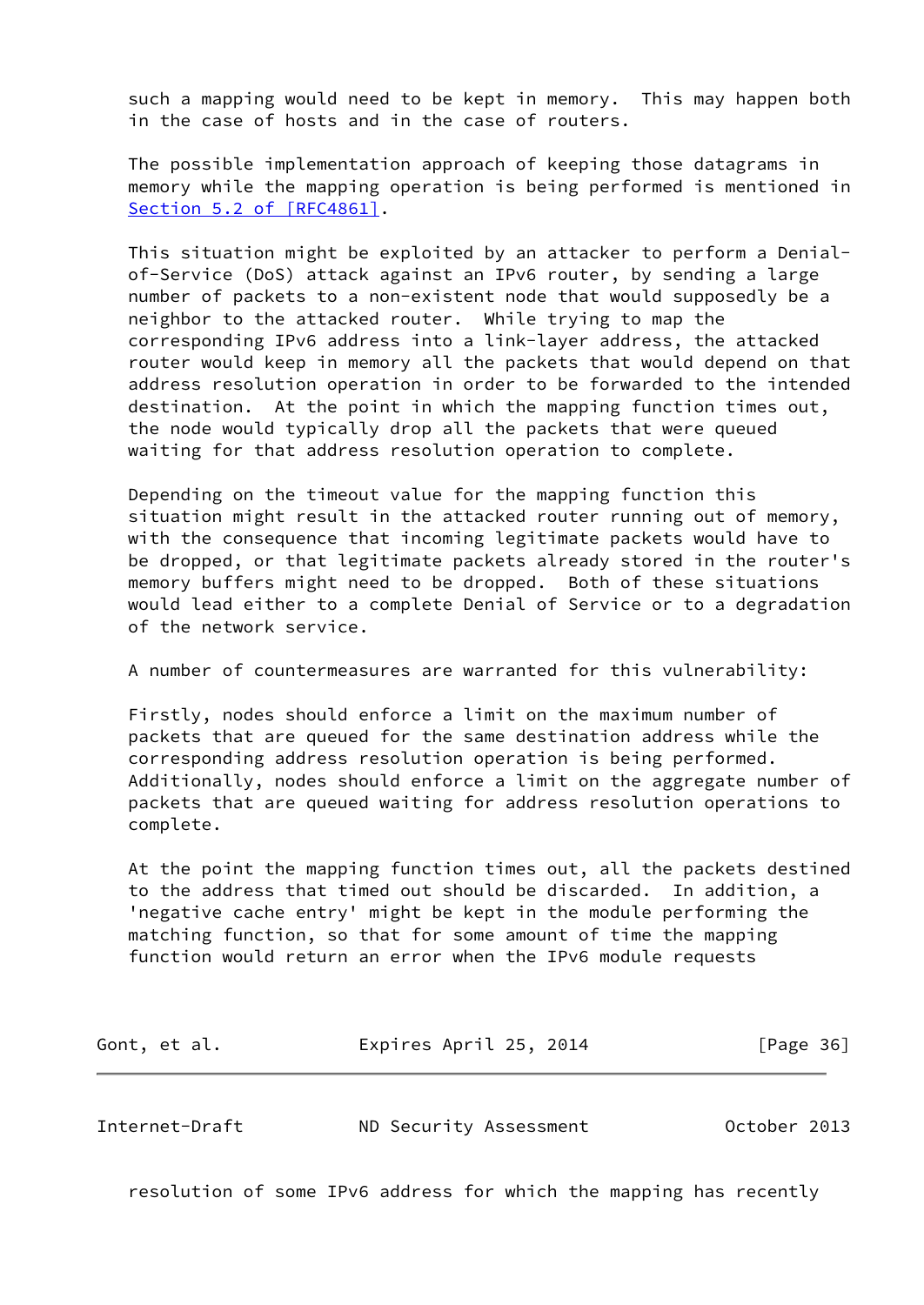failed (i.e., timed out).

 A proactive mitigation for this vulnerability would be that when a packet is received that requires an address resolution operation before the packet can be forwarded, the packet is dropped and the router is then engaged in the address resolution operation.

 This is a common implementation strategy for IPv4 routers. In IPv4, it is common that when a packet is received that requires an ARP request to be performed (before the packet can be forwarded), the packet is dropped and the router is then engaged in the ARP procedure.

 While similar issues exist in IPv4 networks, this problem is exacerbated in IPv6, as IPv6 subnets are typically much larger than their IPv4 counterparts. Therefore, an attacker could send a large number of packets, each destined to different IPv6 addresses corresponding to non-existent 'neighbor nodes' of the attacked router. In the event that the router implementation drops packets only when the address resolution operation times out, the DoS condition might persist, whereas it would have probably disappeared if all the malicious packets had been destined to the same IPv6 address.

 That is, if all the attack packets had been destined to the same IPv6 address, the timeout of the address resolution operation for that IPv6 address could have resulted in all the attack packets to be dropped.

 An attacker could also potentially perform a Denial-of-Service attack against a router by exhausting the number of entries in the Neighbor cache and/or the Destination cache. In order to perform this attack, an attacker would send a large number of packets, each destined to different IPv6 addresses corresponding to non-existent 'neighbor nodes' of the attacked router. Each of these attack packets would trigger an address-resolution operation at the attacked router. If the target router does not enforce any limits on the maximum number of entries in the Neighbor cache, this attack could result in a buffer overflow at the attacked router. On the other hand, if the router does enforce limits on the maximum number of entries in the neighbor cache, the packets sent by the attacker could result in the attacked router hitting the aforementioned limit, probably preventing legitimate entries to be added to the Neighbor cache, resulting in a Denial of Service to the corresponding nodes.

 This situation has been experienced in production networks probably as a result of reconnaissance activity by attackers. That is, this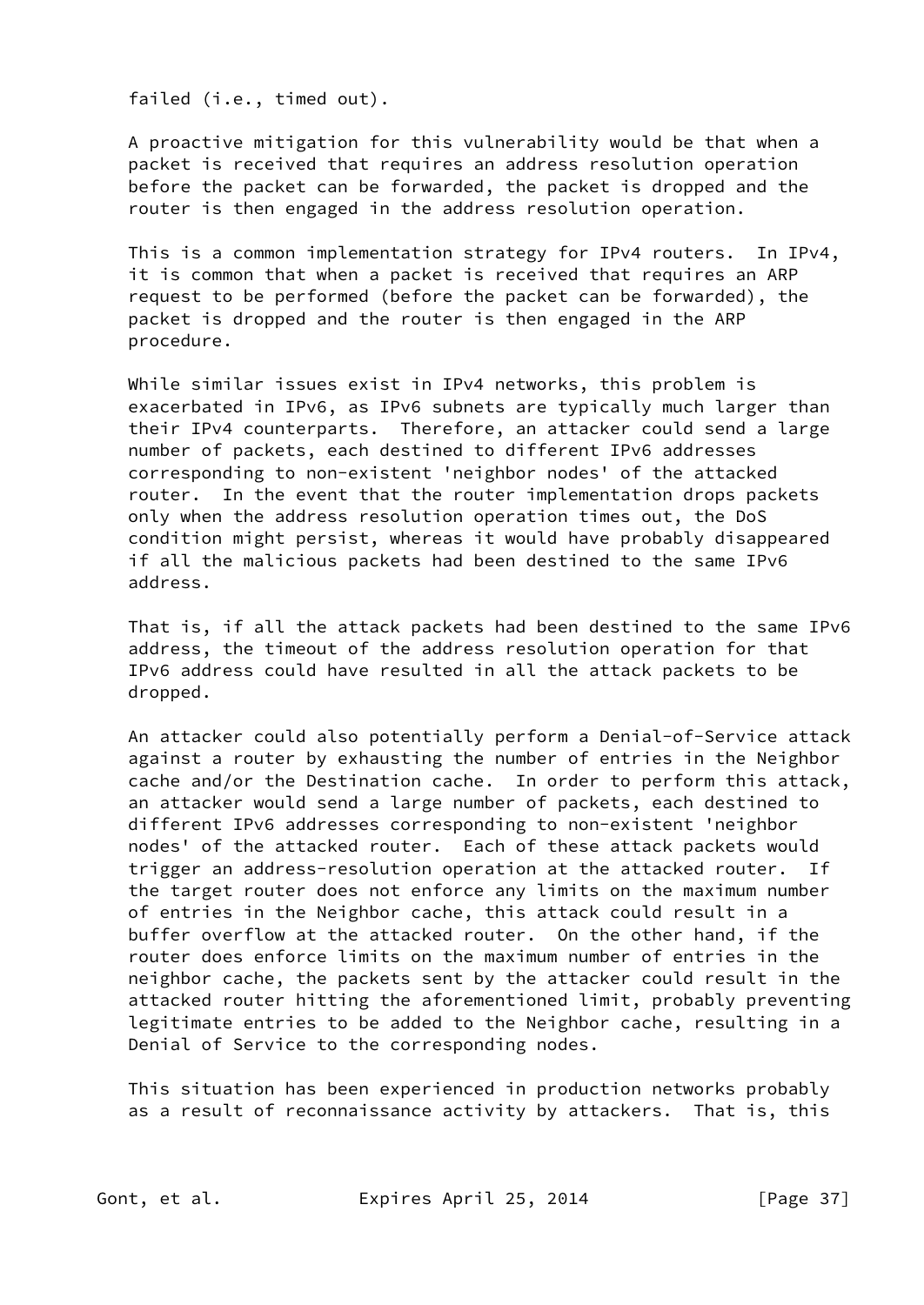<span id="page-42-1"></span> situation could not only indicate a deliberate Denial-of-Service attack against a router, but could also be side-effect of network reconnaissance (i.e., 'scanning') activities.

A number of mitigations are warranted for this vulnerability:

- o Nodes should enforce a limit on the number of entries in the Neighbor cache.
- o Nodes should implement an algorithm to reclaim Neighbor Cache entries when the limit on the number of entries is reached.
- o Nodes should enforce a limit on the number of entries in the Neighbor Cache that have a reachability state of 'INCOMPLETE'. This limit should be much stricter than the general limit on the number of entries in the Neighbor Cache.
- o Nodes should enforce a limit on the number of entries in the Destination cache.
- o Nodes should implement an algorithm to reclaim Destination Cache entries when the limit on the maximum number of entries is reached.

 Section [5.3 of \[RFC4861\]](https://datatracker.ietf.org/doc/pdf/rfc4861#section-5.3) states that for the purpose of eliminating unused entries (i.e., garbage-collection) in the Neighbor cache, any Least Recently Used (LRU)-based policy that only reclaims entries that have not been used in some time should be adequate. Such LRU based policy should also be enforced to reclaim entries in the Neighbor cache or the Destination Cache when the limit on the maximum number of entries is hit for the Neighbor cache or the Destination cache, respectively.

<span id="page-42-0"></span>[5.1](#page-42-0). Interface initialization

As explained in Section [7.2.1 of \[RFC4861\]](https://datatracker.ietf.org/doc/pdf/rfc4861#section-7.2.1), when a multicast-capable interface is enabled, the node must join the all-nodes multicast group on that interface, and the solicited-node multicast address corresponding to each of the addresses assigned to an interface. As discussed in the same section, nodes join and leave the solicited node groups as the assigned addresses change over time.

 As the solicited-node multicast address for a number of assigned addresses might be the same, nodes should ensure that a solicited node multicast group is not left until all the addresses corresponding to that solicited-node group have been removed.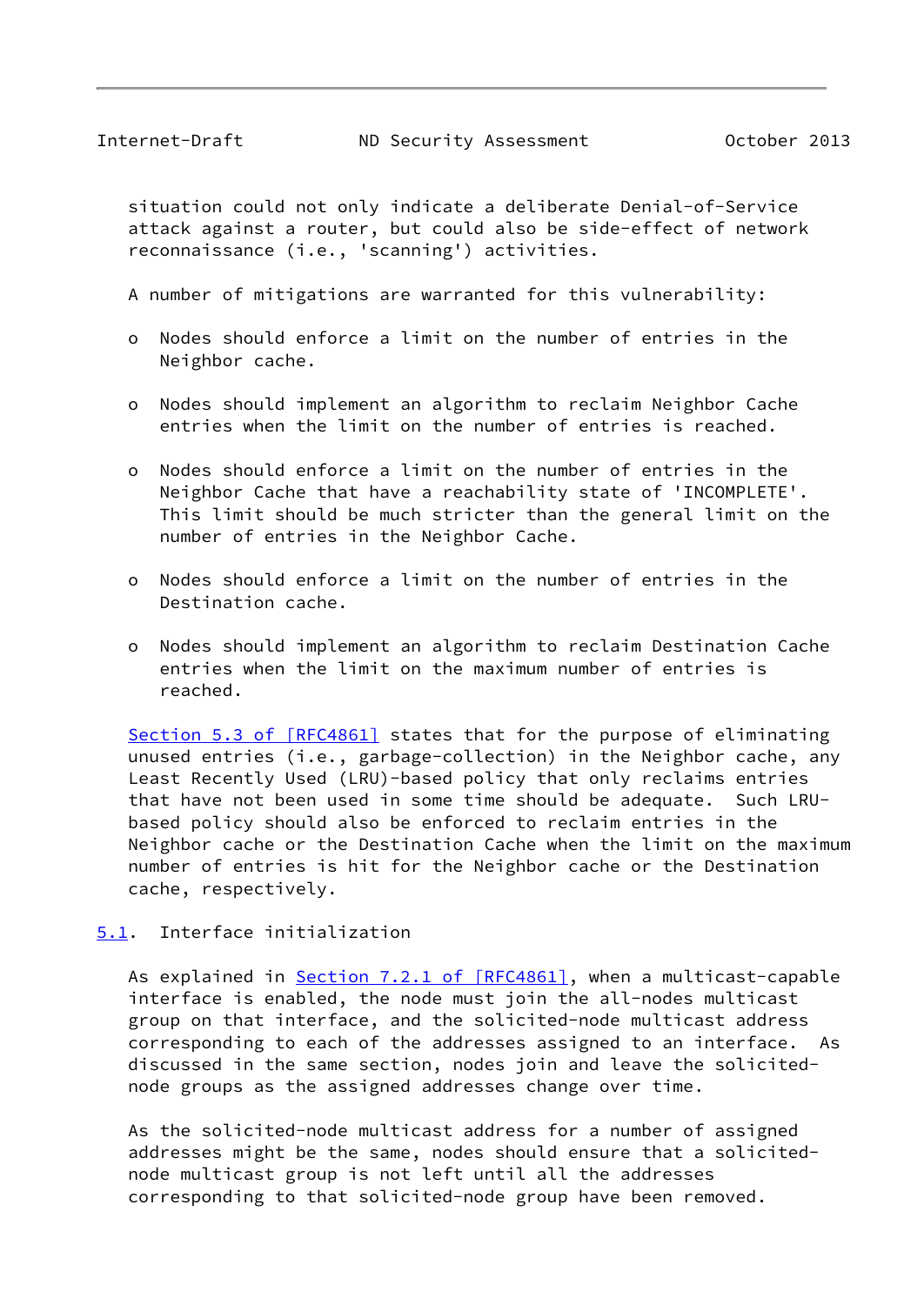An implementation that incorrectly leaves a solicited-node multicast

Gont, et al. **Expires April 25, 2014** [Page 38]

<span id="page-43-1"></span>Internet-Draft ND Security Assessment October 2013

 group while there are addresses corresponding to that multicast group still in use might be subject of a Denial-of-Service attack (from a malicious node attached to the same link as the victim).

 In order to perform such an attack, an attacker would first send an unsolicited Router Advertisement, announcing a prefix such that the victim node configures an address whose solicited-node multicast group is the same as some legitimately-configured address. The advertised prefix would have a Lifetime value that would cause the address to be removed in the short term. If the Neighbor Discovery implementation of the victim system does not ensure that a solicited node multicast group is left only when the last address corresponding to that solicited-node multicast group is removed, the victim might incorrectly leave the aforementioned solicited-node multicast group. As a result, the victim system would be unable to respond to Neighbor Solicitation messages for the target address, and therefore the aforementioned address would become unreachable.

<span id="page-43-0"></span>[5.2](#page-43-0). Receipt of Neighbor Solicitation messages

As stated in Section 7.2.3, if a Neighbor Solicitation is received and an entry already exists in the Neighbor Cache for the IPv6 Source Address of the solicitation with a cached link-layer address that is different from the one in the received Source Link-Layer option, the cached address should be replaced by the received address (and the entry's reachability state must be set to STALE).

 If an entry does not exist for the corresponding Target Address, a new entry is added to the Neighbor Cache, and its reachability state is set to STALE.

 While this allows for improved responsiveness in the event the link layer address corresponding to an IPv6 address changes, it also means that an attacker could easily override the mapping from IPv6 address to link-layer address.

 An attacker attached to the same link as the victim system could craft a Neighbor Solicitation message with a forged IPv6 Source Address, and send it to the victim system, thus illegitimately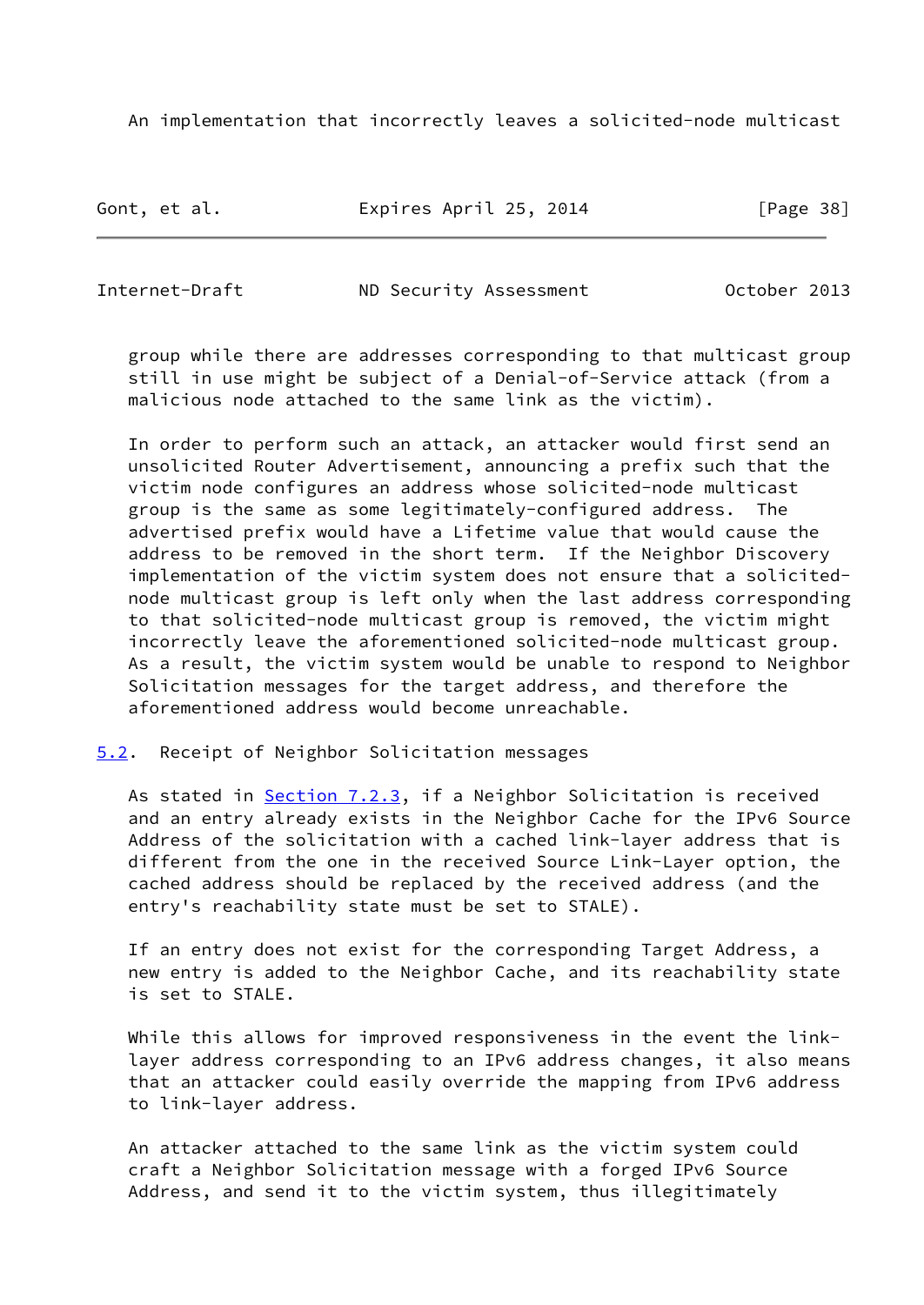causing the victim to update its Neighbor Cache. The attacker could then send a Neighbor Advertisement with the Solicited flag set, thus causing the reachability state of the neighbor cache entry to be set to REACHABLE.

 As a result, the attacker could cause traffic meant from the victim to the forged IPv6 address to be directed to any local system (i.e., attached to the same network link).

| Expires April 25, 2014<br>Gont, et al. |  |  |  |  | [Page 39] |
|----------------------------------------|--|--|--|--|-----------|
|----------------------------------------|--|--|--|--|-----------|

<span id="page-44-1"></span>Internet-Draft ND Security Assessment October 2013

<span id="page-44-0"></span>[6](#page-44-0). Vulnerability analysis

 This section summarizes the security implications that arise from the Neighbor Discovery mechanisms in IPv6. The following vulnerabilities have been identified:

- o Denial of Service: communication is prevented between legitimate nodes
- o Performance-degrading: the performance of communication between legitimate nodes is reduced
- o Traffic hijacking: traffic is illegitimately redirected to a node operated by an attacker

 [RFC3756] provides a good security assessment of the Neighbor Discovery mechanisms. The following subs-sections summarize the results in [[RFC3756\]](https://datatracker.ietf.org/doc/pdf/rfc3756), and also identify new vulnerabilities and specific attack vectors not present in that document.

 Some of the vulnerabilities discussed in the following sub-sections involve an attacker sending Router Advertisement messages. [\[RFC6104](https://datatracker.ietf.org/doc/pdf/rfc6104)] analyzes the problem of Rogue IPv6 Router Advertisements, and discuss a number of possible solutions. [\[RFC6105](https://datatracker.ietf.org/doc/pdf/rfc6105)] discusses a specific solution to this problem based on layer-2 filtering, known as 'RA- Guard'. However, as discussed in

 [\[I-D.ietf-v6ops-ra-guard-implementation](#page-66-3)], some popular RA-Guard implementations can be easily circumvented by leveraging IPv6 extension headers.

 [SI6-Toolkit] is a complete complete IPv6 toolkit that can be employed to exploit all the vulnerabilities discussed in the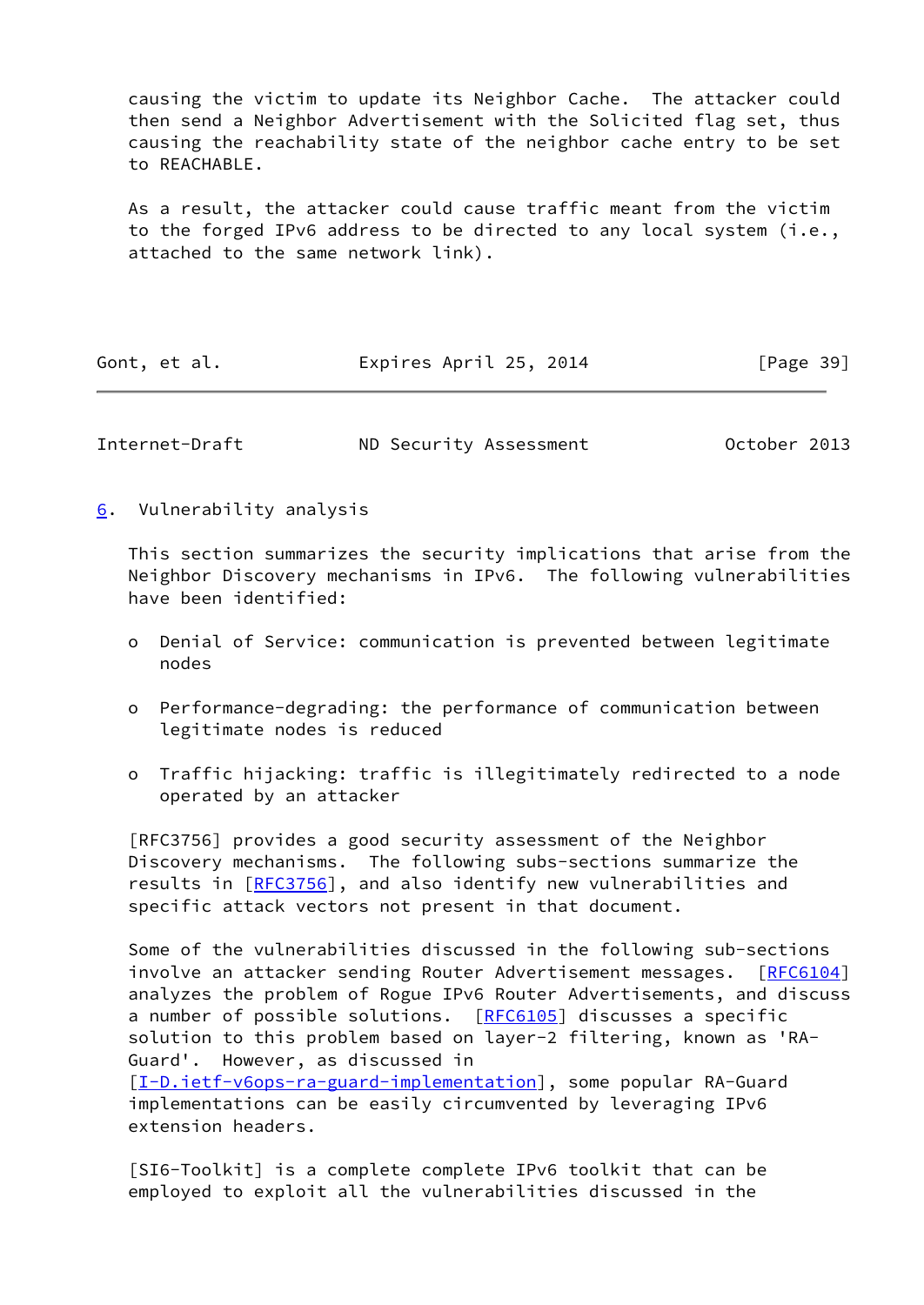following subsections. [\[THC-IPv6](#page-67-2)] includes 'proof of concept' tools of some of the vulnerabilities discussed in the following subsections. [\[vanHauser2006\]](#page-67-3) is a presentation about this tool set.

 [Beck2007b] analyzes the use of Neighbor Discovery for Operating System detection. However, the results seem to indicate that Neighbor Discovery is not an attractive means for Operating System detection when compared to other techniques such as those described in [[CPNI-TCP\]](#page-66-2). Therefore, the 'information leakage' resulting from Neighbor Discovery, while possible, is not included in the threat analysis present in the following subsections.

<span id="page-45-0"></span>[6.1](#page-45-0). Denial of Service

| Gont, et al. | Expires April 25, 2014 | [Page 40] |
|--------------|------------------------|-----------|
|              |                        |           |

<span id="page-45-2"></span>Internet-Draft ND Security Assessment October 2013

## <span id="page-45-1"></span>[6.1.1](#page-45-1). Neighbor Cache poisoning

 Router Solicitation, Router Advertisement, Neighbor Solicitation and Neighbor Advertisement messages can be exploited to maliciously poison the Neighbor Cache of a victim node such that an IPv6 address maps into a non-existent link-layer address. As a result, traffic meant to the victim address would be 'black-holed' as a result of sending it to a non-existent link-layer address.

 In the case of Router Solicitation, Router Advertisement, and Neighbor Solicitation messages, a source link-layer address would be employed. In the case of Neighbor Advertisement messages, a target link-layer address would be used instead.

 In order for an attacker to successfully perform this attack, he would need to be attached to the same network link to which the target node is attached, or control a node attached to that network link (e.g., compromise such a node). However, it could be possible that as a result of tunnelling mechanisms, an attacker could perform these attacks remotely.

 This attack could be mitigated by not overwriting the link-layer address of an existing Neighbor Cache entry when a source link-layer address option or a target link-layer address option is received. The mapping of IPv6 address to link-layer address would be updated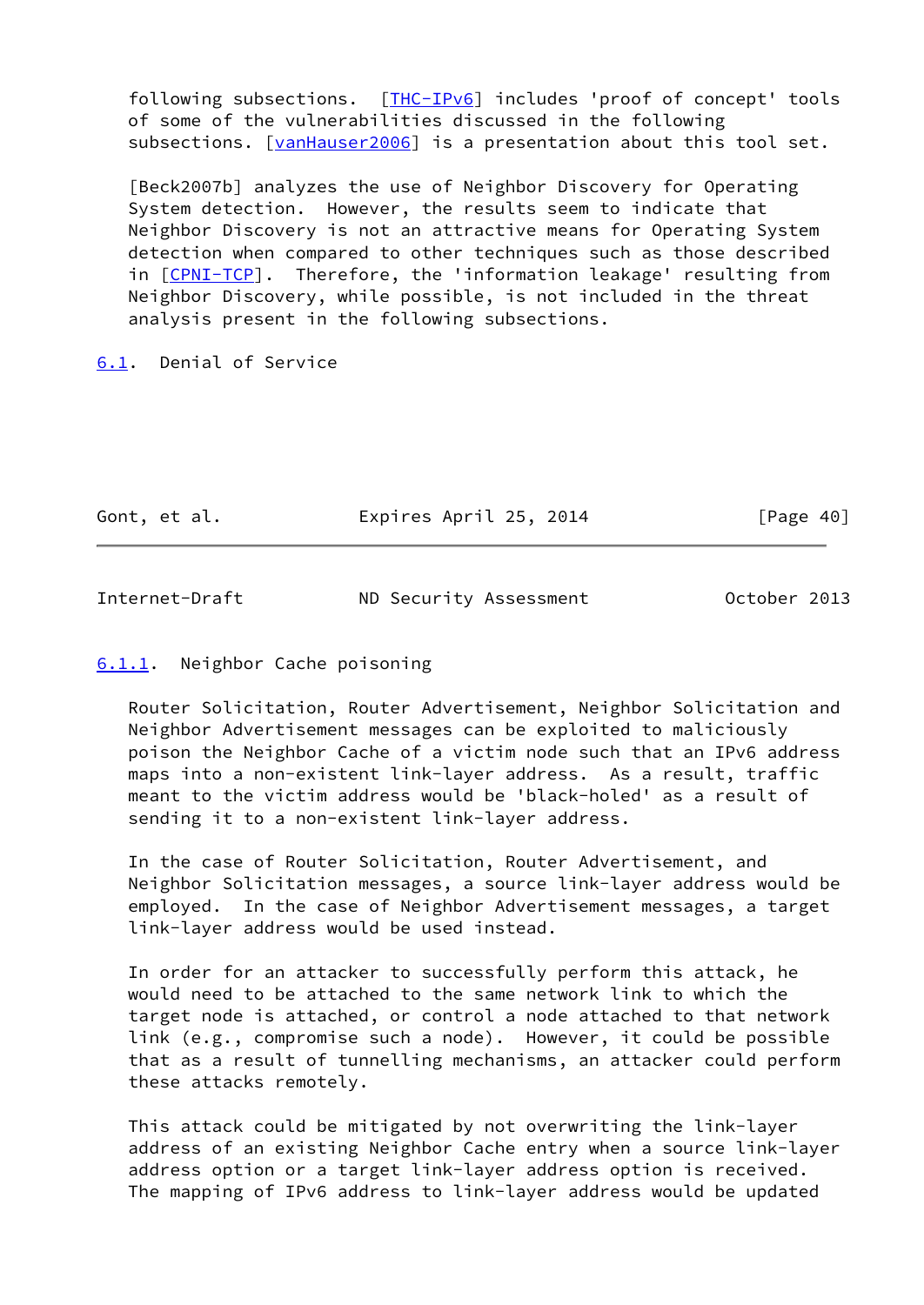only if Neighbor Unreachability Detection (NUD) first removes the corresponding Neighbor Cache entry, and then a Neighbor Discovery message updates the mapping.

 Furthermore, some monitoring tools exist that detect some possible exploitation of Neighbor Discovery and Neighbor Advertisement messages. NDPMon [[NDPMon](#page-67-4)] is an example of such a monitoring tool (which is similar to the IPv4 arpwatch tool [\[arpwatch](#page-67-5)]). [[Beck2007\]](#page-67-6) is a paper about the aforementioned tool.

<span id="page-46-0"></span>[6.1.2](#page-46-0). Tampering with Duplicate Address Detection (DAD)

 The Duplicate Address Detection (DAD) mechanism is used to ensure that a node does configure for itself an address that is already in use.

 An attacker could simply listen to Neighbor Solicitations sent as part of the DAD mechanism, and respond with crafted Neighbor Advertisements, thus causing the victim node to consider the address to be already in use, and thus preventing it from configuring the address for future use.

Additionally, an attacker could respond to Neighbor Solicitations

| Gont, et al. | Expires April 25, 2014 | [Page 41] |
|--------------|------------------------|-----------|
|              |                        |           |

<span id="page-46-1"></span>Internet-Draft ND Security Assessment October 2013

 sent as part of the DAD mechanism with a Neighbor Solicitation for the same IPv6 address. The legitimate node performing DAD would consider this a collision and would cease to solicit that address (and possibly select and perform DAD for some alternative address).

 In order for an attacker to successfully perform this attack, he would need to be attached to the same network link on which the attack is to be launched, or control a node attached to that network link (e.g., compromise such a node).

 Layer-2 switches could filter Neighbor Advertisement messages based on previous knowledge of the link-layer addresses recently in use at each port.

<span id="page-46-2"></span>[6.1.3](#page-46-2). Tampering with Neighbor Unreachability Detection (NUD)

 The Neighbor Unreachability Detection (NUD) mechanism is used to detect unreachable neighbors and cause the corresponding entries in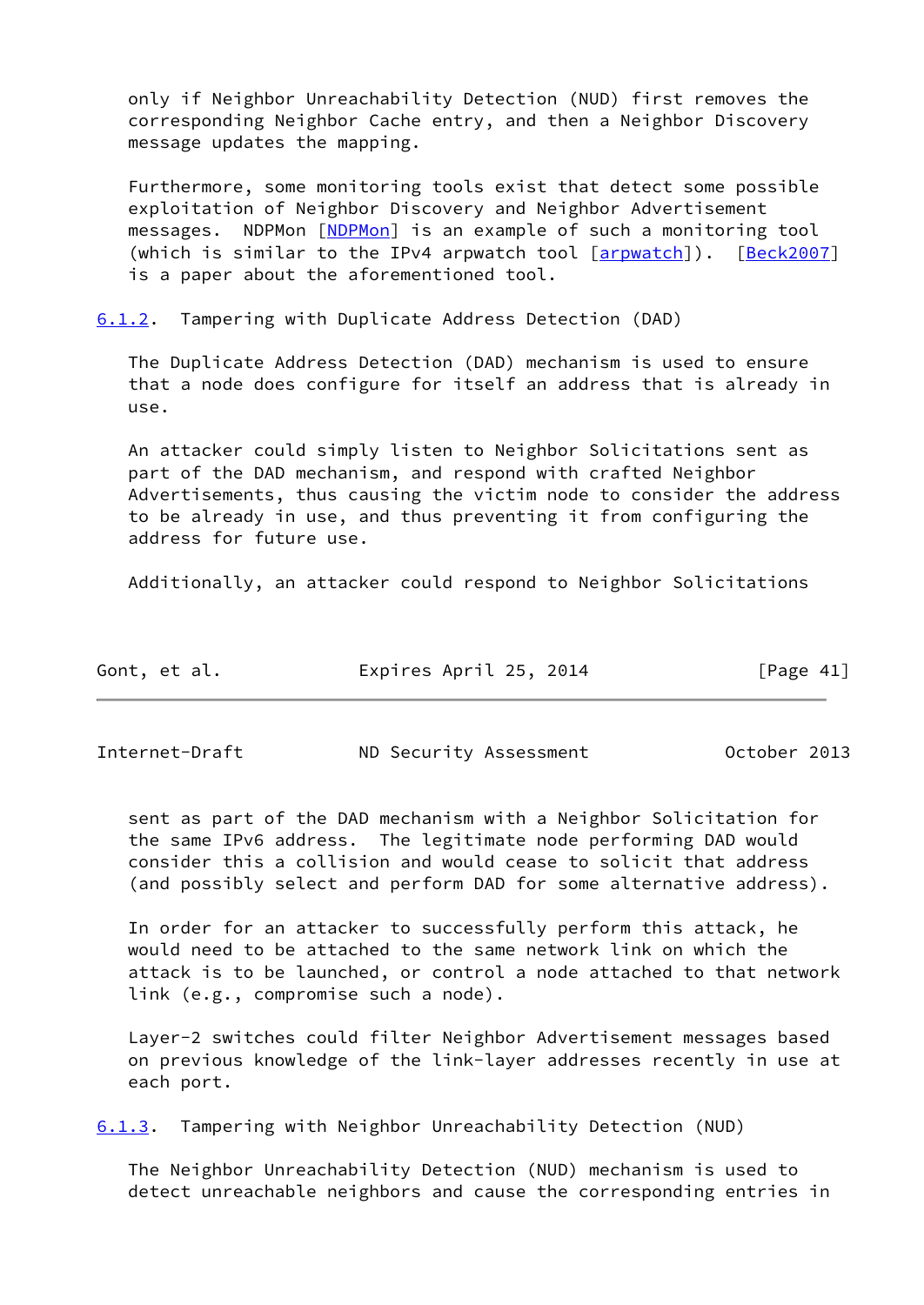the Neighbor Cache to be eliminated. When an unreachable neighbor is detected and the corresponding Neighbor Cache entry is removed, a node has the chance to e.g., perform next-hop determination.

 In order for a neighbor to be considered reachable, NUD uses reachability indications from upper-layer protocols. In the absence of reachability indications from an upper layer (e.g., from TCP's Acknowledgements), NUD employs solicited unicast Neighbor Solicitations to confirm the reachability of a Neighbor.

 An attacker could snoop traffic and respond to the solicited Neighbor Solicitation messages being used for the purpose of NUD, thus preventing victim nodes from detecting that the impersonated node is unreachable. As a result, those 'victim' nodes would continue sending packets to the unreachable node, instead of e.g., performing first-hop determination to find an alternative working router.

 In order for an attacker to successfully perform this attack, he would need to be attached to the same network link on which the attack is to be launched, or control a node attached to that network link (e.g., compromise such a node).

 Nodes could require the link-layer source address of solicited Neighbor Advertisements being employed for NUD to be the same as that stored in the Neighbor Cache entry for which NUD is being performed. With this requirement in place, layer-2 switches could filter Neighbor Advertisement messages according to their source link-layer address, based on previous knowledge of the link-layer addresses recently in use at each port.

| Gont, et al. | Expires April 25, 2014 | [Page 42] |  |
|--------------|------------------------|-----------|--|
|              |                        |           |  |

<span id="page-47-1"></span>Internet-Draft ND Security Assessment October 2013

 It should be noted that this recommendation should not be enforced in more complex networks in which VRRP [\[RFC5798](https://datatracker.ietf.org/doc/pdf/rfc5798)] or custom redundancy protocols are employed.

 This would mitigate the tampering with NUD that employs Neighbor Advertisement messages. However, it should be noted that an attacker might still tamper with NUD by forging upper-layer packets such as TCP Acknowledgements.

<span id="page-47-0"></span>[6.1.4](#page-47-0). Rogue Router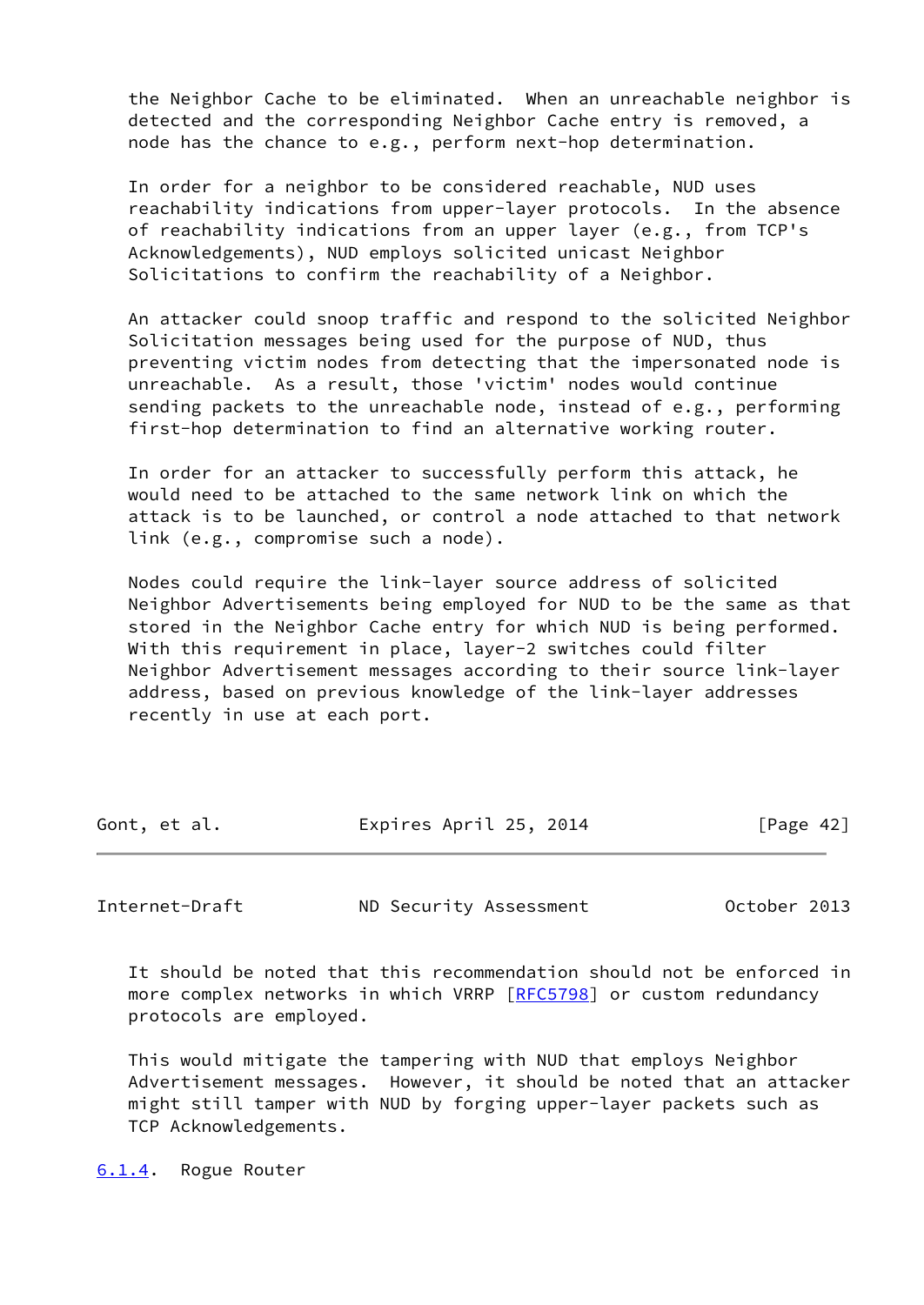An attacker could either send unsolicited Router Advertisements and/or illegitimately respond to Router Solicitations, advertising a non-existent system as a default router.

 As a result, hosts honouring the aforementioned Router Advertisements would use the advertised rogue router as a default router, and as a result their packets would be black-holed.

 In order for an attacker to successfully perform this attack, he would need to be attached to the same network link on which the attack is to be launched, or control a node attached to that network link (e.g., compromise such a node). As described in  $[REC3756]$ , this vulnerability could be mitigated by preferring existing routers over new ones.

 Additionally, layer-2 switches could possibly allow Router Advertisements messages to be sent only from specific ports.

 [RFC6104] analyzes the problem of Rogue IPv6 Router Advertisements, and discusses a number of possible solutions. [\[RFC6105](https://datatracker.ietf.org/doc/pdf/rfc6105)] discusses a specific solution to this problem based on layer-2 filtering, known as 'RA-Guard'. However, as discussed in [\[I-D.ietf-v6ops-ra-guard-implementation](#page-66-3)], some popular RA-Guard implementations can be easily circumvented by leveraging IPv6 extension headers.  $[CVE-2011-2395]$  $[CVE-2011-2395]$  is a vulnerability advisory about this issue.

 [SI6-Toolkit] is a complete complete IPv6 toolkit that can be employed to circumvent the aforementioned RA-Guard implementations.

<span id="page-48-0"></span>[6.1.5](#page-48-0). Parameter spoofing

 An attacker could either send unsolicited Router Advertisements and/or illegitimately respond to Router Solicitations, advertising a legitimate default router, but malicious network parameters.

| Gont, et al. | Expires April 25, 2014 | [Page 43] |
|--------------|------------------------|-----------|
|              |                        |           |

<span id="page-48-1"></span>

| Internet-Draft | ND Security Assessment | October 2013 |
|----------------|------------------------|--------------|
|----------------|------------------------|--------------|

 For example, an attacker could advertise a very small Cur Hop Limit value, thus causing packets to be discarded before reaching their intended destination.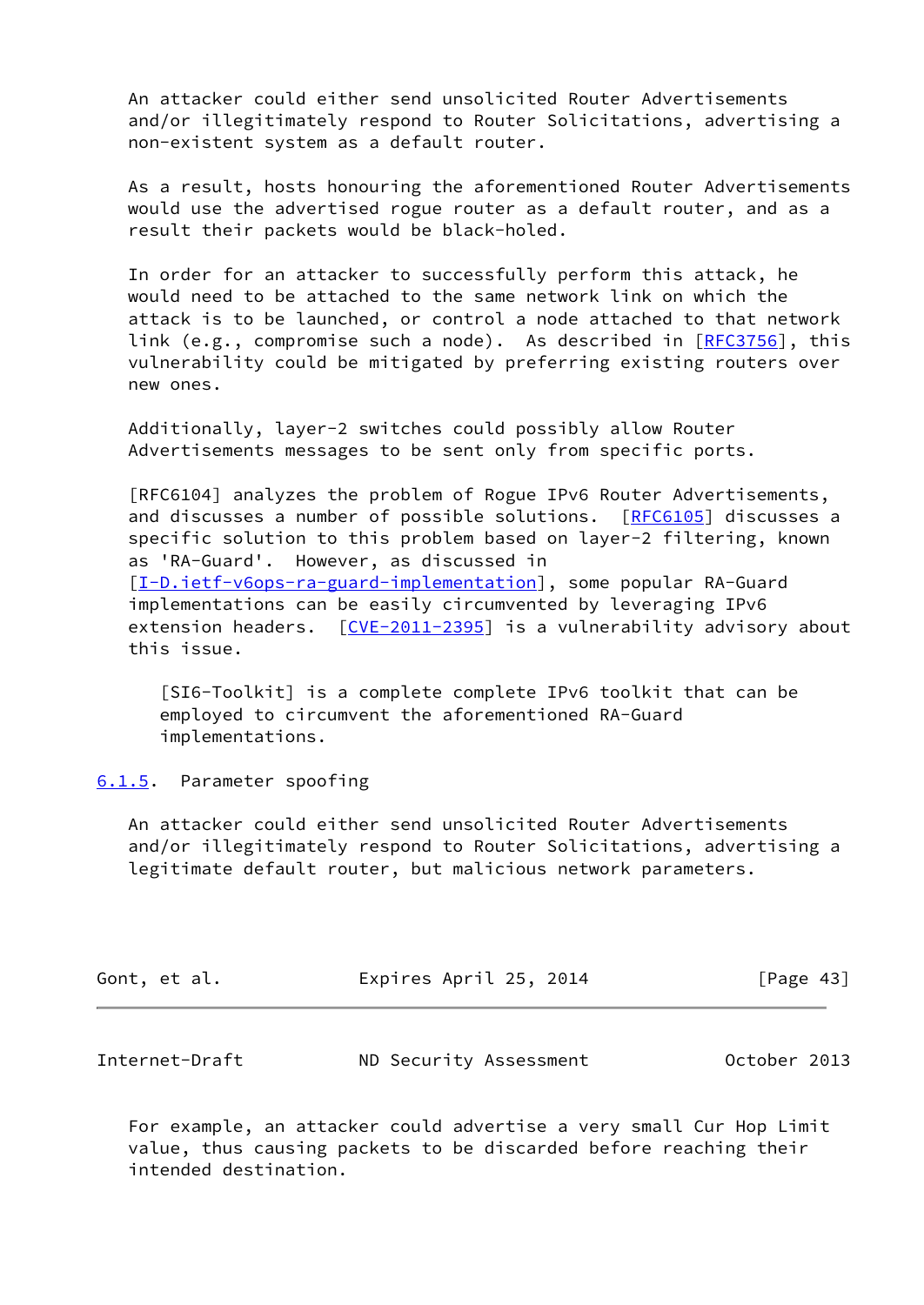An attacker could also advertise an incorrect link MTU (either very small or very large) possibly preventing packets from being sent on the corresponding link and/or causing pathological behaviour at the victim nodes.

 Finally, an attacker could either send unsolicited Router Advertisements and/or illegitimately respond to Router Solicitations, sending Router Advertisements with the M and/or the O bits set, thus possibly causing the victim nodes to engage in managed address configuration when such service is not present (e.g., there is no DHCP server) or when the attacker operates a malicious DHCP server.

 In the former scenario, address configuration would fail, as a result of the non-existing DHCP server. In the latter scenario, an attacker could operate a malicious DHCP server to override IPv6's stateless configuration.

 In order for an attacker to successfully perform this attack, he would need to be attached to the same network link on which the attack is to be launched, or control a node attached to that network link (e.g., compromise such a node).

 As with other attacks based on Router Advertisement messages, they could be mitigated if Layer-2 switches allow Router Advertisements messages to be sent only from specific ports.

## <span id="page-49-0"></span>[6.1.6](#page-49-0). Bogus on-link prefixes

 An attacker could either send unsolicited Router Advertisements and/or illegitimately respond to Router Solicitations, advertising bogus prefixes for on-link determination.

 As a result, nodes belonging to the aforementioned prefixes would be considered on-link, and packets destined to them would not be relayed to a first-hop router. As a result, the victim nodes (i.e., those receiving the crafted Router Advertisements) would perform Neighbor Discovery for the intended destination, and when ND failed, the packets would be discarded.

 In order for an attacker to successfully perform this attack, he would need to be attached to the same network-link on which the attack is to be launched, or control a node attached to that network link (e.g., compromise such a node).

Gont, et al. **Expires April 25, 2014** [Page 44]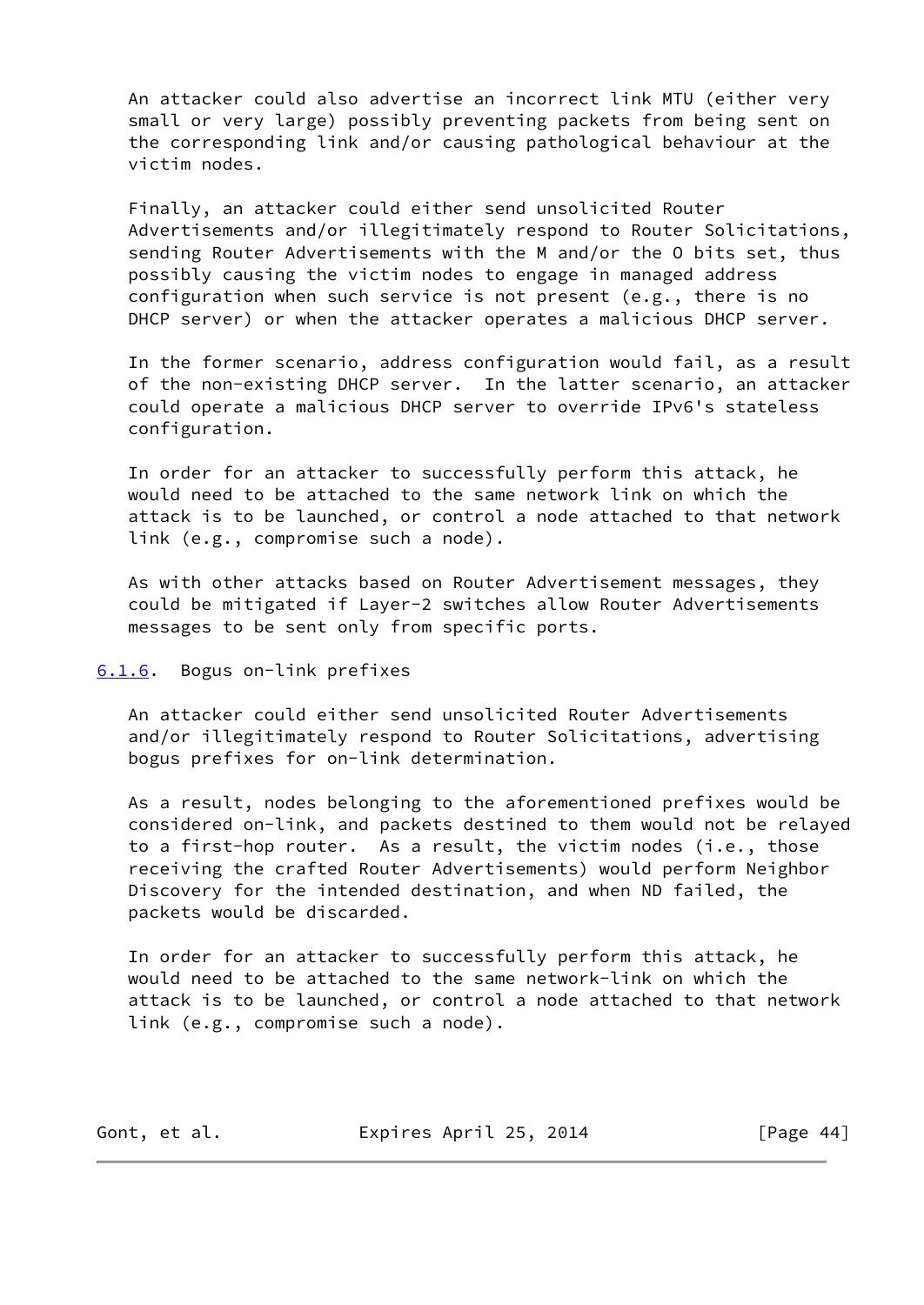<span id="page-50-1"></span>As mentioned in [\[RFC3756](https://datatracker.ietf.org/doc/pdf/rfc3756)] host implementations could mitigate the impact of this attack by requiring the advertised prefixes to be at least /64s.

 This would prevent an attacker from affecting a much larger portion of the IPv6 address space by e.g. sending a Router Advertisement that advertises the prefix ::/0 to be 'on-link'.

 As with other attacks based on Router Advertisement messages, they could be mitigated if Layer-2 switches allow Router Advertisements messages to be sent only from specific ports.

<span id="page-50-0"></span>[6.1.7](#page-50-0). Bogus address configuration prefixes

 An attacker could either send unsolicited Router Advertisements and/or illegitimately respond to Router Solicitations, illegitimately advertising IPv6 prefixes for stateless address auto-configuration (SLAAC). This prefixes could either be bogon prefixes or prefixes owned by a remote site. An attacker could cause victim systems to configure IPv6 addresses using prefixes that would cause the resulting traffic to be black-holed.

 This would cause the receiving nodes to configure their addresses with those bogus prefixes, and as a result, the resulting traffic would possibly be filtered by the network (e.g., if network egress filtering is in place). Even if the outgoing packets were not filtered, these victim systems would not receive the return traffic, as the return traffic would either be filtered (in the case of bogon prefixes) or delivered to the legitimate destination (in the case of prefixes owned by some other party).

 In order for an attacker to successfully perform this attack, he would need to be attached to the same network-link on which the attack is to be launched, or control a node attached to that network link (e.g., compromise such a node).

 As with other attacks based on Router Advertisement messages, they could be mitigated if Layer-2 switches allow Router Advertisements messages to be sent only from specific ports.

# <span id="page-50-2"></span>[6.1.8](#page-50-2). Disabling routers

 An attacker could send crafted Router Advertisements, Neighbor Advertisements, or Router Solicitations to cause the receiving nodes to remove the impersonated router from the router list.

In current implementations, if there are no default routers, a packet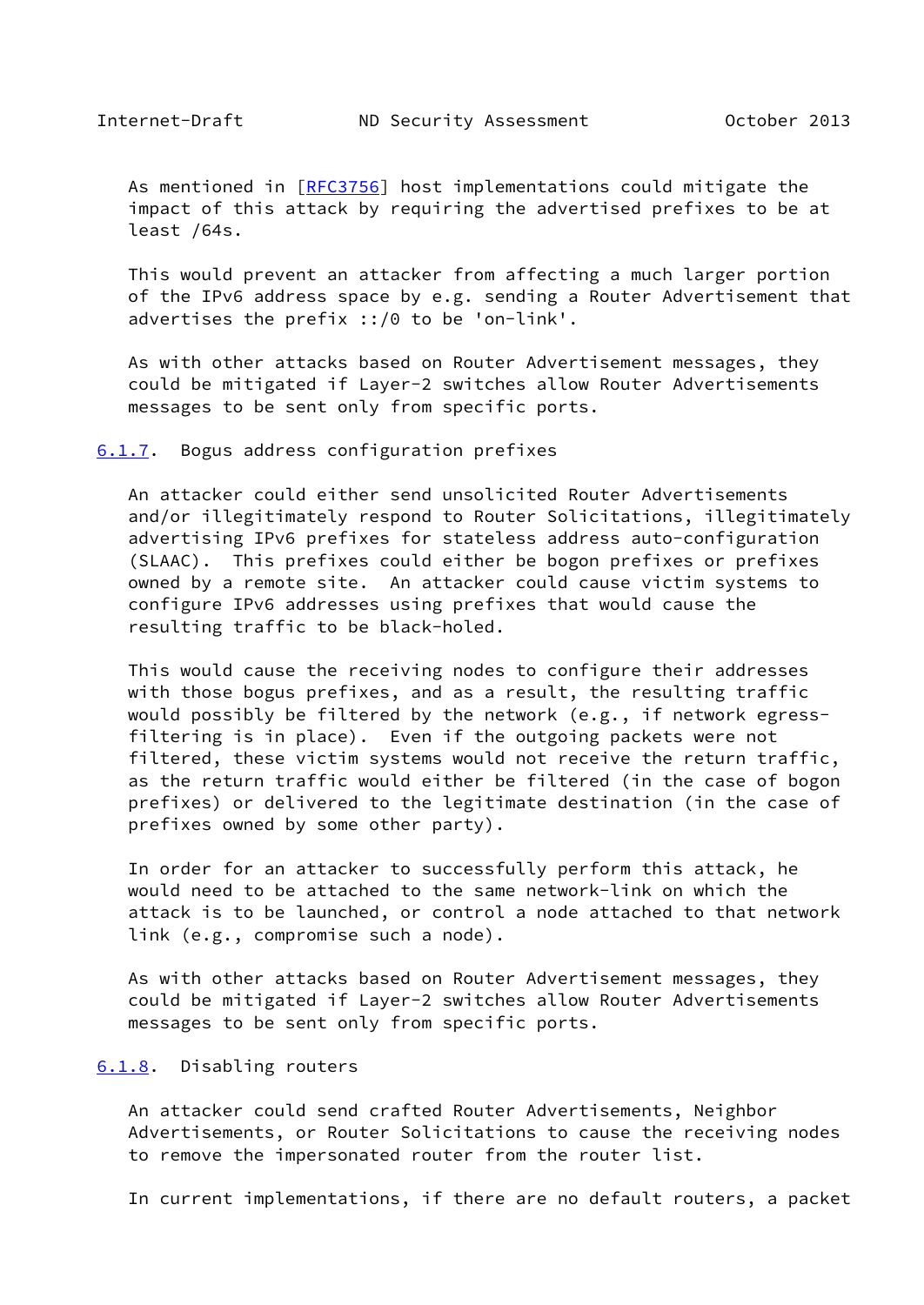destined to an off-link node will elicit an ICMPv6 Destination

Gont, et al. **Expires April 25, 2014** [Page 45]

<span id="page-51-0"></span>Internet-Draft ND Security Assessment October 2013

 Unreachable error message. In the case of legacy implementations compliant with [\[RFC2461](https://datatracker.ietf.org/doc/pdf/rfc2461)], if there are no default routers, the Destination Address would be assumed to be 'on-link', and the victim would perform Neighbor Discovery for the destination address in the hope of delivering the packet on the local link.

 In the case of the Router Advertisements vector, an attacker would send unsolicited Router Advertisements with a Preferred Lifetime equal to 0 or to some other small value, thus causing the receiving nodes to remove the impersonated router from the default router list.

 Alternatively, an attacker could send forged Neighbor Advertisements (either solicited or unsolicited) with the Router flag set to 0, thus causing the impersonated router to be removed from the default router list.

 Receiving nodes would assume the impersonated router has ceased to be a router and has changed to functioning only as a host.

 As a third option, an attacker could send a forged Router Solicitation message to a router on the local network link, to cause the victim to remove the impersonated router from the router list. This attack vector is discussed in more detail in [Section 4.1](#page-37-2).

 In order for an attacker to successfully perform this attack, he would need to be attached to the same network link on which the attack is to be launched, or control a node attached to that network link (e.g., compromise such a node).

 Some IPv6 networks employ the 'RA-Guard' mechanism specified in [\[RFC6105](https://datatracker.ietf.org/doc/pdf/rfc6105)] as the first line of defence against RA-based attack vectors. However, However, as discussed in [\[I-D.ietf-v6ops-ra-guard-implementation](#page-66-3)], some popular RA-Guard implementations can be easily circumvented by leveraging IPv6 extension headers. [\[CVE-2011-2395](#page-68-0)] is a vulnerability advisory about this issue.

 [SI6-Toolkit] is a complete complete IPv6 toolkit that can be employed to circumvent the aforementioned RA-Guard implementations.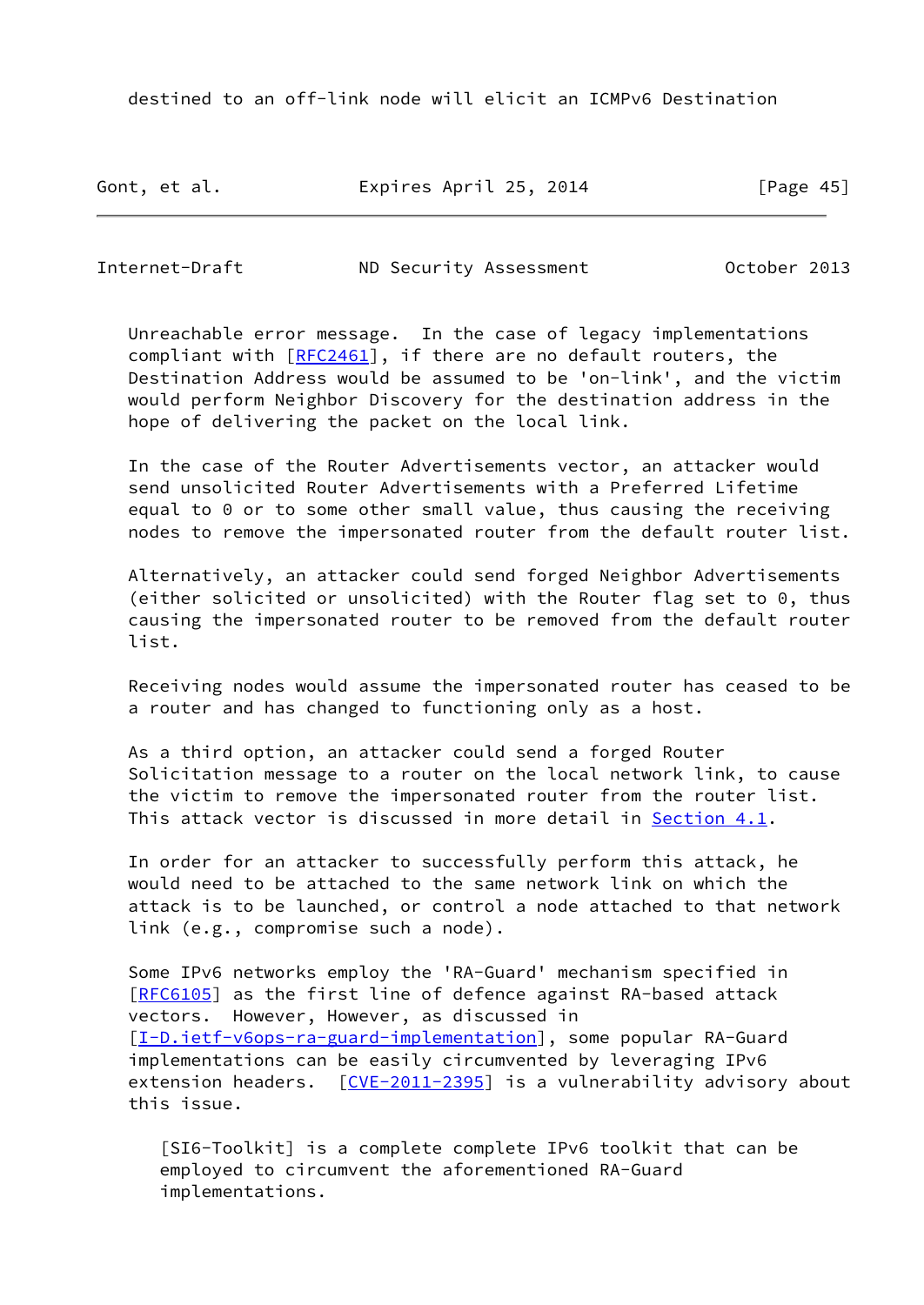The rest of the attack vectors discussed in this section could possibly be mitigated with a more advanced Layer-2 filtering.

<span id="page-52-0"></span>[6.1.9](#page-52-0). Tampering with 'on-link determination'

 Section [2.1 of \[RFC4861\]](https://datatracker.ietf.org/doc/pdf/rfc4861#section-2.1) states that a node considers an address to be on-link if:

| Expires April 25, 2014<br>Gont, et al. | [Page 46] |
|----------------------------------------|-----------|
|----------------------------------------|-----------|

Internet-Draft ND Security Assessment October 2013

- o it is covered by one of the link's prefixes (e.g., as indicated by the on-link flag in the Prefix Information option), or
- o a neighbouring router specifies the address as the target of a Redirect message, or
- o a Neighbor Advertisement message is received for the (target) address, or
- o any Neighbor Discovery message is received from the address.

 As a result, some implementations create a Destination Cache entry for the Source Address of a Neighbor Discovery message (or for the Target Address of a Neighbor Advertisement message) when such a message is received, and mark the aforementioned address as 'on link'.

 This means in all traffic meant to the forged address will be delivered to the node identified in the corresponding Neighbor Cache entry (as the node will be considered to be on-link). If the corresponding Neighbor Cache entry maps the forged address into a non-existent or malicious node, all traffic can be black-holed, thus leading to a DoS scenario.

[RFC5942] updates [[RFC4861](https://datatracker.ietf.org/doc/pdf/rfc4861)], removing the third and fourth bullets in the above list. This means that receipt of ND messages must not result in the Source Address of the ND message or the Target Address of a Neighbor Advertisement message to be considered on-link (e.g., by modifying the Prefix List or by marking the corresponding Destination Cache entry as 'on-link').

[CVE-2008-2476] and [\[US-CERT2008](#page-68-1)] are vulnerability advisories about this issue.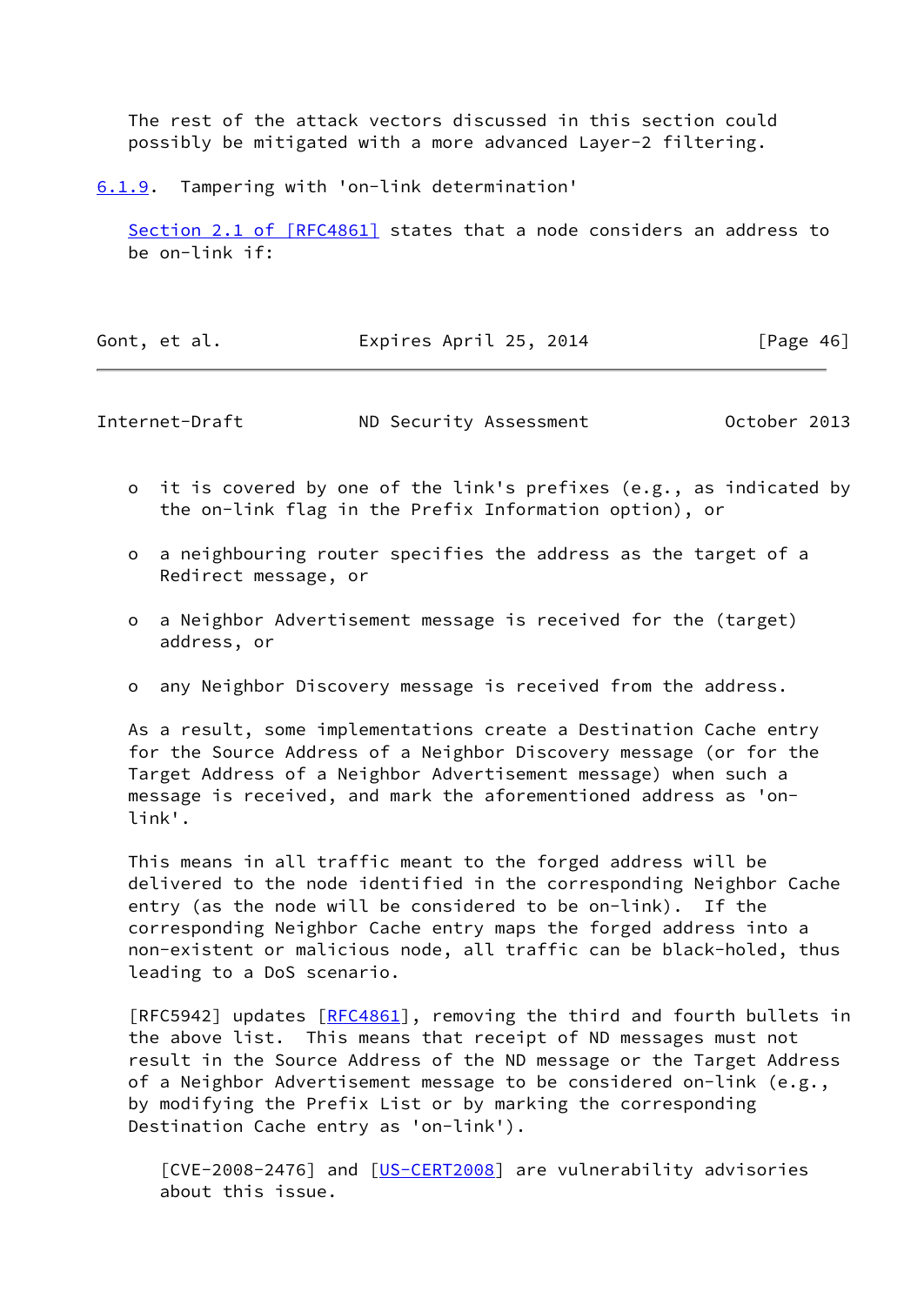Some IPv6 networks employ the 'RA-Guard' mechanism specified in [\[RFC6105](https://datatracker.ietf.org/doc/pdf/rfc6105)] as the first line of defence against RA-based attack vectors. However, as discussed in [\[I-D.ietf-v6ops-ra-guard-implementation](#page-66-3)], some popular RA-Guard implementations can be easily circumvented by leveraging IPv6 extension headers. [\[CVE-2011-2395](#page-68-0)] is a vulnerability advisory about this issue.

 [SI6-Toolkit] is a complete complete IPv6 toolkit that can be employed to circumvent the aforementioned RA-Guard implementations.

[I-D.ietf-6man-nd-extension-headers] updates [\[RFC3971](https://datatracker.ietf.org/doc/pdf/rfc3971)] and [[RFC4861\]](https://datatracker.ietf.org/doc/pdf/rfc4861), deprecating the use of fragmentation with Neighbor Discovery, such

| Gont, et al. | Expires April 25, 2014 | [Page 47] |
|--------------|------------------------|-----------|
|              |                        |           |

<span id="page-53-1"></span>

Internet-Draft ND Security Assessment October 2013

 that layer-2 filtering and Neighbor Discovery monitoring become feasible.

<span id="page-53-0"></span>[6.1.10](#page-53-0). Introducing forwarding loops at routers

As discussed in [Section 3.6.2](#page-22-0) of this document, if broadcast or multicast addresses were allowed in source link-layer address options or in target link-layer address options, traffic directed to a victim IPv6 address would be sent to such broadcast or multicast IPv6 address.

Consider the following network scenario:



Figure 15: Example network scenario for forwarding loop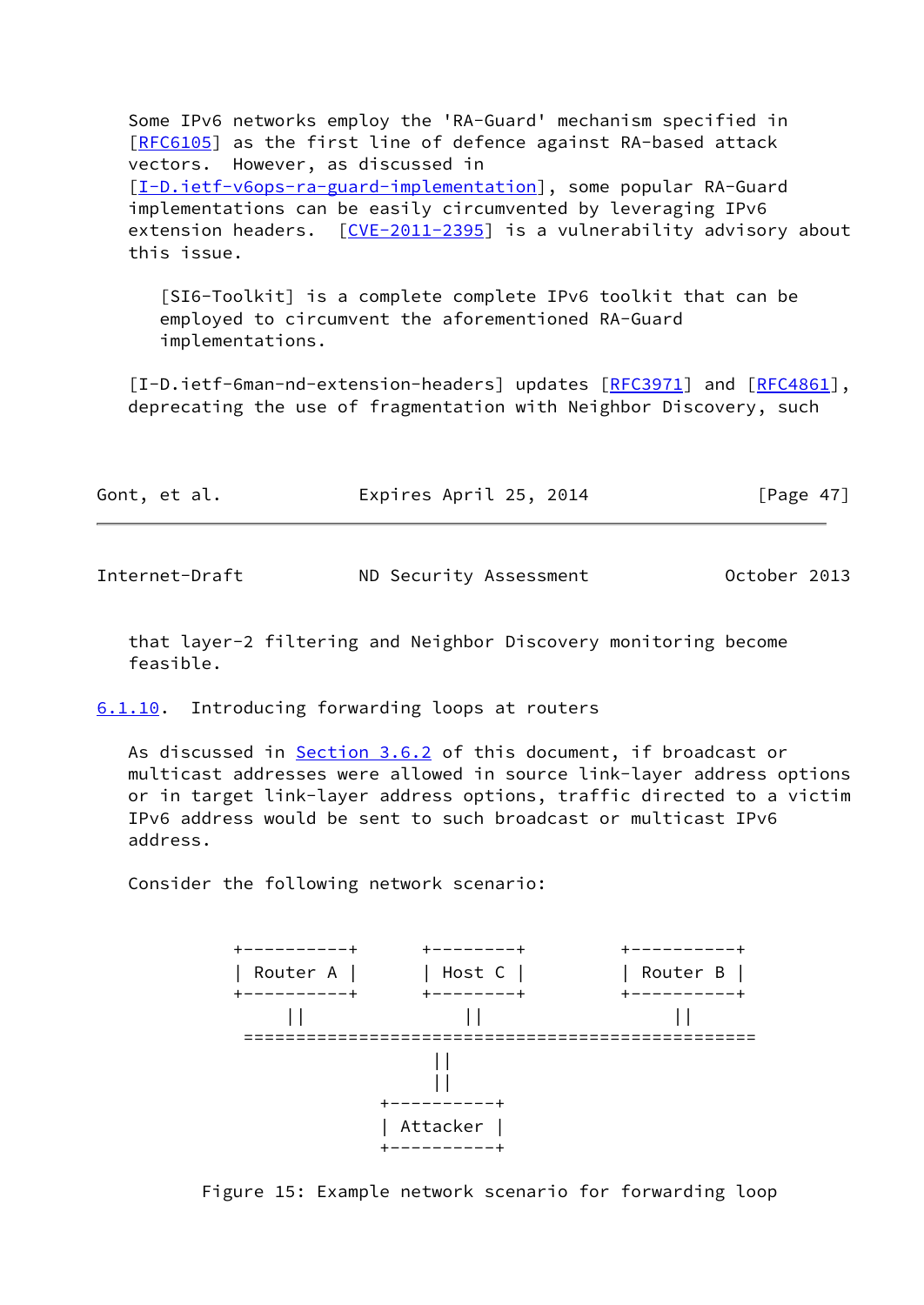An attacker could poison the neighbor cache of Router A and the neighbor cache of Router B, such that the IPv6 address of Host C maps to the Ethernet broadcast address (ff:ff:ff:ff:ff:ff). Afterwards, he could send a packet to the Ethernet broadcast address (ff:ff:ff: ff:ff:ff), with an IPv6 Destination Address equal to the IPv6 address of Host C. Upon receiving the packet, both Router A and Router C would decrement the Hop Limit of the packet, and would resend it to the Ethernet broadcast address. As a result, both Router A and Router B would now receive two copies of the same packet (one sent by Router A, and another sent by Router B). This would result in a 'chain reaction' that would only disappear when the Hop Limit of each of the packets is decremented to 0. The total number of packets, for a general scenario in which multiple routers are present on the link and are subject of the aforementioned neighbor cache poisoning attack, and the attacker sends the initial attack packet with an arbitrary Hop Limit (possibly 255 to get the maximum amplification factor) is:

Gont, et al. **Expires April 25, 2014** [Page 48]

<span id="page-54-0"></span>

Internet-Draft ND Security Assessment October 2013

 HopLimit-1 ---  $\sqrt{ }$  x Packets = / Routers --  $x=0$ 

Figure 16: Maximum amplification factor

 This equation does not take into account neither the possible ICMPv6 Redirect messages that each of the Routers could send, nor the possible ICMPv6 'time exceeded in transit' error messages that each of the routers could possibly send to the Source Address of the packet when each of the 'copies' of the original packet is discarded as a result of their Hop Limit being decremented to 0.

As discussed in [Section 3.6.2](#page-22-0) of this document, neither broadcast nor multicast addresses should be allowed in source link-layer address and target link-layer address options. An additional mitigation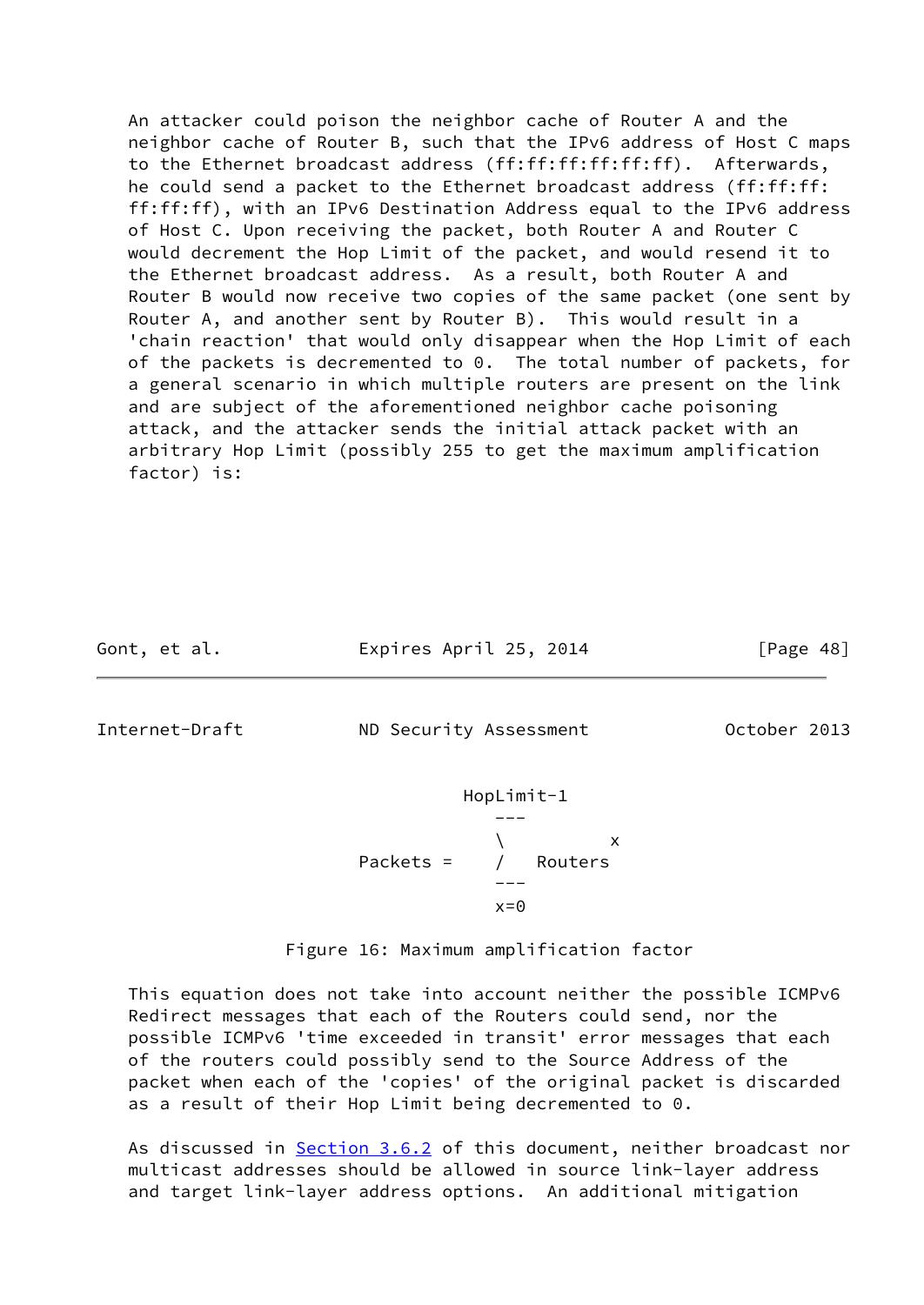would be for routers to not forward IPv6 packets on the same interface if the link-layer destination address of the packet was a broadcast or multicast address.

 It is also possible to introduce a forwarding loop at a router by poisoning its neighbor cache such that a victim IPv6 address (considered to be on-link) maps to one of the attacked router's link layer addresses. An attacker could poison the neighbor cache of the target router as described, and then send a packet to the attacked router with the IPv6 Destination Address set to the victim address. Upon receipt of the packet, the router would decrement the Hop Limit, and 'forward' the packet to its own link-layer address. This would result in a loop, with the target router processing the packet 'Hop Limit' times (where 'Hop Limit' is the value used for the Hop Limit field of the original packet).

<span id="page-55-0"></span>[6.1.11](#page-55-0). Tampering with a Neighbor Discovery implementation

 The Neighbor Discovery specification describes conceptual data structures such as the Neighbor Cache and the Destination Cache, which grow as a result of each entry that is created. Additionally, there are other structures such as the list of configured IPv6 addresses, the list of Recursive DNS Servers, etc., that also grow for each entry that is created in them.

 As discussed throughout [Section 5](#page-39-0) of this document, an implementation should enforce limits on the maximum number of entries in these structures. Failure in enforcing such limits could result in buffer overflows or memory exhaustion.

| Gont, et al. | Expires April 25, 2014 | [Page 49] |
|--------------|------------------------|-----------|
|              |                        |           |

Internet-Draft ND Security Assessment October 2013

 FreeBSD 9.0 and NetBSD 5.1 fail to enforce limits on the number of entries in the IPv6 routing table, on the number of entries in the Neighbor Cache, on the number of entries in the Default Router List, and on the number of configured IPv6 addresses. Therefore they are vulnerable to multiple Denial of Service attacks.

 Many versions of Windows that support IPv6 fail to enforce limits on the number of entries in the IPv6 routing table, on the maximum number of configured addresses, and on the number of entries in the Neighbor Cache. Therefore, these structures could be exploited for performing a Denial of Service attack. [\[Win-Update\]](#page-68-2) describes an update has been made available for Windows 7 and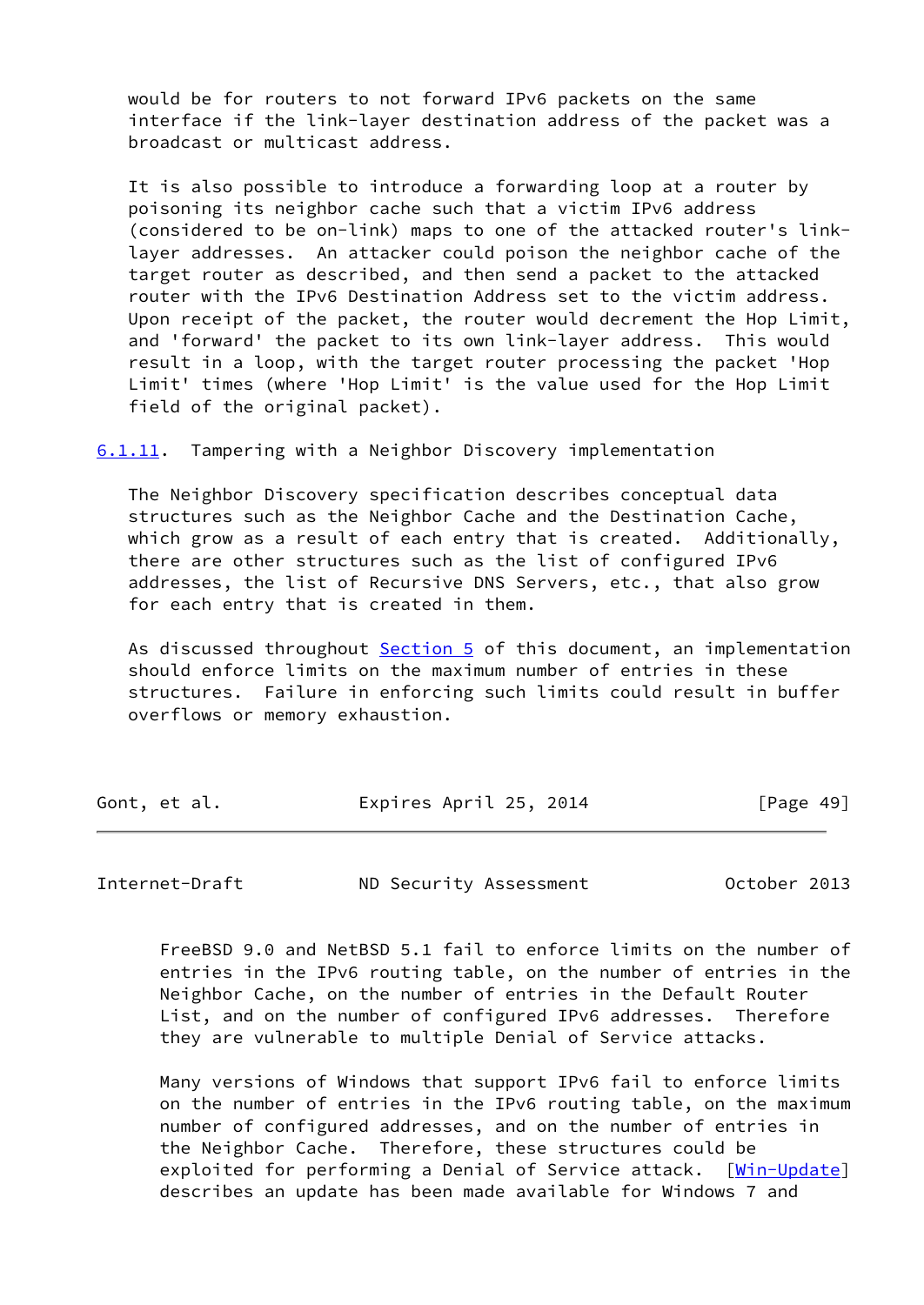Windows Server 2008 R2 to limit the number of configured addresses and the number of routing table entries on a per-interface basis.

 Linux 2.6.38-10 does enforce a limit on the number of entries in the Default router list. However, this limit itself could be leveraged for performing a Denial of Service attack, by causing the Default router list to become full of malicious/spurious entries before a legitimate entry can be added. As a result, the system would be unable to configure a legitimate default router, even if a legitimate Router Advertisement is received at some point later.

 An attacker attached to the same network link as the target node can stress most of these data structures by sending a large number of the appropriate Neighbor Discovery options (e.g., RDNSS or Prefix Information options in Router Advertisement messages, etc.) as has been shown by e.g. [\[CVE-2010-4669](#page-27-0)].

 Other structures (such as the Neighbor Cache or the Destination Cache) can be stressed by sending packets with forged addresses to the target node. For example, an attacker could send any packets that would elicit a response from the destination system with forged IPv6 Source Address that is assumed to be 'on-link' by the target system. In order for the target node to respond to those packets, it would have to create the necessary entries in the Destination Cache and in the Neighbor Cache. If the target implementation does not enforce limits on the maximum number of entries in each of those data structures, the attack may result in buffer overflows or kernel system memory exhaustion.

 It is interesting to note that this attack vector could also be exploited by an attacker located in a remote site, unless ingress and/or egress filtering are in place.

| Gont, et al. | Expires April 25, 2014 | [Page 50] |
|--------------|------------------------|-----------|
|              |                        |           |

<span id="page-56-0"></span>Internet-Draft ND Security Assessment October 2013

[NISCC2006b] discusses ingress and egress filtering.

<span id="page-56-1"></span>[6.1.12](#page-56-1). Tampering with a Neighbor Discovery router implementation from a remote site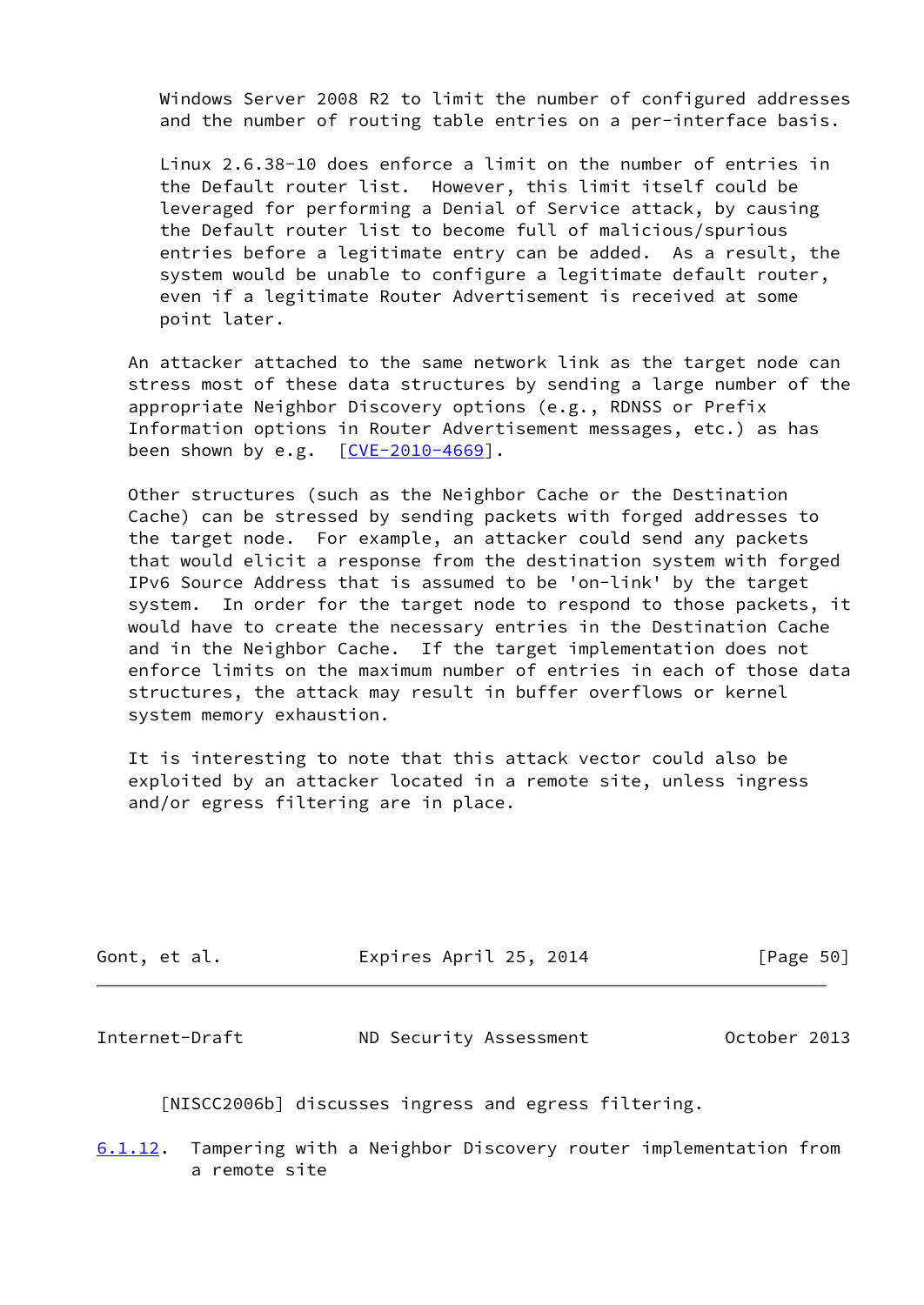A remote attacker could potentially perform a Denial-of-Service (DoS) attack against a router by sending packets to different IPv6 addresses considered on-link at one of the network links to which the target router is attached. Each of these packets would engage the target router in neighbor discovery for each of those addresses, probably preventing the router from performing neighbor discovery for legitimate packets aimed at existing nodes.

 This problem would be exacerbated if an implementation queues in memory those packets that are destined to an IPv6 address for which address resolution is being performed. See [Section 5](#page-39-0) of this document for a thorough description of this issue.

 One important difference between this attack vector and the ones described in the previous subsections is that in order for an attacker to successfully perform this attack, he does not need to be attached to the same network link to which the target router is attached.

 A possible mitigation for this attack would be to enforce a limit on the maximum number of entries in the Neighbor Cache that are in the 'INCOMPLETE' state. This limit should be stricter than the overall limit on the maximum number of entries in the Neighbor Cache.

 A Neighbor Cache entry is in the 'INCOMPLETE' state if a Neighbor Advertisement message has never been received for the corresponding IPv6 address since the entry was created.

 It should be noted that this is an implementation issue rather than a protocol-based vulnerability. However, a number of implementations have been found to be vulnerable to this attack.

 It is also worth noting that this attack does not require an attacker to forge the IPv6 Source Address of the 'malicious' packets. Therefore, mechanisms such as 'ingress filtering' do not provide any mitigation for this attack.

 [Section 6.1.11](#page-55-0) describes another attack vector for stressing the Neighbor Cache (and the Destination cache) of both host and router implementations.

Gont, et al. **Expires April 25, 2014** [Page 51]

<span id="page-57-0"></span>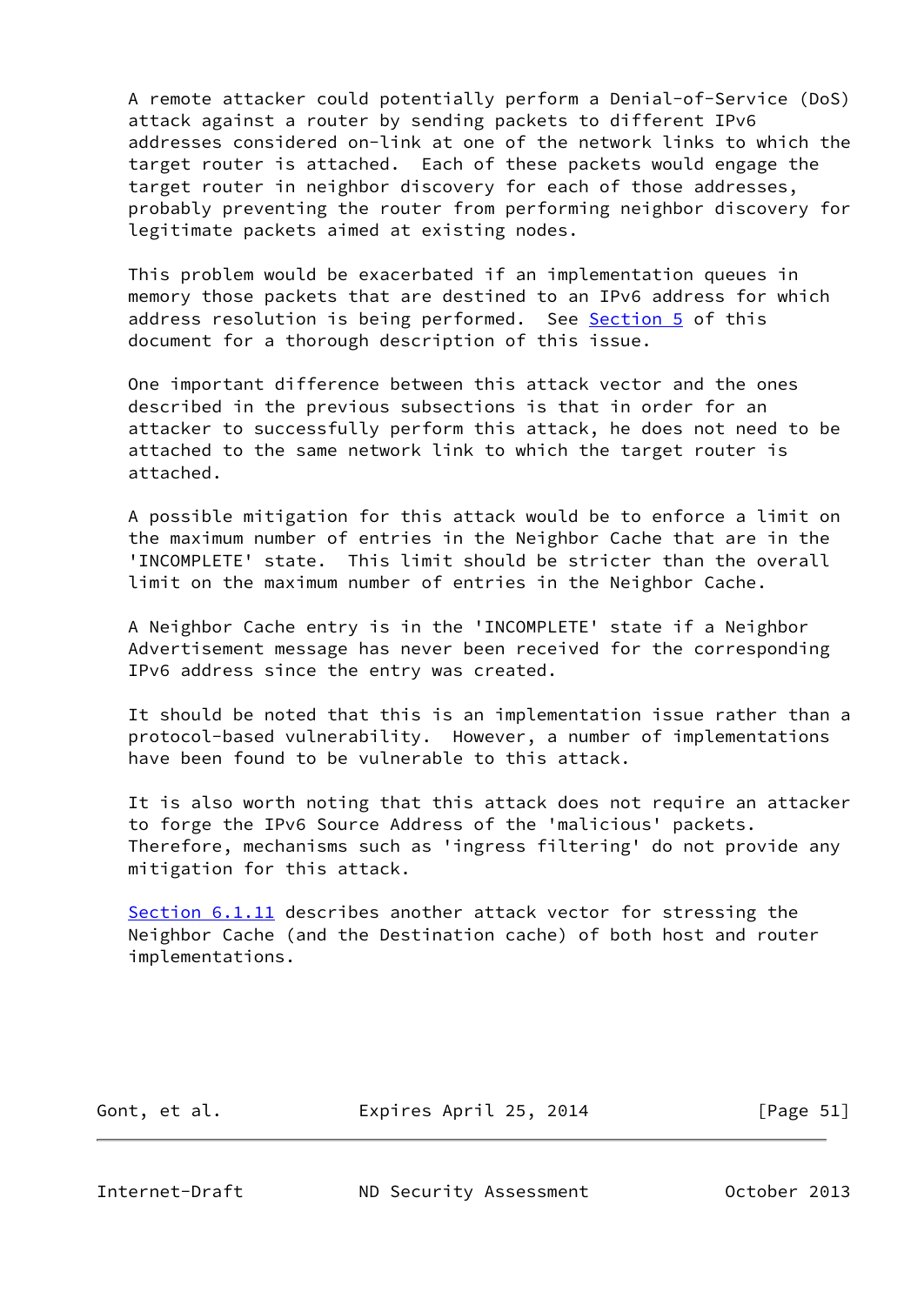## <span id="page-58-0"></span>[6.2](#page-58-0). Performance degrading

#### <span id="page-58-1"></span>[6.2.1](#page-58-1). Parameter spoofing

 An attacker could either send unsolicited Router Advertisements and/or illegitimately respond to Router Solicitations, advertising a legitimate default router, but malicious network parameters.

 An attacker could also advertise a small link MTU causing the victim nodes to enforce such a small MTU for the corresponding network link. This would increase the overhead (headers/data ratio), and possibly result in a packet-rate increase (if the same throughput is to be maintained). Additionally, this might also require the use of IPv6 fragmentation when data are to be transferred across this network link. This is a moderate version of the Denial-of-Service (DoS) attack discussed in [Section 6.1.5](#page-48-0) of this document.

 In order for an attacker to successfully perform this attack, he would need to be attached to the same network link on which the attack is to be launched, or control a node attached to that network link (e.g., compromise such a node).

 Some IPv6 networks employ the 'RA-Guard' mechanism specified in [\[RFC6105](https://datatracker.ietf.org/doc/pdf/rfc6105)] as the first line of defence against RA-based attack vectors. However, as discussed in [\[I-D.ietf-v6ops-ra-guard-implementation](#page-66-3)], some popular RA-Guard implementations can be easily circumvented by leveraging IPv6 extension headers. [\[CVE-2011-2395](#page-68-0)] is a vulnerability advisory about this issue.

 [SI6-Toolkit] is a complete complete IPv6 toolkit that can be employed to circumvent the aforementioned RA-Guard implementations.

## <span id="page-58-2"></span>[6.3](#page-58-2). Traffic hijacking

#### <span id="page-58-3"></span>[6.3.1](#page-58-3). Neighbor Cache poisoning

 Neighbor Solicitation and Neighbor Advertisement messages can be exploited to maliciously poison the Neighbor Cache of a target node such that an IPv6 address maps into the link-layer address of a malicious node operated by an attacker. As a result, once the victim's Neighbor Cache is poisoned, the attacker would receive all traffic aimed at the victim node.

 This is similar to the Denial-of-Service (DoS) attack described in [Section 6.1.1](#page-45-1) of this document, with the only difference being that in this case traffic would be directed to a node operated by the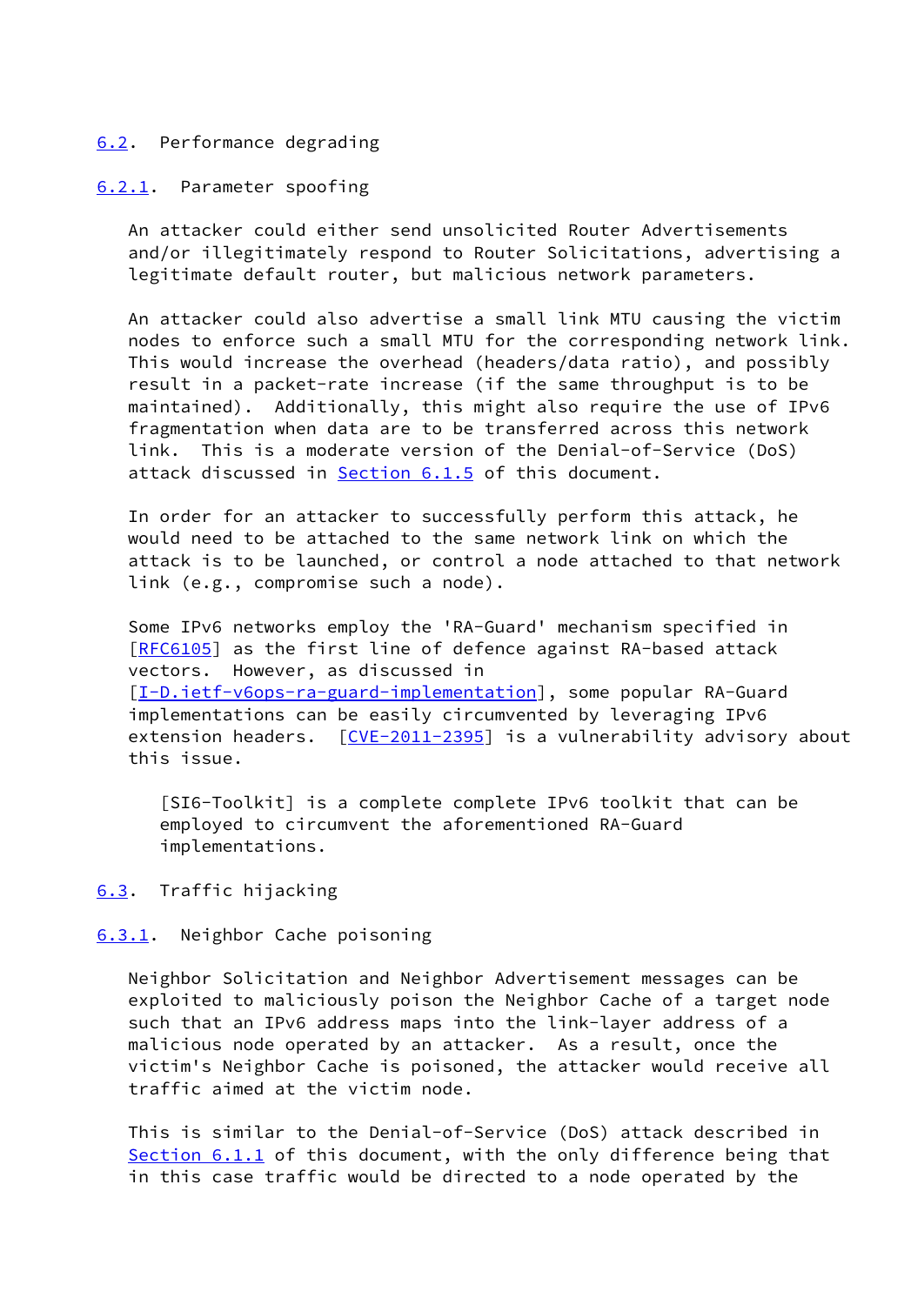<span id="page-59-1"></span>Internet-Draft ND Security Assessment October 2013

attacker, rather than to a non-existent node.

 In order for an attacker to successfully perform this attack, he would need to be attached to the same network link on which the attack is to be launched, or control a node attached to that network link (e.g., compromise such a node).

 An attacker could also poison the Neighbor Cache of a target node mapping a victim IPv6 address to a multicast or broadcast link-layer address, such that he can receive a copy of those packets sent by the attacked node to the victim node. This specific attack vector is thoroughly discussed in [Section 3.6.2](#page-22-0) of this document.

The same mitigation techniques as described in **Section 6.1.1** of this document apply to this attack-vector.

#### <span id="page-59-0"></span>[6.3.2](#page-59-0). Rogue Router

 An attacker could either send unsolicited Router Advertisements and/or illegitimately respond to Router Solicitations, advertising his own node as a default router.

 This is similar to the Denial-of-Service (DoS) attack described in [Section 6.1.4](#page-47-0), with the only difference that in this case traffic would be directed to a node operated by the attacker, rather than to a non-existing node.

 In order for an attacker to successfully perform this attack, he would need to be attached to the same network link on which the attack is to be launched, or control a node attached to that network link (e.g., compromise such a node).

The same mitigation techniques as described in **Section 6.1.4** apply to this attack vector.

#### <span id="page-59-2"></span>[6.3.3](#page-59-2). Bogus on-link prefixes

 An attacker could either send unsolicited Router Advertisements and/or illegitimately respond to Router Solicitations, advertising bogus prefixes for on-link determination.

As a result, nodes belonging to the aforementioned prefixes would be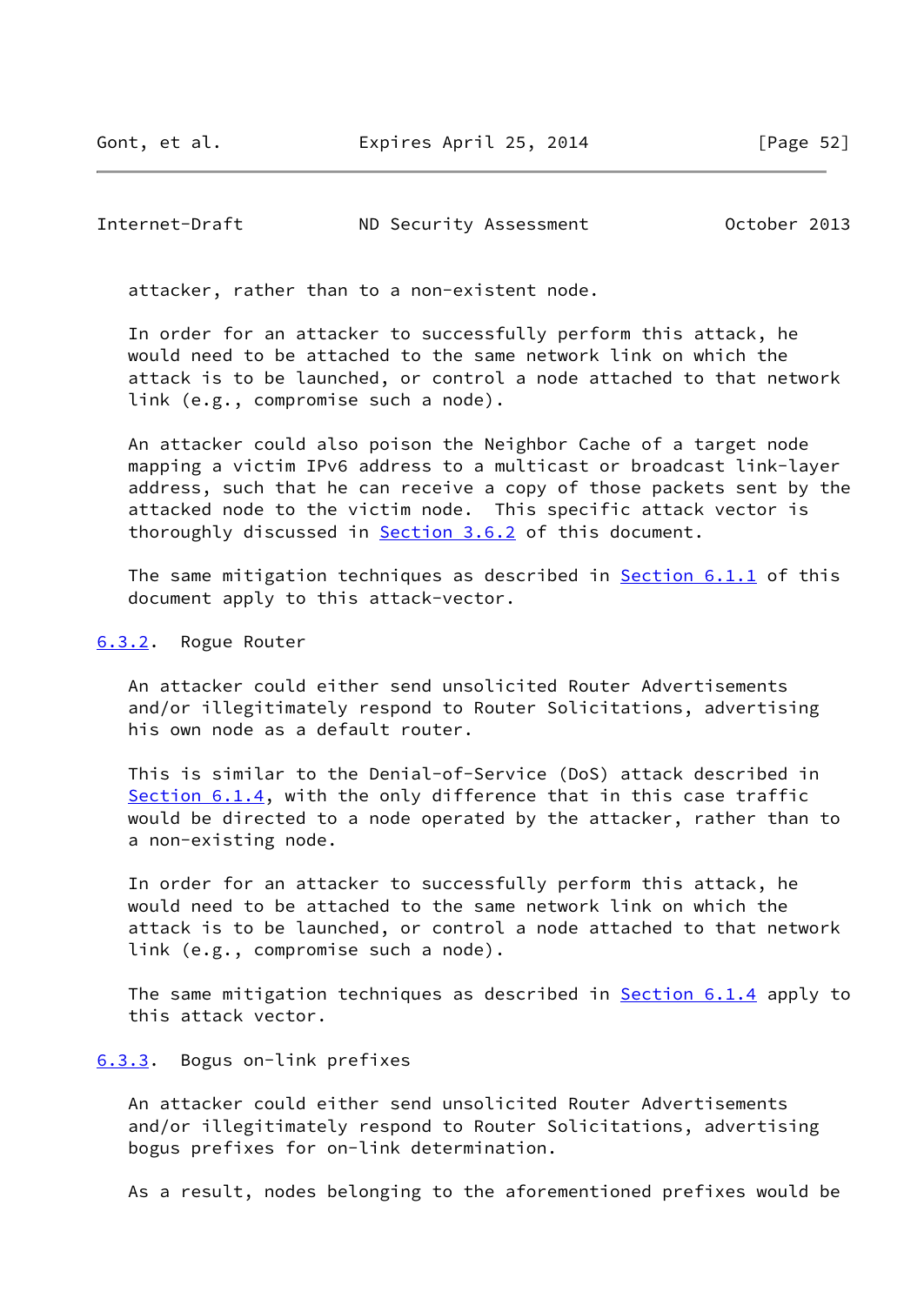considered on-link, and packets destined to them would not be relayed to a first-hop router, but would instead be delivered on the local link. The victim nodes (i.e., those receiving the crafted Router Advertisements) would perform Neighbor Discovery for the intended destination, and the attacker could then respond with Neighbor Advertisements that advertise the link-layer address of his node, so

| Gont, et al. | Expires April 25, 2014 | [Page 53] |
|--------------|------------------------|-----------|
|--------------|------------------------|-----------|

<span id="page-60-1"></span>Internet-Draft ND Security Assessment October 2013

that packets are finally delivered to his malicious node.

 In order for an attacker to successfully perform this attack, he would need to be attached to the same network link on which the attack is to be launched, or control a node attached to that network link (e.g., compromise such a node).

The same mitigation techniques as described in **Section 6.1.6** apply to this attack vector.

<span id="page-60-0"></span>[6.3.4](#page-60-0). Tampering with 'on-link determination'

 This attack is similar to the Denial-of-Service (DoS) attack described in [Section 6.1.10](#page-53-0), with the only difference that for the purpose of traffic-hijacking, an attacker would make sure that the cached link-layer address of the Neighbor Cache entry corresponding to the victim address (the Source Address of the forged Neighbor Discovery message or the forged Target Address of the forged Neighbor Advertisement message) corresponds to the link-layer address of a node operated by the attacker.

As discussed in [Section 6.1.9](#page-52-0), [\[RFC5942](https://datatracker.ietf.org/doc/pdf/rfc5942)] updates [\[RFC4861](https://datatracker.ietf.org/doc/pdf/rfc4861)], such that this attack vector is eliminated. The same mitigations discussed in [Section 6.1.9](#page-52-0) of this document apply to mitigate this vulnerability.

[CVE-2008-2476] and [\[US-CERT2008](#page-68-1)] are vulnerability advisories about this issue.

<span id="page-60-2"></span>[6.4](#page-60-2). Miscellaneous security issues

<span id="page-60-3"></span>[6.4.1](#page-60-3). Detecting Sniffing Hosts

 If a system reacts differently depending on whether the network interface is in promiscuous mode, this can be leveraged by an attacker that is on-link to infer whether the target node is in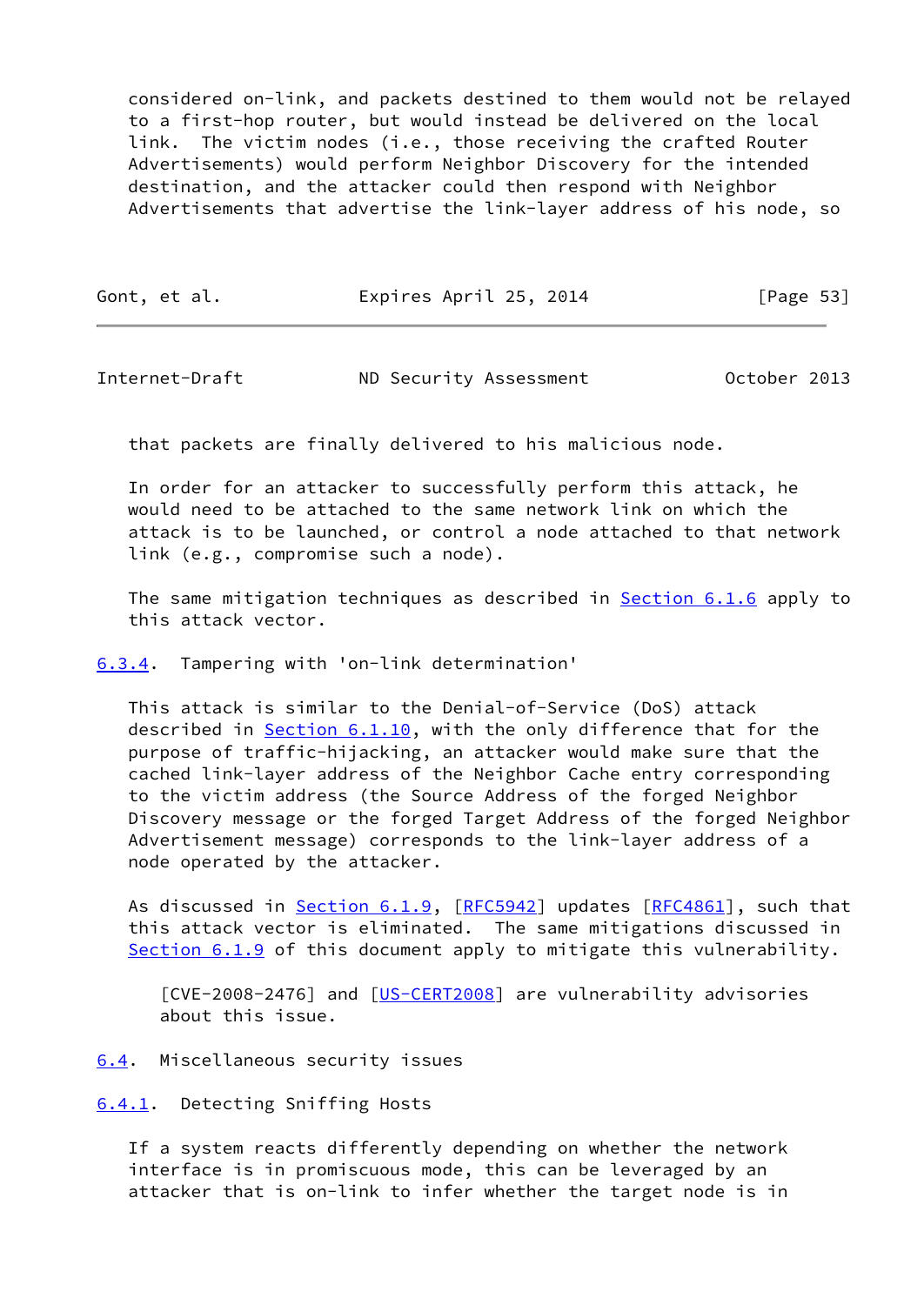promiscuous mode. Such a security issue has been found on many operating systems, where a packet with a multicast MAC address that is not being listened on by that target will be processed only if the receiving node is in promiscuous mode (i.e., "sniffing" the network). This test can be performed with any packet type, e.g. Neighbor Solicitation or Echo Request.

[CVE-2010-4562] is one vulnerability advisory about such an issue.

<span id="page-61-1"></span>

| Gont, et al.   | Expires April 25, 2014 | [Page $54$ ] |
|----------------|------------------------|--------------|
| Internet-Draft | ND Security Assessment | October 2013 |

<span id="page-61-0"></span>[7](#page-61-0). IANA Considerations

This document has no actions for IANA.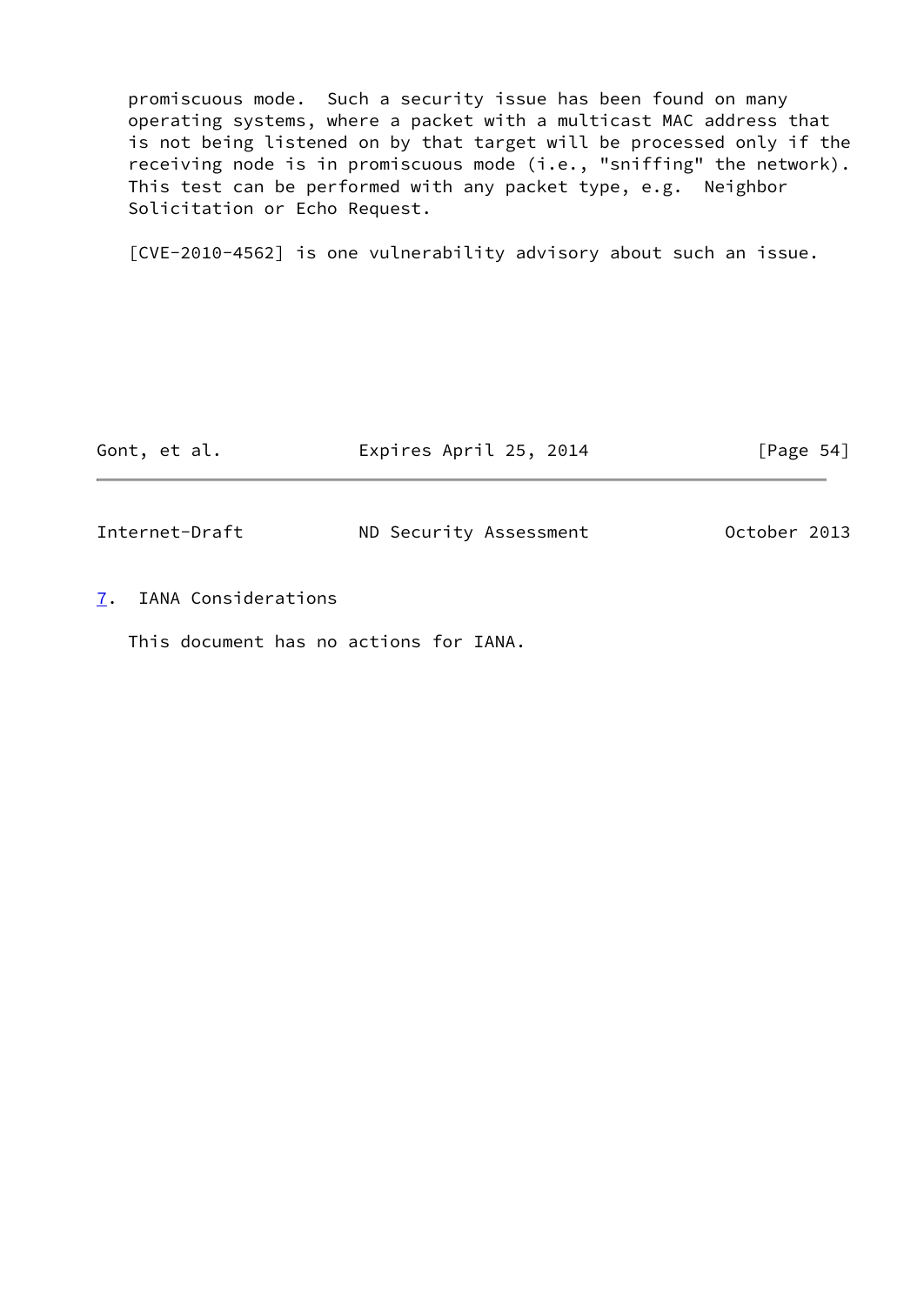Gont, et al. **Expires April 25, 2014** [Page 55]

<span id="page-62-1"></span>Internet-Draft ND Security Assessment October 2013

# <span id="page-62-0"></span>[8](#page-62-0). Security Considerations

 This entire document is about security vulnerabilities that have been found popular Neighbor Discovery implementations, and other potential security issues that might be affecting existing implementations. This document not only discusses the aforementioned issues, but also provides implementation guidance such that these issues can be eliminated from the affected implementations and completely avoided or mitigated in any new Neighbor Discovery implementations.

 The ultimate goal of this document is to help improve the overall maturity of Neighbor Discovery implementations, and to raise awareness about current security issues that might affect IPv6 networks.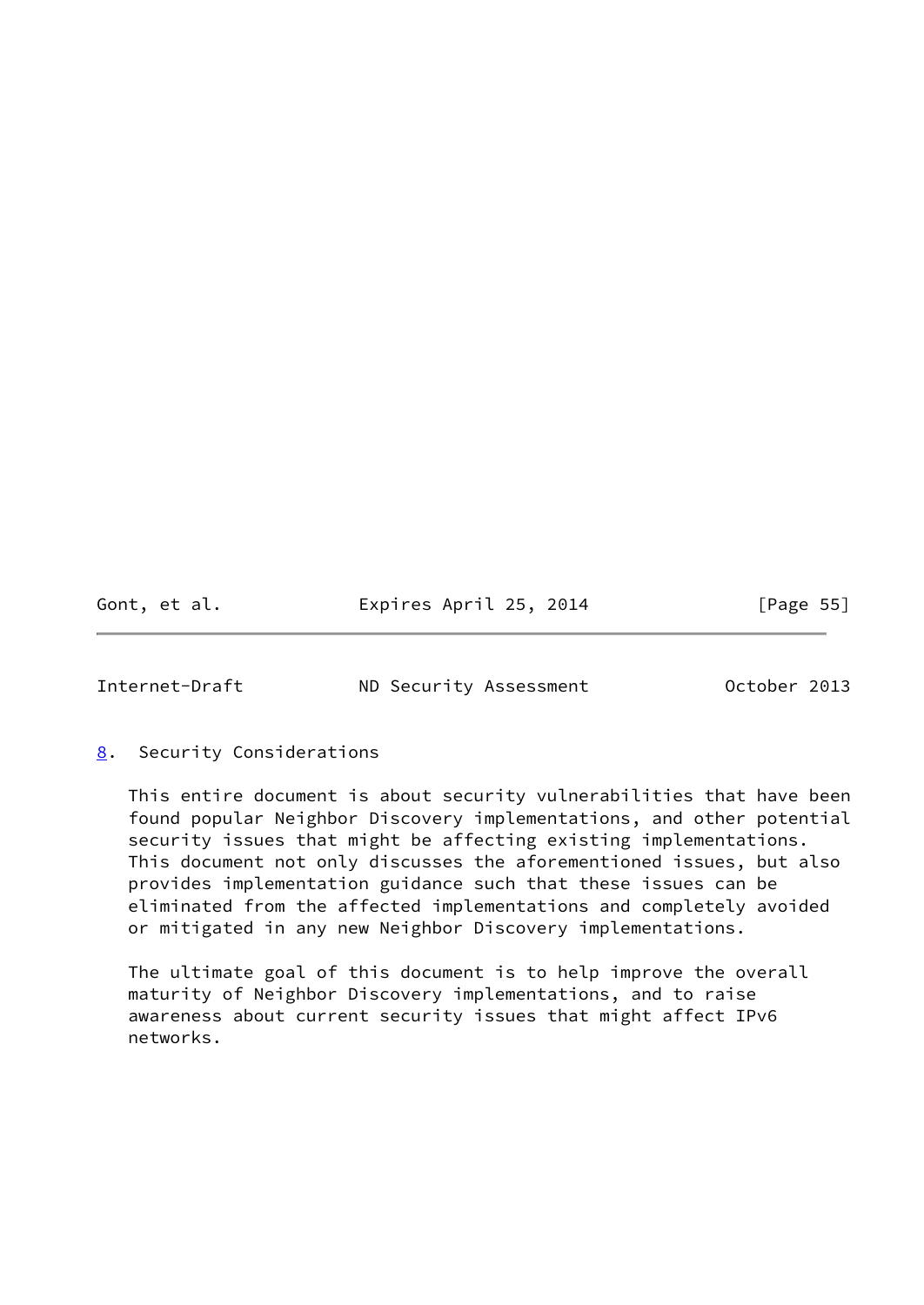| Gont, et al. | Expires April 25, 2014 | [Page 56] |
|--------------|------------------------|-----------|
|              |                        |           |

<span id="page-63-1"></span>

| Internet-Draft | ND Security Assessment | October 2013 |
|----------------|------------------------|--------------|
|----------------|------------------------|--------------|

# <span id="page-63-0"></span>[9](#page-63-0). Acknowledgements

 Marc Heuse contributed text, edits, comments, and new vulnerabilities that were incorporated into this document.

 The author would like to thank George Kargiotakis, who provided valuable comments on earlier versions of this document.

 This document is based on the technical report "Security Assessment of the Internet Protocol version 6 (IPv6)" [[CPNI-IPv6\]](#page-66-4) authored by Fernando Gont on behalf of the UK Centre for the Protection of National Infrastructure (CPNI). The author would like to thank (in alphabetical order) Ran Atkinson, Fred Baker, Brian Carpenter, Roque Gagliano, Guillermo Gont, Alfred Hoenes, Qing Li, Neil Long, and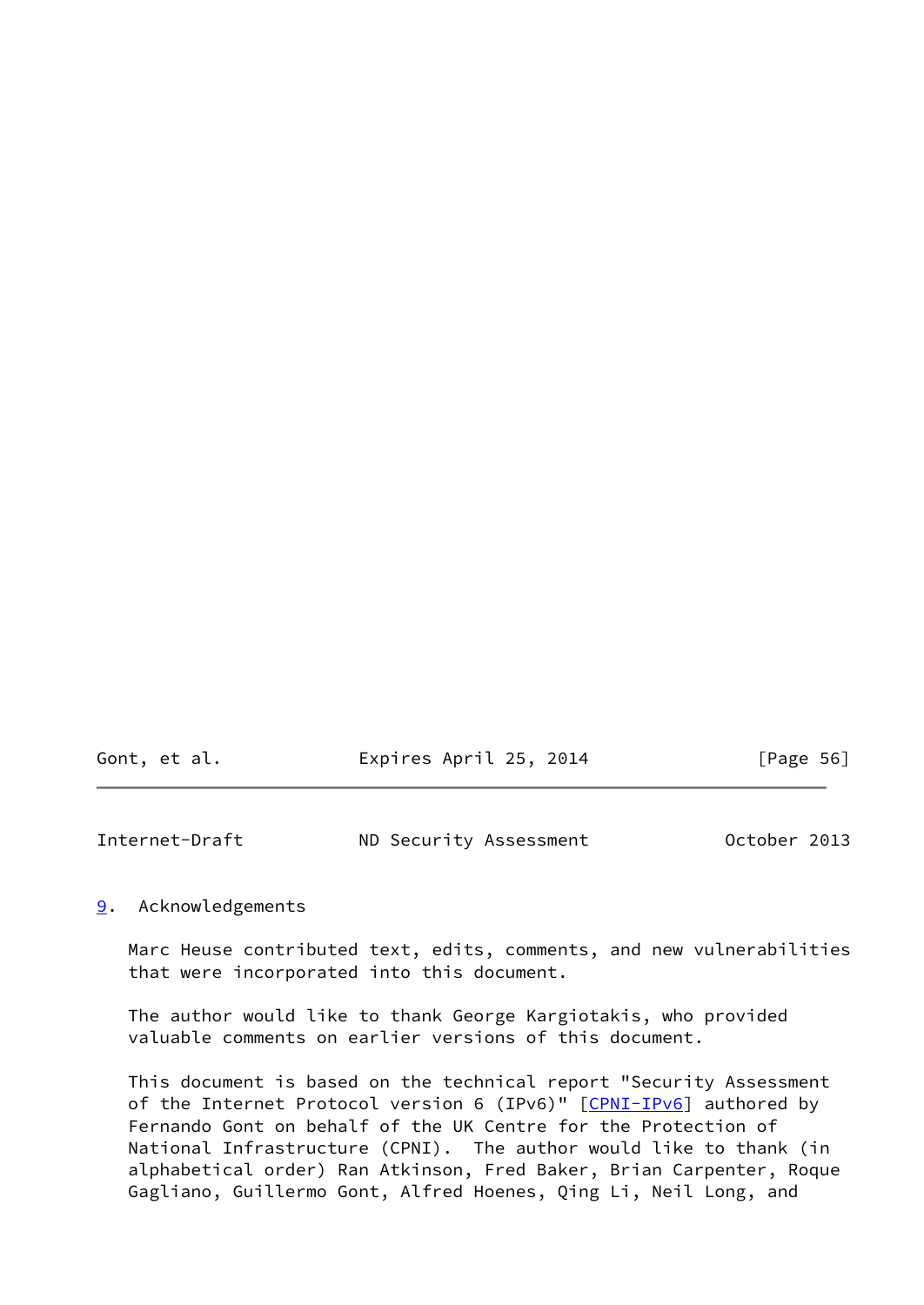Pekka Savola, for providing valuable feedback on earlier versions of such document. Additionally, the author would like to thank (in alphabetical order) Ran Atkinson, Brian Carpenter, Joel M. Halpern, Robert Hinden, Pekka Savola, Fred Templin, and Ole Troan, who generously answered a number of questions when authoring the aforementioned document.

<span id="page-64-2"></span><span id="page-64-1"></span><span id="page-64-0"></span>

| Gont, et al.               | Expires April 25, 2014                                                                                              | [Page $57$ ] |
|----------------------------|---------------------------------------------------------------------------------------------------------------------|--------------|
| Internet-Draft             | ND Security Assessment                                                                                              | October 2013 |
| 10. References             |                                                                                                                     |              |
| 10.1. Normative References |                                                                                                                     |              |
|                            | [RFC2119] Bradner, S., "Key words for use in RFCs to Indicate<br>Requirement Levels", BCP 14, RFC 2119, March 1997. |              |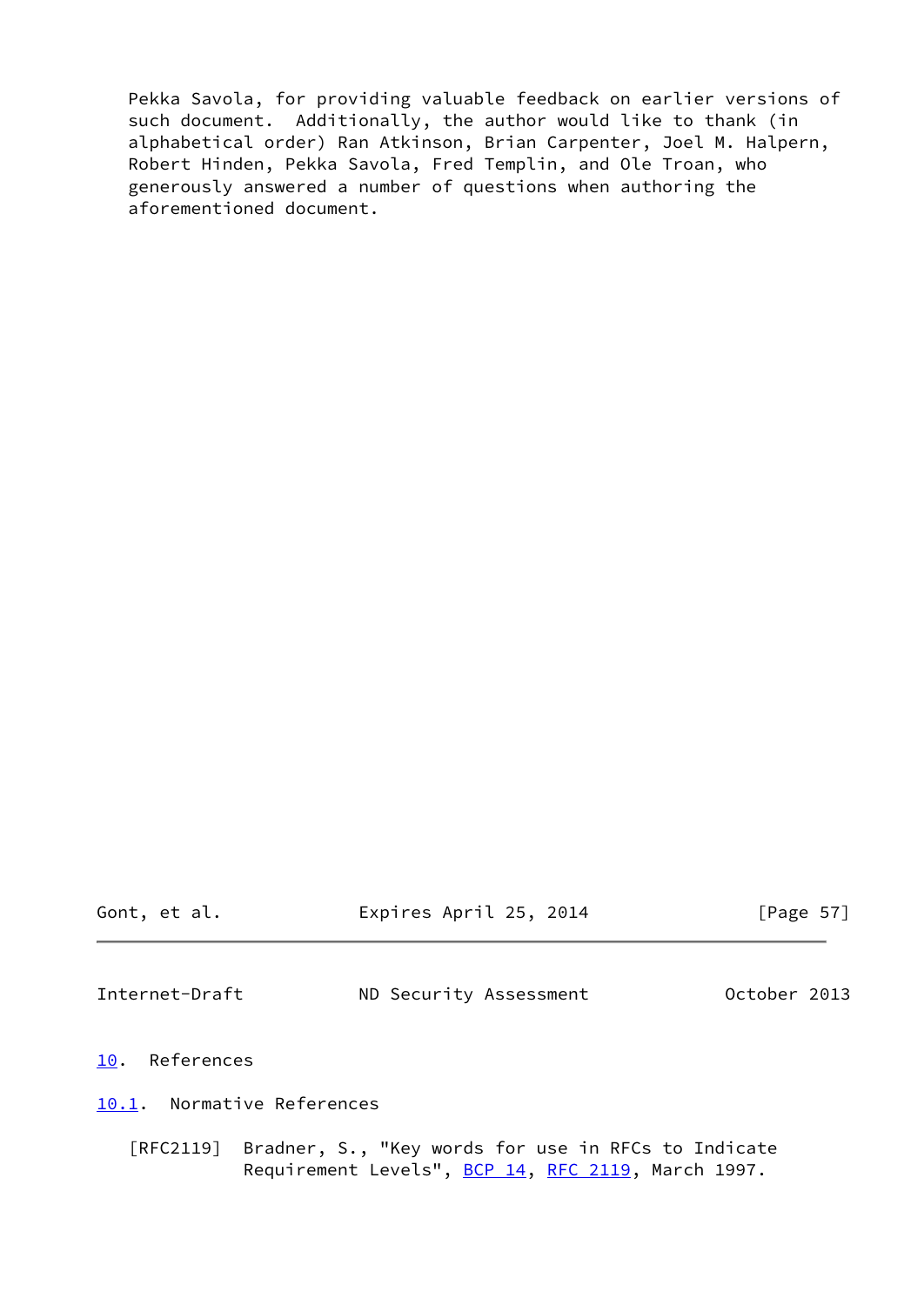- [RFC2460] Deering, S. and R. Hinden, "Internet Protocol, Version 6 (IPv6) Specification", [RFC 2460](https://datatracker.ietf.org/doc/pdf/rfc2460), December 1998.
- [RFC2464] Crawford, M., "Transmission of IPv6 Packets over Ethernet Networks", [RFC 2464](https://datatracker.ietf.org/doc/pdf/rfc2464), December 1998.
- [RFC3122] Conta, A., "Extensions to IPv6 Neighbor Discovery for Inverse Discovery Specification", [RFC 3122](https://datatracker.ietf.org/doc/pdf/rfc3122), June 2001.
- [RFC3756] Nikander, P., Kempf, J., and E. Nordmark, "IPv6 Neighbor Discovery (ND) Trust Models and Threats", [RFC 3756](https://datatracker.ietf.org/doc/pdf/rfc3756), May 2004.
- [RFC6275] Perkins, C., Johnson, D., and J. Arkko, "Mobility Support in IPv6", [RFC 6275](https://datatracker.ietf.org/doc/pdf/rfc6275), July 2011.
- [RFC3971] Arkko, J., Kempf, J., Zill, B., and P. Nikander, "SEcure Neighbor Discovery (SEND)", [RFC 3971,](https://datatracker.ietf.org/doc/pdf/rfc3971) March 2005.
- [RFC4191] Draves, R. and D. Thaler, "Default Router Preferences and More-Specific Routes", [RFC 4191](https://datatracker.ietf.org/doc/pdf/rfc4191), November 2005.
- [RFC4389] Thaler, D., Talwar, M., and C. Patel, "Neighbor Discovery Proxies (ND Proxy)", [RFC 4389](https://datatracker.ietf.org/doc/pdf/rfc4389), April 2006.
- [RFC4861] Narten, T., Nordmark, E., Simpson, W., and H. Soliman, "Neighbor Discovery for IP version 6 (IPv6)", [RFC 4861](https://datatracker.ietf.org/doc/pdf/rfc4861), September 2007.
- [RFC4862] Thomson, S., Narten, T., and T. Jinmei, "IPv6 Stateless Address Autoconfiguration", [RFC 4862,](https://datatracker.ietf.org/doc/pdf/rfc4862) September 2007.
- [RFC4943] Roy, S., Durand, A., and J. Paugh, "IPv6 Neighbor Discovery On-Link Assumption Considered Harmful", [RFC 4943,](https://datatracker.ietf.org/doc/pdf/rfc4943) September 2007.
- [RFC6106] Jeong, J., Park, S., Beloeil, L., and S. Madanapalli, "IPv6 Router Advertisement Options for DNS Configuration", [RFC 6106,](https://datatracker.ietf.org/doc/pdf/rfc6106) November 2010.
- [RFC5798] Nadas, S., "Virtual Router Redundancy Protocol (VRRP)

| Gont, et al. | Expires April 25, 2014 | [Page 58] |
|--------------|------------------------|-----------|
|--------------|------------------------|-----------|

<span id="page-65-0"></span>

| Internet-Draft | ND Security Assessment | October 2013 |
|----------------|------------------------|--------------|
|----------------|------------------------|--------------|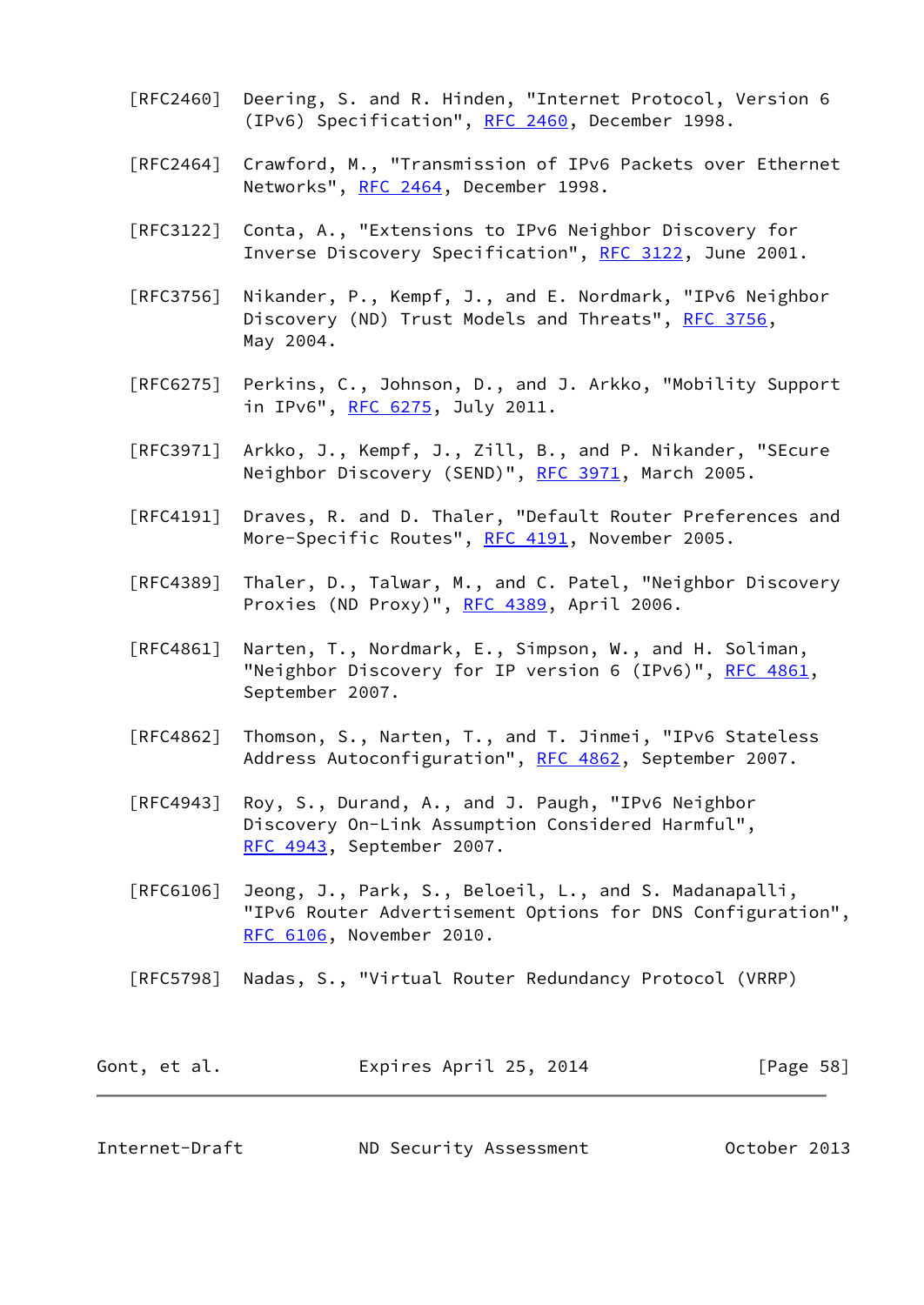Version 3 for IPv4 and IPv6", [RFC 5798](https://datatracker.ietf.org/doc/pdf/rfc5798), March 2010.

 [RFC5942] Singh, H., Beebee, W., and E. Nordmark, "IPv6 Subnet Model: The Relationship between Links and Subnet Prefixes", [RFC 5942](https://datatracker.ietf.org/doc/pdf/rfc5942), July 2010.

 [I-D.ietf-6man-nd-extension-headers] Gont, F., "Security Implications of IPv6 Fragmentation with IPv6 Neighbor Discovery", [draft-ietf-6man-nd-extension-headers-05](https://datatracker.ietf.org/doc/pdf/draft-ietf-6man-nd-extension-headers-05) (work in progress), June 2013.

- <span id="page-66-0"></span>[10.2](#page-66-0). Informative References
	- [RFC2461] Narten, T., Nordmark, E., and W. Simpson, "Neighbor Discovery for IP Version 6 (IPv6)", [RFC 2461,](https://datatracker.ietf.org/doc/pdf/rfc2461) December 1998.
	- [RFC6104] Chown, T. and S. Venaas, "Rogue IPv6 Router Advertisement Problem Statement", [RFC 6104,](https://datatracker.ietf.org/doc/pdf/rfc6104) February 2011.
	- [RFC6105] Levy-Abegnoli, E., Van de Velde, G., Popoviciu, C., and J. Mohacsi, "IPv6 Router Advertisement Guard", [RFC 6105,](https://datatracker.ietf.org/doc/pdf/rfc6105) February 2011.

<span id="page-66-3"></span> [I-D.ietf-v6ops-ra-guard-implementation] Gont, F., "Implementation Advice for IPv6 Router Advertisement Guard (RA-Guard)", [draft-ietf-v6ops-ra-guard-implementation-07](https://datatracker.ietf.org/doc/pdf/draft-ietf-v6ops-ra-guard-implementation-07) (work in progress), November 2012.

# <span id="page-66-4"></span>[CPNI-IPv6]

 Gont, F., "Security Assessment of the Internet Protocol version 6 (IPv6)", UK Centre for the Protection of National Infrastructure, (available on request).

## <span id="page-66-2"></span>[CPNI-TCP]

 CPNI, "Security Assessment of the Transmission Control Protocol (TCP)", 2009, <[http://www.gont.com.ar/papers/](http://www.gont.com.ar/papers/tn-03-09-security-assessment-TCP.pdf) [tn-03-09-security-assessment-TCP.pdf>](http://www.gont.com.ar/papers/tn-03-09-security-assessment-TCP.pdf).

#### <span id="page-66-1"></span>[Hogg-Vyncke]

 Hogg, S. and E. Vyncke, "IPv6 Security", Cisco Press; 1 edition, 2008.

# [Lecigne-Neville-Neil]

 Lecigne, C. and G. Neville-Neil, "Walking through FreeBSD IPv6 stack", 2006, <[http://clem1.be/gimme/ipv6sec.pdf>](http://clem1.be/gimme/ipv6sec.pdf).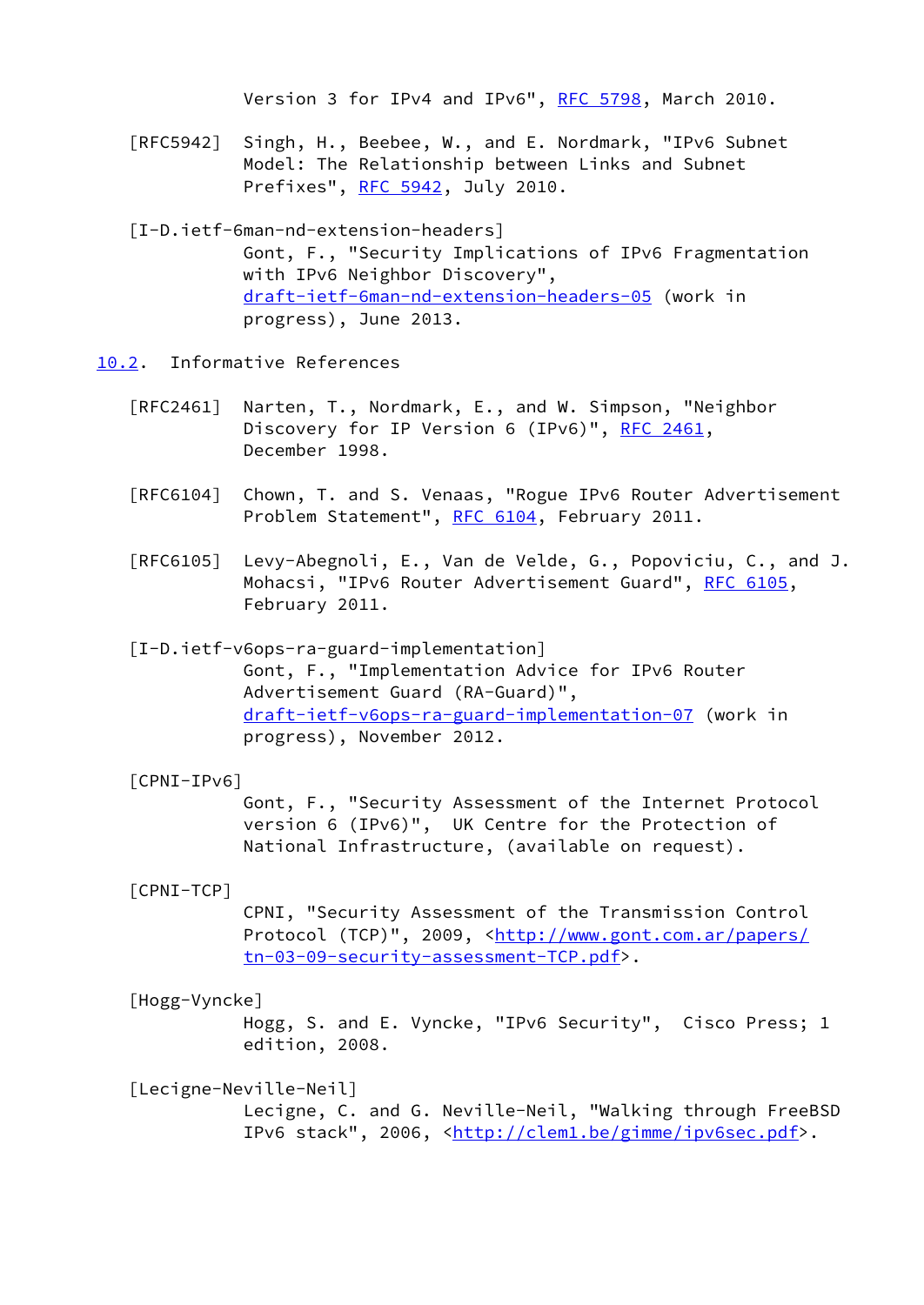| October 2013<br>Internet-Draft<br>ND Security Assessment |  |  |
|----------------------------------------------------------|--|--|
|----------------------------------------------------------|--|--|

## <span id="page-67-6"></span>[Beck2007]

 Beck, F., Cholez, T., Festor, O., and I. Chrisment, "Monitoring the Neighbor Discovery Protocol", The Second International Workshop on IPv6 Today - Technology and Deployment - IPv6TD 2007, [<http://hal.inria.fr/docs/00/15/](http://hal.inria.fr/docs/00/15/35/58/PDF/IPv6TD07_beck.pdf) [35/58/PDF/IPv6TD07\\_beck.pdf](http://hal.inria.fr/docs/00/15/35/58/PDF/IPv6TD07_beck.pdf)>.

## [Beck2007b]

 Beck, F., Festor, O., and I. Chrisment, "IPv6 Neighbor Discovery Protocol based OS fingerprinting", INRIA Rapport Technique No 0345, 2007, [<http://](http://hal.archives-ouvertes.fr/docs/00/18/48/51/PDF/RT-0345.pdf) [hal.archives-ouvertes.fr/docs/00/18/48/51/PDF/](http://hal.archives-ouvertes.fr/docs/00/18/48/51/PDF/RT-0345.pdf) [RT-0345.pdf](http://hal.archives-ouvertes.fr/docs/00/18/48/51/PDF/RT-0345.pdf)>.

<span id="page-67-4"></span> [NDPMon] "NDPMon - IPv6 Neighbor Discovery Protocol Monitor", <<http://ndpmon.sourceforge.net/>>.

#### <span id="page-67-5"></span>[arpwatch]

LBNL/NRG, "arpwatch tool", 2006, [<http://ee.lbl.gov/>](http://ee.lbl.gov/).

#### [NISCC2006b]

 NISCC, "NISCC Technical Note 01/2006: Egress and Ingress Filtering", 2006, [<http://www.niscc.gov.uk/niscc/docs/](http://www.niscc.gov.uk/niscc/docs/re-20060420-00294.pdf?lang=en) [re-20060420-00294.pdf?lang=en>](http://www.niscc.gov.uk/niscc/docs/re-20060420-00294.pdf?lang=en).

#### <span id="page-67-3"></span>[vanHauser2006]

 vanHauser, "Attacking the IPv6 Protocol Suite", EuSecWest 2006 Conference, <[http://www.eusecwest.com/esw06/esw06-vanhauser.pdf>](http://www.eusecwest.com/esw06/esw06-vanhauser.pdf).

#### [SI6-Toolkit]

 "SI6 Networks' IPv6 toolkit", <[http://www.si6networks.com/tools/ipv6toolkit>](http://www.si6networks.com/tools/ipv6toolkit).

#### <span id="page-67-2"></span>[THC-IPv6]

 "The Hacker's Choice IPv6 Attack Toolkit", <[http://www.thc.org/thc-ipv6/>](http://www.thc.org/thc-ipv6/).

#### <span id="page-67-1"></span>[CVE-2012-notyet]

 CVE, "CVE-2012-notyet - entry is upcoming ... to be filled", 2012.

<span id="page-67-0"></span>[CVE-2011-2391]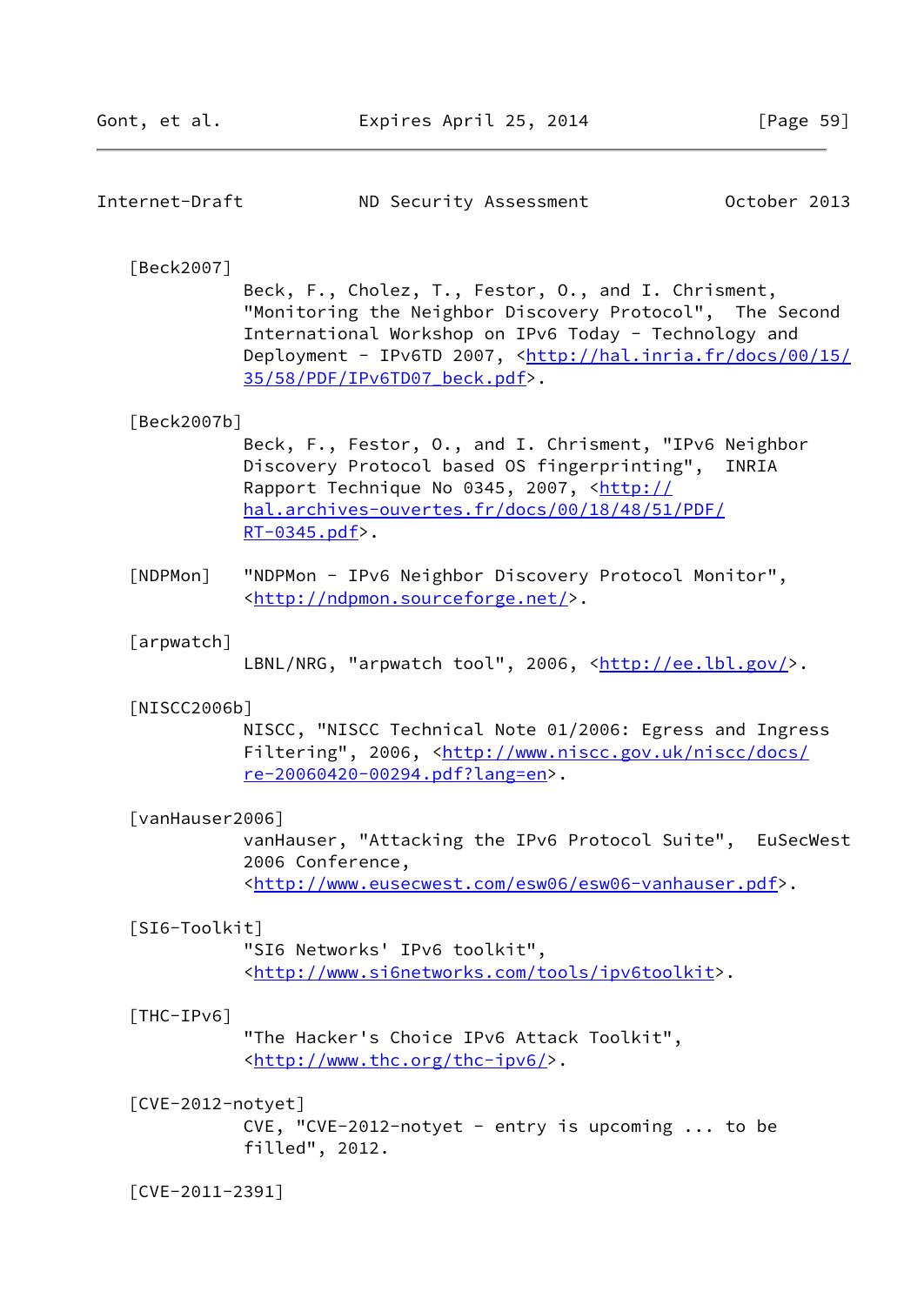CVE, "CVE-2011-2391 - IPv6 Neighbor Discovery Protocol (NDP) implementations do not limit the rate of Neighbor Discovery messages processed", 2011.

[CVE-2008-2476]

| Gont, et al. | Expires April 25, 2014 | [Page 60] |
|--------------|------------------------|-----------|
|              |                        |           |

Internet-Draft ND Security Assessment October 2013

 CVE, "CVE-2008-2476 - IPv6 Neighbor Discovery Protocol (NDP) implementations do not validate the origin of Neighbor Discovery messages", 2008.

#### [CVE-2010-4669]

 CVE, "CVE-2010-4669 - Neighbor Discovery (ND) protocol implementation in the IPv6 stack in Microsoft Windows allows attackers to cause a denial of service (CPU consumption and system hang) by sending many Router Advertisement (RA) messages with different source addresses", 2010.

#### <span id="page-68-0"></span>[CVE-2011-2395]

 CVE, "CVE-2011-2395 - Neighbor Discovery (ND) protocol implementation in Cisco IOS on unspecified switches allows attackers to bypass the Router Advertisement Guarding functionality via a fragmented IPv6 packets", 2011.

[CVE-2010-4562]

 CVE, "CVE-2010-4562 - Microsoft Windows, when using IPv6, allows remote attackers to determine whether a host is sniffing the network by sending an ICMPv6 Echo Request to a multicast address and determining whether an Echo Reply is sent", 2010.

#### <span id="page-68-1"></span>[US-CERT2008]

 US-CERT, "US-CERT Vulnerability Note VU#472363: IPv6 implementations insecurely update Forwarding Information Base", 2008.

#### <span id="page-68-2"></span>[Win-Update]

 Microsoft, "An IPv6 readiness update is available for Windows 7 and for Windows Server 2008 R2", 2012.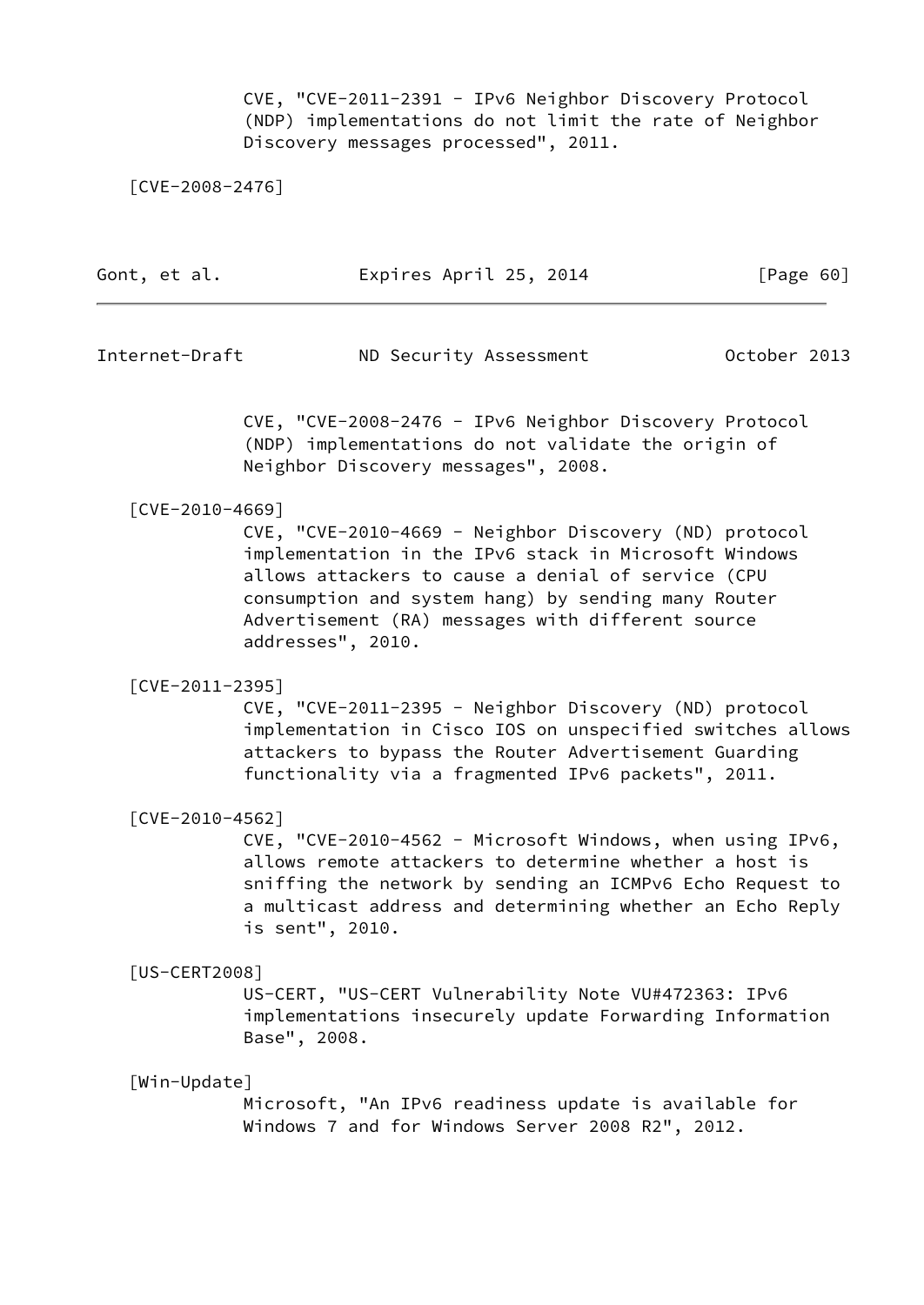Gont, et al. **Expires April 25, 2014** [Page 61]

<span id="page-69-0"></span>Internet-Draft ND Security Assessment October 2013

Authors' Addresses

 Fernando Gont SI6 Networks / UTN-FRH Evaristo Carriego 2644 Haedo, Provincia de Buenos Aires 1706 Argentina

 Phone: +54 11 4650 8472 Email: fgont@si6networks.com URI: <http://www.si6networks.com>

 Ronald P. Bonica Juniper Networks 2251 Corporate Park Drive Herndon, VA 20171 US

 Phone: 571 250 5819 Email: rbonica@juniper.net

 Will Liu Huawei Technologies Bantian, Longgang District Shenzhen 518129 P.R. China